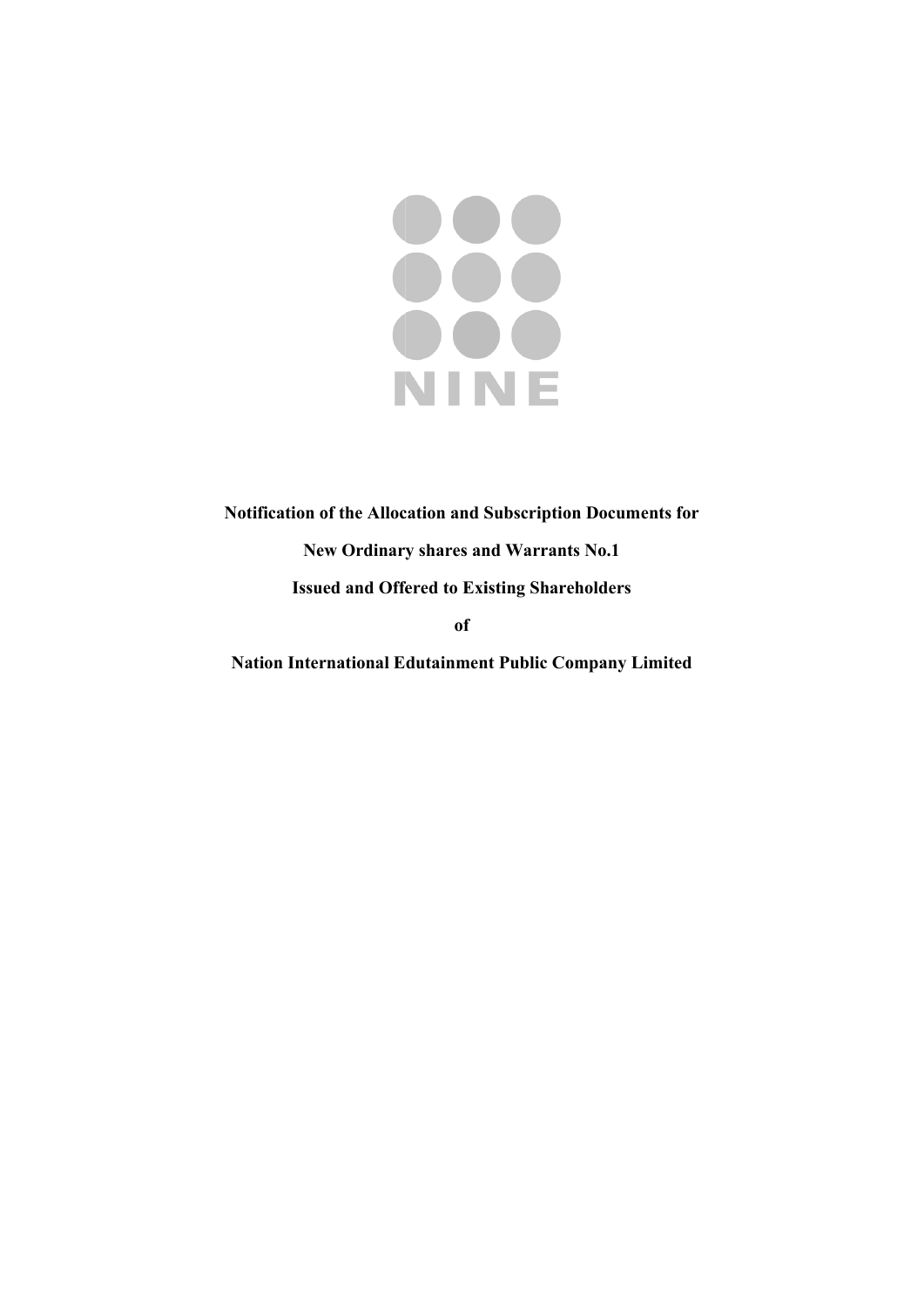### June 5, 2013

- Subject: Notification of the entitlement to subscribe to newly issued ordinary shares and warrants to purchase ordinary shares of Nation International Edutainment Public Company Limited
- To: Shareholders of Nation International Edutainment Public Company Limited
- Attachment: 1. Notification of the Allocation of Newly Issued Ordinary Shares and Warrant of Nation International Edutainment Public Company Limited
	- 2. Subscription Certification issued by Thailand Securities Depository Co.,Ltd.
	- 3. Subscription Form for New Ordinary Shares
	- 4. Terms on rights and duties of the Issuer and Holders of Warrants to purchase new ordinary shares issued and offered to the existing shareholders who have subscribed for and been allocated the new shares of Nation International Edutainment Public Company Limited

In reference to the Annual General Shareholder's Meeting of Nation International Edutainment Public Company Limited ("the Company") for the year 2013 held on April 23, 2013 has approved the issuance and offering of 85,000,000 ordinary shares at a par value of Baht 1.00 per share to the existing shareholders (whose names appeared in the share register book on March 14, 2013 providing the collection of the names under Section 225 of Securities and Stock Exchange of Thailand Act B.E. 2535 by closing the shareholders register book on March 15, 2013) at the ratio of 1 existing shares to 1 new share, at the offering price of Baht 4.00 each. And also approved the issuance of 85,000,000 units of warrant, to be allocated to the existing shareholders who subscribe to the new right offering shares at the ratio of 1 new share to 1 unit of warrant, at the offering price of Baht 0 per unit and exercise price of Baht 4.00 per share at a par value of Baht 1.00 per share.

The Company has approved term, conditions and detail of the allocation of newly issued ordinary shares and warrant to purchase ordinary shares of the Company. Details are described in Attachment 1 and Attachment 4.

The Company would like to notify you of your subscription entitlement to the Company's newly issued ordinary shares as per the number indicated in the Certification of Subscription Entitlement (Attachment 2). The procedures for share subscription and payment are as follows:

#### **Subscription and Payment Period**

**1. Subscription Period and Payment Period** 

During July 2 – 5 and 8, 2013 from 9.00 – 16.00 hrs.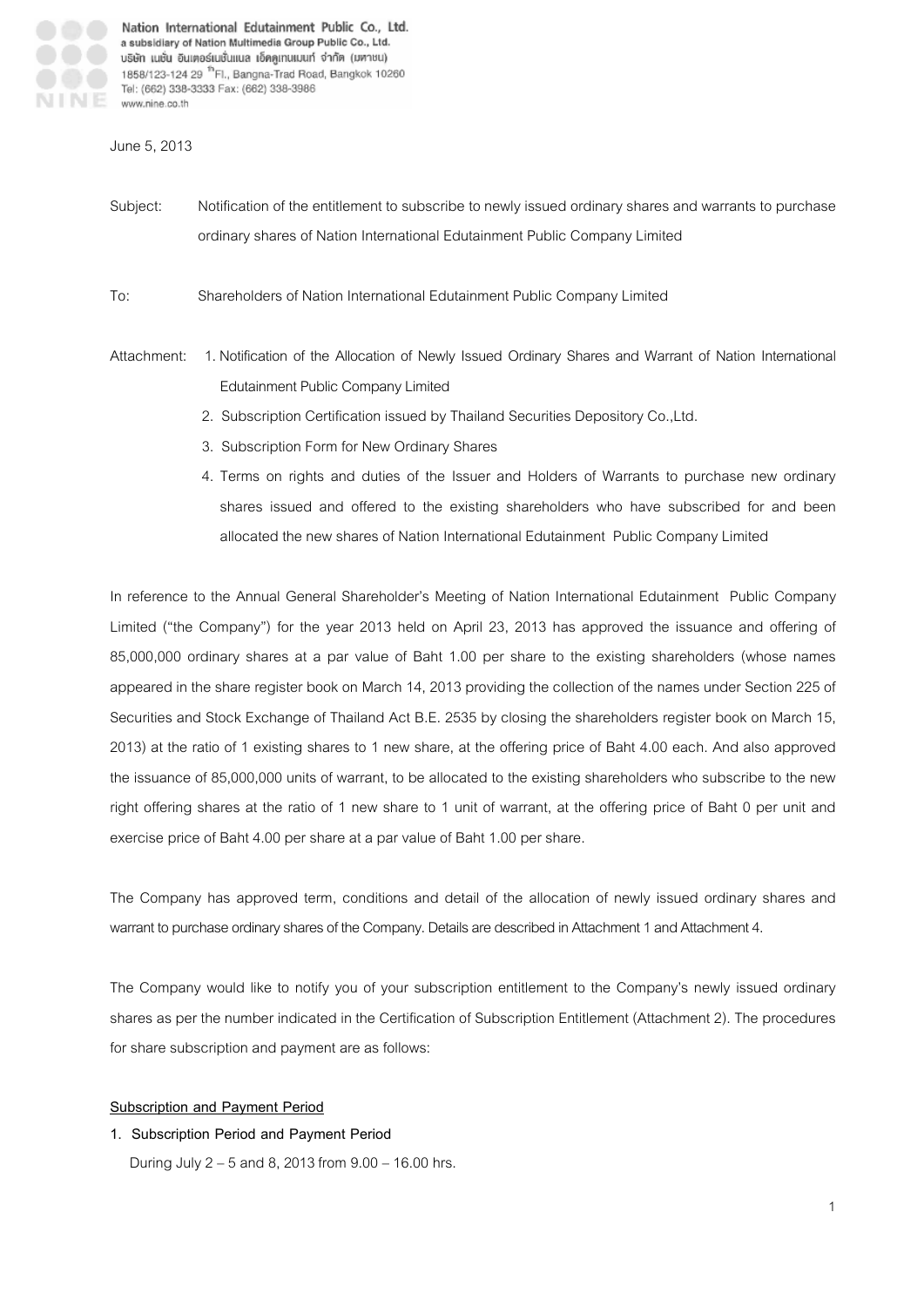**2. Contact Person and Subscription and Payment Venue**  Corporate Secretary Department Nation International Edutainment Public Company Limited TCIF Tower, 27 Floor, Meeting Room A No. 1858/118-119, 121-122,124-130 Bangna-Trad Road, Kwang Bangna, Khet Bangna, Bangkok Tel. 0-2338-3289 – 92 Fax. 0-2338-3904

#### **3. Allocation of the New Ordinary Shares**

- 3.1) In the case that a shareholder subscribes to the newly issued ordinary shares pursuant to his/her right or less than his/her right to receive the allocation thereof, such shareholder will receive the allocation of all newly issued ordinary shares that he/she has subscribed to.
- 3.2) In the case that the shareholder wishes to subscribe to the newly issued ordinary shares more than his/her right to receive the allocation thereof, such shareholder shall express an intention to subscribe to the newly issued ordinary shares in a number more than his/her right to receive the allocation thereof, as specified in the share subscription form, at the same time as the subscription to the newly issued ordinary shares pursuant to the right. In case that there are shares remaining from the allocation, the Board of the Directors is authorized to allot such shares to the existing shareholders who show their intention to subscribe the shares in excess of their entitlement at the same price as offered to other existing shareholders according to the Pro Rata Basis. Such allotment shall be as follow:
	- (1) If the number of shares remaining exceeds the number of shares which the shareholders wish to subscribe in excess of their entitlement, all shareholders who subscribe in excess of their entitlement and make a payment for such subscription according to the number of share subscribed in excess of the entitlement shall be allotted.
	- (2) If the number of shares remaining are less than the number of shares which the shareholders wish to subscribe in excess of their entitlement, the Company shall allot such shares as follows:
		- (a) Allocate the remaining shares proportionately to those shareholders by multiply shareholding ratio of each shareholder to total remaining shares, resulting in number of shares each shareholder who subscribe in excess of entitlement shall be allotted (fraction of shares shall be discarded). Number of shares allocated to each shareholder shall not be exceeded the numbers of share each shareholder subscribe and paid for.
		- (b) In case of remaining shares existing after allotment in (a), the Company shall allocate such remaining shares proportionately to shareholders who subscribe for shares in excess of their entitlement according to the shareholding ratio of each shareholder. The Company shall multiply shareholding ratio of each shareholder to total remaining shares, resulting in number of shares each shareholder who subscribe in excess of entitlement shall be allotted (fraction of shares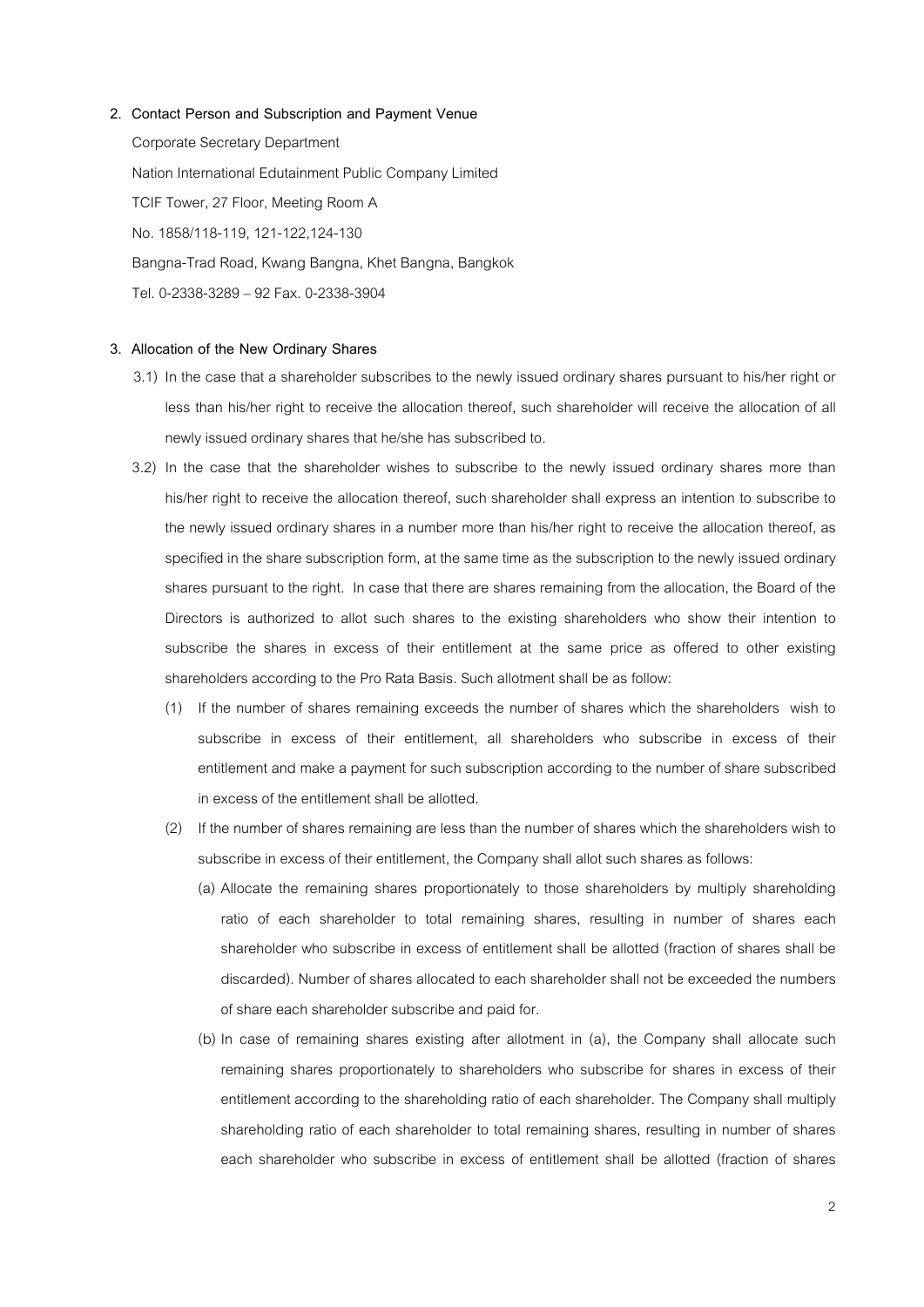shall be discarded). Number of shares allocated to each shareholder shall not be exceeded the numbers of share each shareholder subscribe and paid for. This allocation method will be applied by method in (b) until there is no remaining share.

3.3) In case where new shares are not fully subscribed, the Company will propose the shareholders to approve the decrease of registered capital in the next shareholders' meeting.

#### **4. Method of Subscription and Payment**

- 4.1) The shareholders can subscribe the Company's newly issued ordinary shares at subscription period and subscription location as specified in clause 1 and clause 2.
- 4.2) Documents required for subscription are as follows:
	- (1) Share Subscription Form : which is correctly and completely filled and signed. In case the subscriber is a juristic person, the Share Subscription Form must be signed by the authorized signatory (ies) and affixed with such juristic person's company seal (if any).
	- (2) Payment Evidence : including the pay-in slip or personal cheque or cashier cheque or bank draft (to be cleared at a clearing house in Bangkok within 1 business day only), specifying the name and telephone number of the subscriber on the back of such payment evidence.
	- (3) Subscription Certificate: issued by Thailand Securities Depository Co., Ltd. as the Company's registrar and is sent to the shareholders by registered mail together with this notification letter.
	- (4) Identification Evidence :
		- a) Thai individual subscriber : A certified copy of Identification Card, if there is no copy of Identification Card, the certified copy of House Registration at the page shown the Identification Number or the certified copy of other government documents stated the Identification Number shall be used (In the event that the subscriber is a minor, the certified copy of Identification Card of his/her parent (father/mother) and the certified copy of House Registration presenting the name of the minor). In the case of change of first name/last name, which causes a non-similarity to the name of shareholders as displayed in the share register book as of March 15, 2013 or in the Certificate of Subscription Entitlement, a certified copy of other relevant official documents shall be submitted for authentication, such as marriage certificate, divorce certificate or certificate of change of first name/last name, together with a certified photocopy thereof.
		- b) Foreign individual subscriber : A certified copy of Alien Certification or Passport.
		- c) Thai juristic person subscriber : A copy of Affidavit issued by the Ministry of Commerce no longer than 6 months prior to the subscription date, certified by the authorized signatory(ies) of the juristic person affixed with such juristic person's company seal (if any) together with a certified copy of the Identification Card, Alien Certification, or Passport (as the case may be) of the authorized signatory(ies).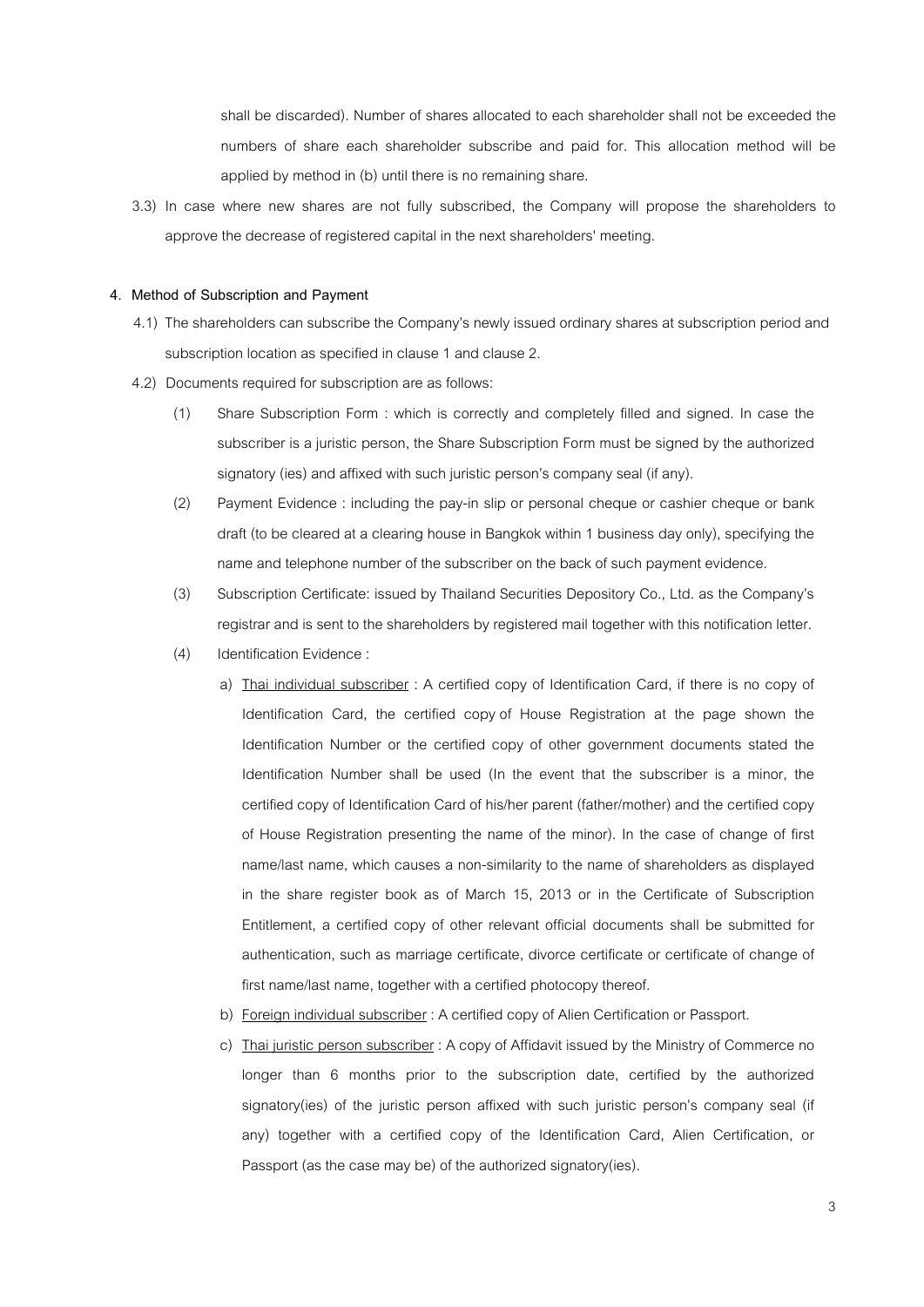d) Foreign juristic person subscriber : A copy of Certificate of Incorporation, Memorandum of Association, Article of Association, Affidavit issued no longer than 12 months prior to the subscription date, certified by the authorized signatory(ies) of the juristic person affixed with such juristic person's company seal (if any) together with a certified copy of the Identification Card, Alien Certification, or Passport (as the case may be) of the authorized signatory(ies).

**The signatures of the subscriber in all subscription documents have to be the same.** 

- (5) A power of Attorney affixed with Baht 30 stamp duty (in case of appointment of proxy) together with a certified copy of Identification Card of the proxy.
- (6) For the subscribers who subscribed shares in excess of their right and wish to receive refund payment if they are not allotted or partial allotted by Automatic Transfer System method (ATS) have to attach the certified copy of the first page of saving account book or copy of statement of current account opened at any banks with branches in Thailand. (as the case may be).
- 4.3 Shareholders who intend to subscribe the newly issued ordinary shares shall make full payment of their subscription according to the number of shares to be subscribed at the subscription date. The subscription payment shall be made with the following methods:
	- (1) Payment made by money transfer
		- a) To transfer money to the share subscription account at "Nation International Edutainment Plc. for Share Subscription", Saving Account No.333-1-73584-7, Bank of Ayudhya Public Company Limited, Bangna-Trad Road Branch.
		- b) Full payment with only one time money transfer for each Share Subscription Form whether subscription for the shares in full, less than, or in excess of the rights offered.
		- c) Please specify shareholder's registration number (see in Subscription Certificate), first and last name, and telephone number on the back of the pay-in slip.
		- d) Subscription period for the payment made by money transfer is as following details :
			- Transfer by cash: Subscription is available between July 2 5 and 8, 2013 from 9.00 – 16.00 hrs.
			- **Transfer by cheque: Subscription is available between July 2 4, 2013 from 9.00 -**16.00 hrs. The cheque must be dated not later than July 4, 2013 and must be cleared at a clearing house in Bangkok within 1 business day only.
	- (2) Payment made by personal cheque, cashier cheque, or bank draft
		- (a) Payable to the share subscription account at "Nation International Edutainment Plc. for Share Subscription" (must be dated not later than July 4, 2013 and must be cleared at a clearing house in Bangkok within 1 business day only)
		- (b)Full payment with only one personal cheque, cashier cheque, or bank draft for each Share Subscription Form whether subscription for the shares in full, less than, or in excess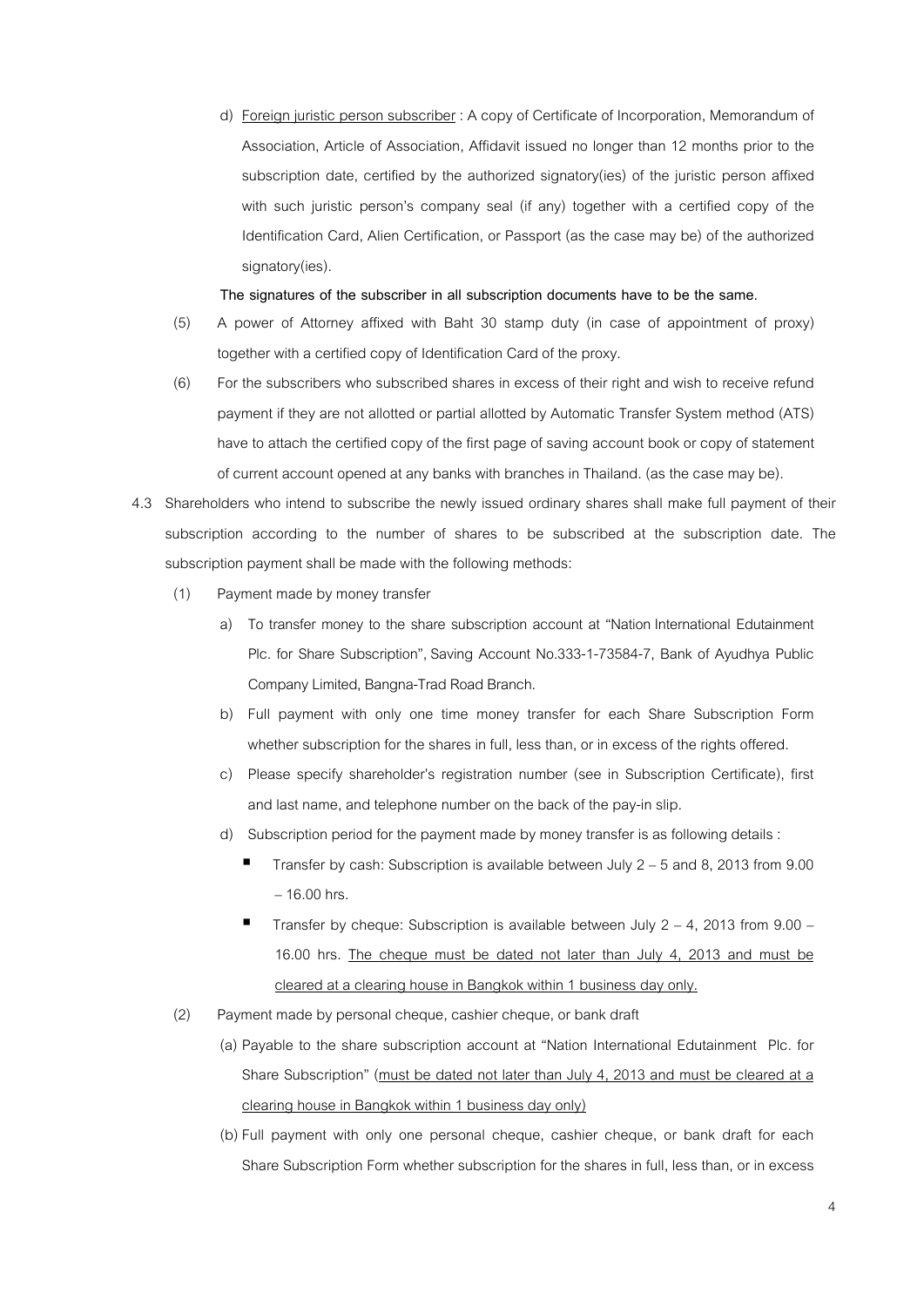of the rights offered.

- (c) Please specify shareholder's registration number (see in Subscription Certificate), name, and telephone number on the back of the cheque, cashier cheque, or bank draft.
- (d) Subscription period for the payment made by personal cheque, cashier cheque, or bank draft is between July  $2 - 4$ , 2013 from  $9.00 - 16.00$  hrs.

**Shareholders shall be responsible for any related expenses and bank's fees (if any) apart from the subscription amount.** 

4.4 The subscribers must bring Share Subscription Form, documents required for subscription in Clause 4.2 together with the payment in Clause 4.3 to show intention to subscribe shares and make payment at the Company's office stated in Clause 2 within the specified period. **However, if the shareholder wishes to send the subscription documents by post**, please arrange for the documents according to Clause 4.2 be **posted through EMS only** to the Company's headquater. **The documents must be at the Company by July 4, 2013 at 16.00 hrs.** and **please quote "Subscription for newly issued shares" in parenthesis on the corner of the envelope** for the convenience of subscription.

If the Company will not receive the subscription documents and/or subscription payment within the specified period. In such case, the Company will allocate such new shares to other shareholder who subscribes shares in excess of their right.

- 4.5 The Company will deposit personal cheque, cashier cheque, or bank draft of all subscribers to the Company's bank account for clearing and will deprive the shareholder's right in case his/her personal cheque, cashier cheque, or bank draft fails to clear for payment in the first time.
- 4.6 The subscribers who show intention to subscribe shares and alreadymade payment cannot cancel the subscription and refund his/her payment. The Company reserves the right to deprive the subscription right if the Company will not receive the subscription documents and/or subscription payment in Clause 4.2 and 4.3 within the specified period. In such case, the Company will allocate such new shares to other shareholder who subscribes shares in excess of their right.

#### **5. Refund of subscription payment and return of subscription cheque**

 In case that there is return of subscription payment or subscription cheque, the Company will undertake as follows :

# 5.1 In case that there are shareholders subscribed shares in excess of their right and not allotted or partial allotted because of insufficient shares.

The Company will return the payment for the part of share that have not been allotted, without any interest or compensation within 14 days from the closing date of subscription period. However, in the event that the Company cannot make such refund payment within such period of time, the Company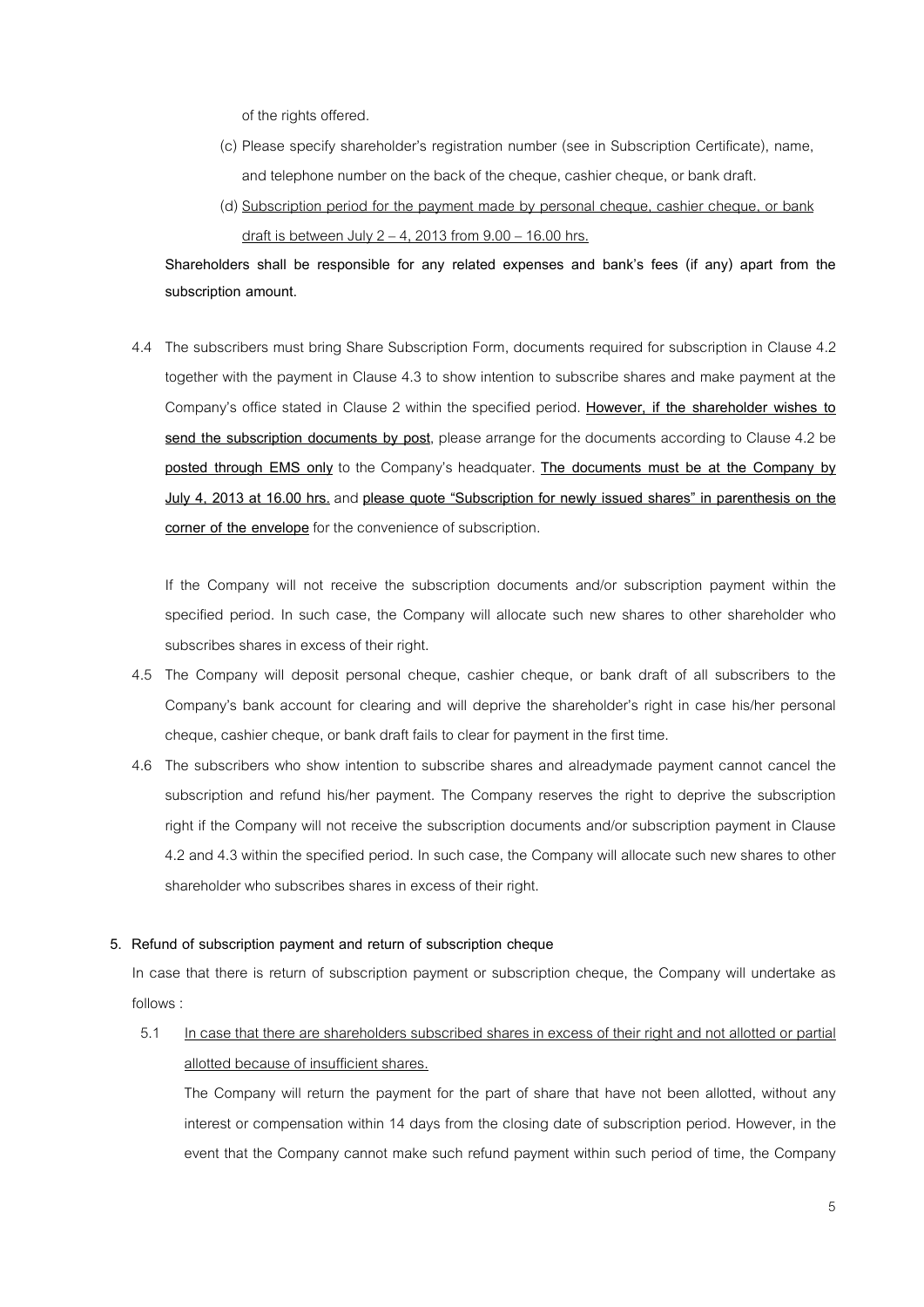shall have the duty to return the said payment to the subscribers with interest at the rate of 7.5% per annum, calculated on the amount of such payment starting from the date after the said 14 days period ended until the date on which the payment is refunded under the specified method. The subscribers can choose one of the subscription refund method as follows :

- (1) Refund by Automatic Transfer System ("ATS"): In case the subscribers choose this method, the subscribers must have either saving account or current account opened at any banks with branches in Thailand. The account name must be the same as the subscriber name specified in the Share Subscription Form by attachment of the certified copy of the first page of saving account book or copy of statement of current account (as the case may be).
- (2) Return by cheque via mail: The Company will issue a crossed cheque payable to the subscriber under the name as shown in the Share Subscription Form and will be sent by registered mail to the address shown in the share register book. However, if in any case the refund cheque is sent by registered mail to the address indicated in the share register book, it shall be deemed that the subscribers have duly received such payment refund and shall not be entitled to claim any interest of fees.

If the subscribers do not specify the refund method, the Company reserves the right to refund the subscription amount to the subscriber by registered mail at the address shown in the share register book.

# 5.2 In case that the shareholders are not allotted the new shares because of misconduct the subscription condition and/or subscription cheque cannot be cleared

The Company will return the subscription cheque to the unallotted subscribers who misconduct the subscription condition and/or cannot clear the subscription amount of the subscription cheque. Such subscriber has to contact the Company to take return of subscription cheque at the address specified in Clause 2 within 30 days from the closing date of the subscription period.

#### **6. Share delivery method**

The subscriber can instruct the Company to undertake one of the following methods :

- 6.1 In case the subscriber wish to receive the share certificate in the name of subscriber, the Company's registrar which is Thailand Securities Depository Co., Ltd. ("TSD") shall deliver the share certificate in accordance with the number of allotted shares to the allotted via registered mail under the name and address shown in the share register book within 15 days from the closing date of the subscription period. In this case the subscriber cannot sell the allotted shares on the Stock Exchange of Thailand ("SET") until receipt of the share certificate, which may be later than the shares are granted to be traded on SET.
- 6.2 In case that the subscriber does not wish to receive the share certificate, but wish to render services of TSD, that is the subscriber wishes to deposit shares in the securities company account with which subscriber has securities trading account. The Company will deposit the allotted shares to the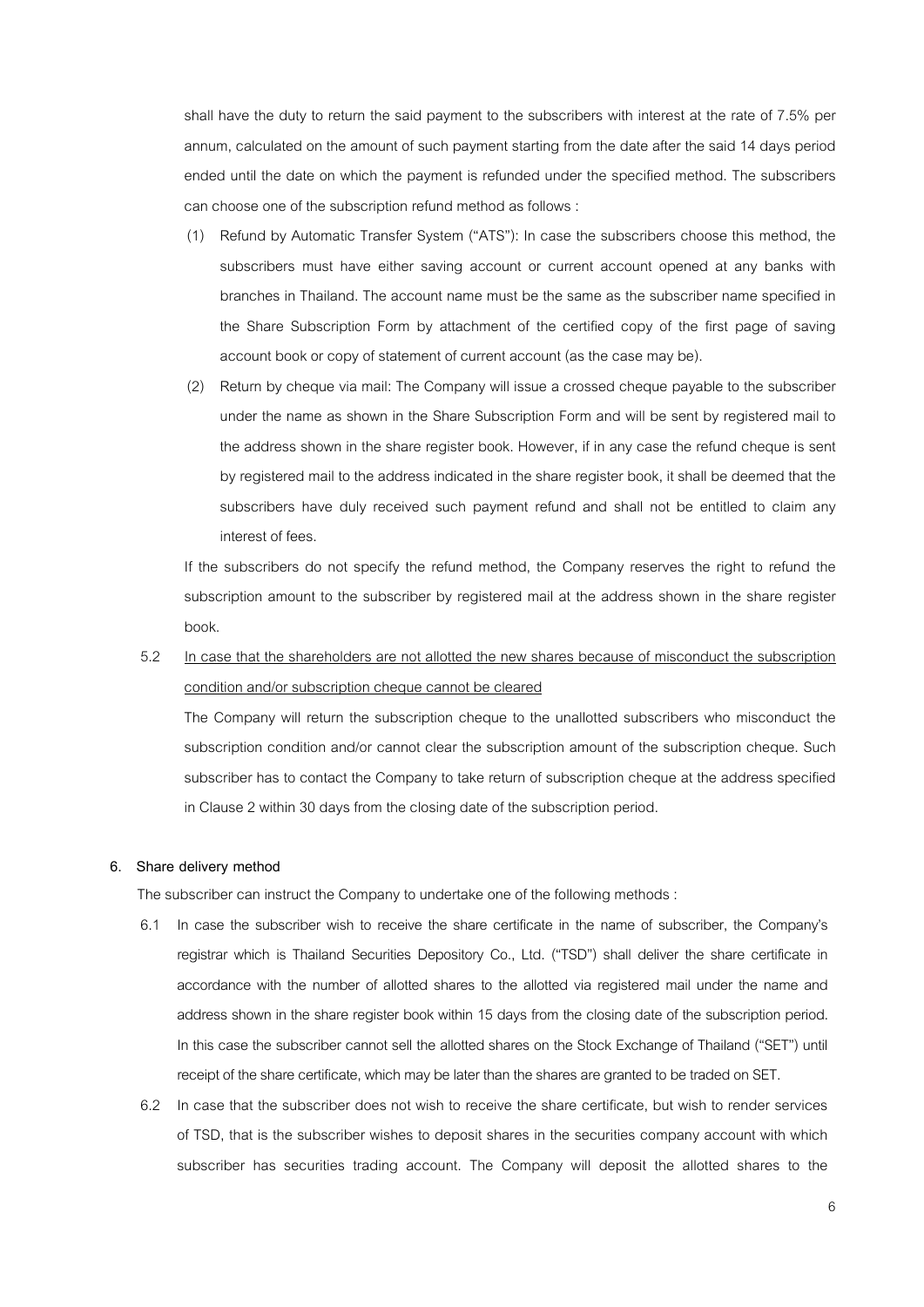account "Thailand Securities Depository Company Limited for subscriber" and TSD will credit number of deposited share, in parallel, the securities company will record the allotted shares under the subscriber's account and issue deposit evidence to the subscriber within 7 business days from the closing date of the subscription period. In this case the subscriber can sell the allotted shares on SET at the time of the shares are granted to be traded on SET.

If the subscriber instructs the Company to undertake the method in Clause 6.2, the name of subscriber must be the same as the trading account name, unless the Company reserves the right to issue share certificate by undertaking method in Clause 6.1.

6.3 In case that the subscriber does not wish to receive the share certificate, but wish to deposit share in the issuer account at TSD, that is the subscriber wishes to deposit shares in the issuer account No. 600. The Company will deposit the allotted share to "Thailand Securities Depository Company Limited" and TSD will record number of deposited shares and issue deposit evidence to the subscriber within 7 business days from the closing date of the subscription period. In this case the subscriber can sell the allotted shares on SET at the time of the shares are granted to be traded on SET. In case the subscriber would like to withdraw the shares, the subscriber has to contact TSD in which the withdrawal fee will be charged in accordance with the service rate of TSD.

#### **7. Other significant information**

- 7.1 In case the number of shares specified in the Share Subscription Form is inconsistent with the amount of payment received by the Company, the Company reserves the right to allocate the shares according to the subscription payment provided that such subscription payment must not exceed the value of the allocated shares.
- 7.2 In case the allocation of shares to the shareholders subscribing in excess of their right and/or the Thai shareholders waiving or not fully exercising their right have led the foreign shareholding to exceed 30% of the total number of paid-up shares, the Company reserves the right not to allocate the shares to foreign shareholders, whereby the said foreign shareholders may not be allocated or may be partially allocated the said shares in proportion to the remaining foreign shareholding %age. And the Company reserves the right to further allot the shares remaining from such allocation.
- 7.3 Shareholders subscribing for newly issued ordinary shares must correctly specify the participant number (the code of the broker as listed on the back of the Share Subscription Form) with which the shareholders have the securities trading account and the securities trading account number, to which the shareholders would like the allotted shares to be transferred. In the case of filling incorrect participant number or securities trading account number, which may cause an inability to transfer the subscribed shares to the securities trading account, the Company will not be responsible for any loss or delay in receiving the shares. If the subscriber does not completely fill in such detail, the Company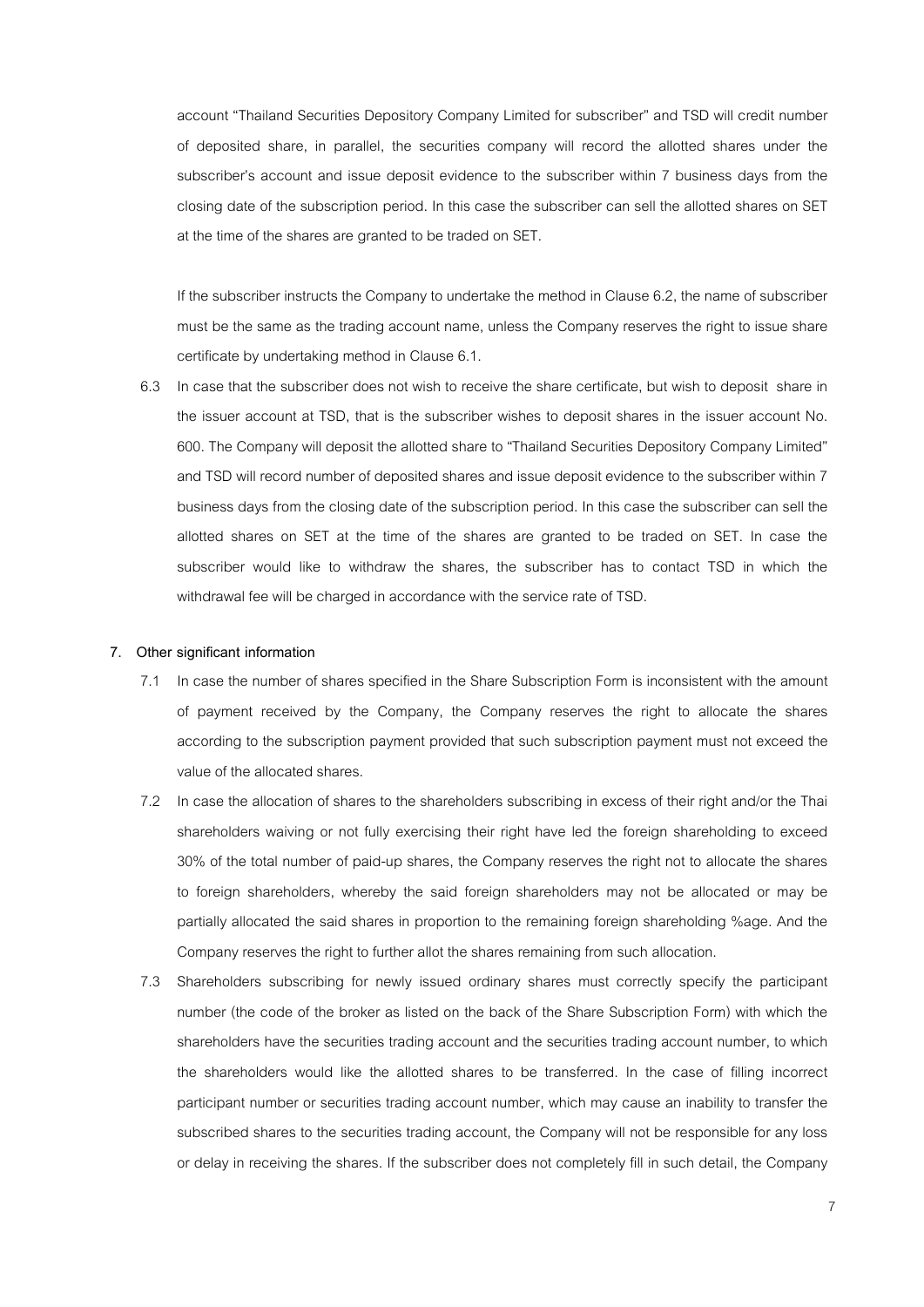reserves the right to issue the share certificate to the subscriber instead, which may cause the shareholder cannot sell the allotted shares at the first trading day of newly issued shares on SET.

- 7.4 In the event that there is any problem, disruption or constraint taking place, the Company reserves the right to amend the details of payment methods, subscription terms and conditions or any information related to the subscription method as deemed fit in order to benefit the share subscription.
- 7.5 The existing shareholders who have subscribed for and been allocated the new shares of the Company, will be receive Warrant No.1 at the ratio of 1 new share to 1 unit of warrant, at the offering price of Baht 0 each.

If you have any question regarding the allotment, process and subscription method of newly issued ordinary shares or the detail of the allocation of warrant to purchase ordinary shares, please contact Corporate Secretary Department of the Company, telephone number 0-2338 -3289 - 92

Please be informed accordingly.

Yours Sincerely,

Mr.Sivaporn Chomsuwan President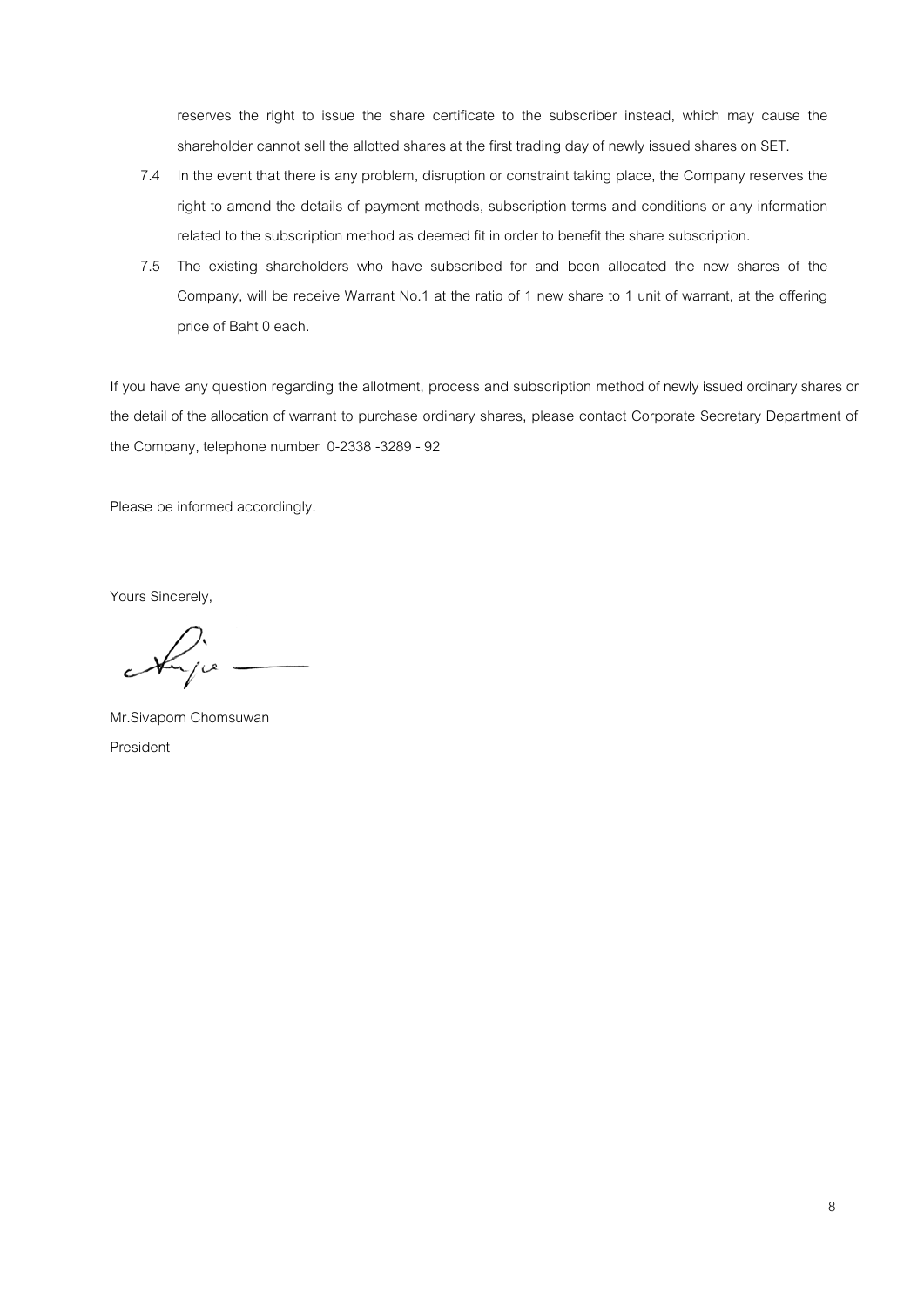**Notification of the Allocation of Newly Issued Ordinary Shares and Warrant to Purchase New Ordinary Shares No.1 issued and offered to the existing shareholders of Nation International Edutainment Public Company Limited** 

> 388 NINE

**Offering of 85,000,000 newly issued ordinary shares to existing shareholders in proportion of shareholding whose names appeared in the share register book on March 14, 2013 Providing the collection of the names under Section 225 of Securities and Stock Exchange of Thailand Act B.E. 2535 by closing the shareholders register book on March 15, 2013 at the offering price of Baht 4.00 per share, at the ratio of 1 existing shares to 1 newly issued ordinary shares The existing shareholders who have subscribed for and been allocated the new shares of the Company, will be receive Warrant No.1 at the ratio of 1 existing shares to 1 new share**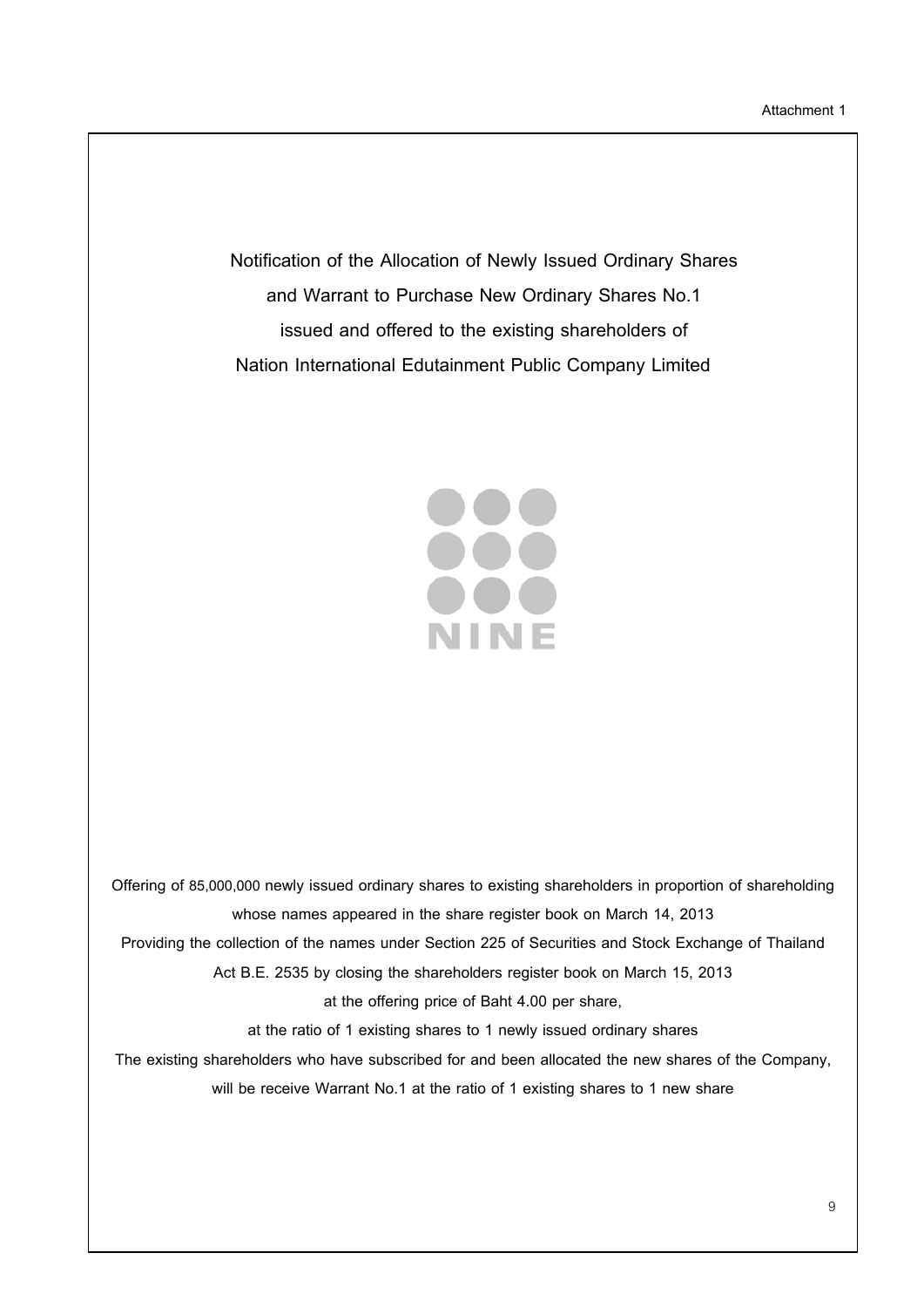# **Part 1**

#### **Information of the Allocation of New Ordinary Shares**

# **1. Name and Location of the Company**

Nation International Edutainment Public Company Limited ("the Company") having its head office locates at TCIF Tower, 29 Floor, No. 1858/123 – 124, Bangna-Trad Road, Kwang Bangna, Khet Bangna, Bangkok, Tel No. (02) 338 – 3333 Fax. (02) 338 – 3292

**2. Date and No. of the Board of Directors' meeting and the shareholders' meeting at which a resolution is passed for the allocation of newly issued ordinary shares** 

The Meeting of the Board of Directors No. 1/2013 held on February15, 2013 and the Annual General Meeting of Shareholders for the year 2013 held on April 23, 2013.

| Type of the new shares          |   | Newly issued ordinary shares                                             |
|---------------------------------|---|--------------------------------------------------------------------------|
| Paid-up capital before the      | t | Baht 85,000,000 divided into 85,000,000 shares with a par value of       |
| capital increase                |   | Baht 1.00 each                                                           |
| Paid-up capital after the       |   | Baht 170,000,000 divided into 170,000,000 shares with a par value of     |
| capital increase (In case total |   | Baht 1.00 each                                                           |
| new shares are fully            |   |                                                                          |
| subscribed)                     |   |                                                                          |
| Allocation method               |   | Allocate to the existing shareholders, whose names appeared in the       |
|                                 |   | shareholder's register book on March 14, 2013 providing the              |
|                                 |   | collection of the names under Section 225 of Securities and Stock        |
|                                 |   | Exchange of Thailand Act B.E. 2535 by closing the shareholders'          |
|                                 |   | register book on March 15, 2013 in proportion of shareholding.           |
|                                 |   |                                                                          |
|                                 |   | In case that there are shares remaining from the allocation, the Board   |
|                                 |   | of Directors is authorized to allot the remaining shares to the existing |
|                                 |   | shareholders who show their intention to subscribe the shares in         |
|                                 |   | excess of their entitlement at the same price offered to other existing  |
|                                 |   | shareholders according to a pro rata basis.                              |
|                                 |   |                                                                          |
|                                 |   | If the number of shares remaining are less than the number of shares     |
|                                 |   | in which the shareholders wish to subscribe in excess of their           |
|                                 |   | entitlement, the Company will allocate such remaining shares to the      |
|                                 |   | shareholders who express their intention to subscribe to shares in       |

#### **3. Details of the new ordinary shares allocation**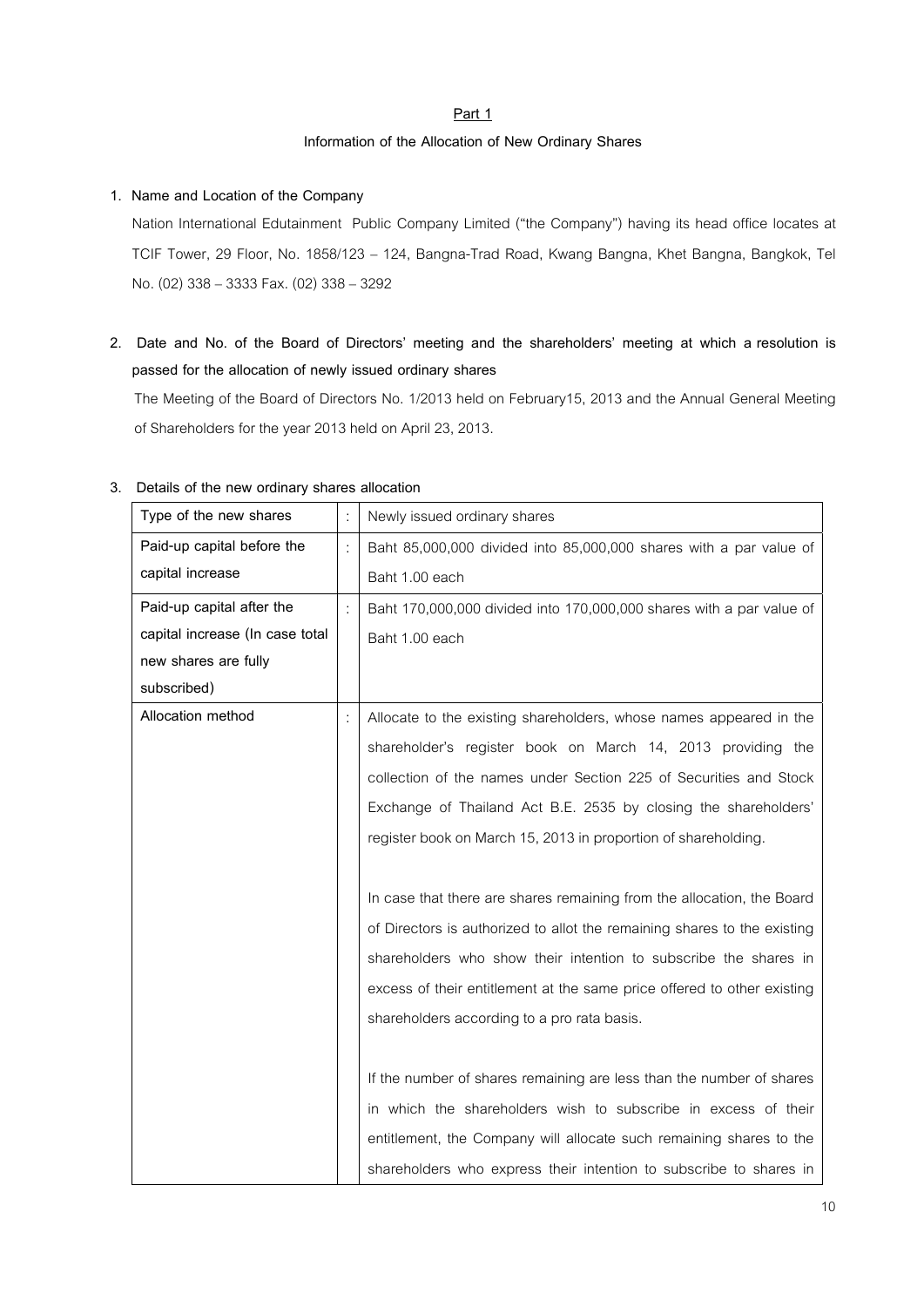|                            | excess of their shareholding proportion, on a pro rata basis until there |
|----------------------------|--------------------------------------------------------------------------|
|                            | are no shares to be sold or there are no shareholders wishing to         |
|                            | further subscribe to those shares.                                       |
|                            |                                                                          |
|                            | In case where new shares are not fully subscribed, the Company will      |
|                            | propose to the shareholders to approve for the decrease of registered    |
|                            | capital in the next shareholders' meeting.                               |
| Number of allocated shares | 85,000,000 shares                                                        |
| Subscription ratio         | 1 existing shares to 1 newly issued ordinary share                       |
| Offering price per share   | <b>Baht 4.00</b>                                                         |

#### **4. Record Date for the names of shareholders entitled to subscribe for the new ordinary shares**

The Meeting of the Board of Directors No.1/2013 held on February 15, 2013 determined the date for the specification of the names of the existing shareholders who will be entitled to subscribe for and be allotted the newly issued ordinary shares in proportion with their shareholdings (Right Offering) on March 14, 2013, providing the collection of the names under Section 225 of Securities and Stock Exchange of Thailand Act B.E. 2535 by closing the shareholders' register book on March 15, 2013,

#### **5. Subscription and payment period**

During July 2 – 5 and 8, 2013 from 9.00 – 16.00 hrs.

#### **6. Objective of the capital increase and plans to utilize the proceeds received from the capital increase**

- To reserve for the allotment of newly issued ordinary shares to the existing shareholders, the exercise of warrant offering to the existing shareholders and the exercise of ESOP-Warrant offering to the Company's directors, management and/or employees.
- To utilize the proceeds for the investment in Digital Television Business, related business to the existing business of the Company as well as to reserve as the Company's working capital.

#### **7. Benefits obtained by the Company from the capital increase and/or the shares allocation**

- The Company will have an adequate amount of capital for its current operation and future expansion.
- The expansion of the Company's capital base will strengthen its financial status as well as help lowering the borrowing cost in the future.
- To reward the directors, management and/or employees of the Company and/or its subsidiaries for their dedication and contribution to the Company's success as well as to retain highly experience management and employees in order to sustain competitive advantage of the Company.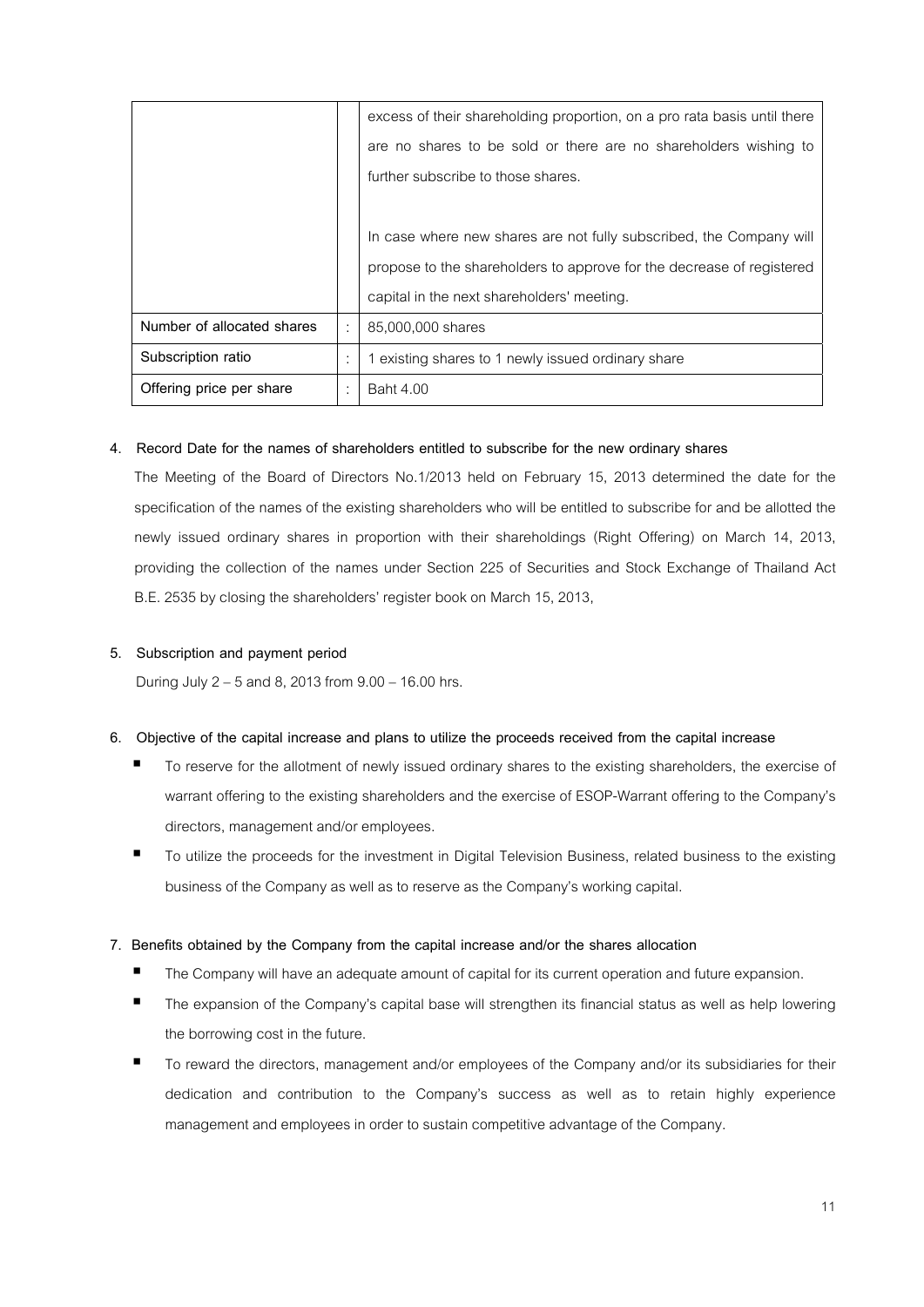#### **8. Dividend policy and the right to receive dividend of the newly issued shares**

Dividend payout policy of the Company is not less than 30% of net profit (according to each company's financial statements) after deducting corporate income tax, legal reserves and other necessary reserves. In this regards, the dividend payout policy is subject to changes depending on the necessity and appropriateness under the condition that it will provide the best benefit to the shareholders.

 The subscribers of the newly issued ordinary shares shall be entitled to receive dividend when such subscribers are registered as the shareholders of the Company.

 The subscribers of the warrants shall be the shareholders of the Company when the Company has registered its paid-up capital with the Department of Business Development and shall be entitled to receive dividend when the Company considers paying dividend to the shareholders.

#### **9. Other reasons that may be necessary for shareholders in investing in the shares of the Company**

The existing shareholders who have subscribed for and been allocated the new shares of the Company, will be receive Warrant No.1 at the ratio of 1 new share to 1 unit of warrant, at the offering price of Baht 0 each. Detail of Warrant as follow:

| <b>Securities</b>          |   | Warrants to purchase the ordinary shares of Nation International Edutainment          |
|----------------------------|---|---------------------------------------------------------------------------------------|
|                            |   | Public Company Limited No.1 ("Warrants No.1")                                         |
| Type                       |   | Specified warrant holders and transferable                                            |
| Term of Warrant            |   | 5 years from the issuing date of the warrants                                         |
| <b>Amount of Warrants</b>  |   | 85,000,000 units                                                                      |
| Price Per Unit             |   | Baht 0 per unit                                                                       |
| Method of Allotment        |   | The warrants shall be allocated to the existing shareholders who subscribe to         |
|                            |   | the right offering at the ratio of 1 new share to 1 unit of warrant. In this regards, |
|                            |   | the record date to determine the list of shareholders who entitle to subscribe        |
|                            |   | the right offering and the warrants is on March 14, 2013 and the closing date of      |
|                            |   | share register book to collect the list of shareholders under Section 225 of the      |
|                            |   | Securities and Exchange Act B.E. 2535 (amended in B.E. 2551) is on March 15,          |
|                            |   | 2013.                                                                                 |
| No. of shares reserved for | t | 85,000,000 ordinary shares (at a par value of Baht 1.00 per share), representing      |
| exercise of warrants       |   | 50.00% of total paid-up capital after the capital increase and that there are no      |
|                            |   | remaining shares from the right offering at 170,000,000 shares.                       |
| <b>Exercise Ratio</b>      |   | One unit of warrant to one new ordinary share (The exercise ratio may be              |
|                            |   | altered according to the right adjustment)                                            |
| <b>Exercise Price</b>      |   | Baht 4.00 per share, which is 56.19% discounted from the weighted average             |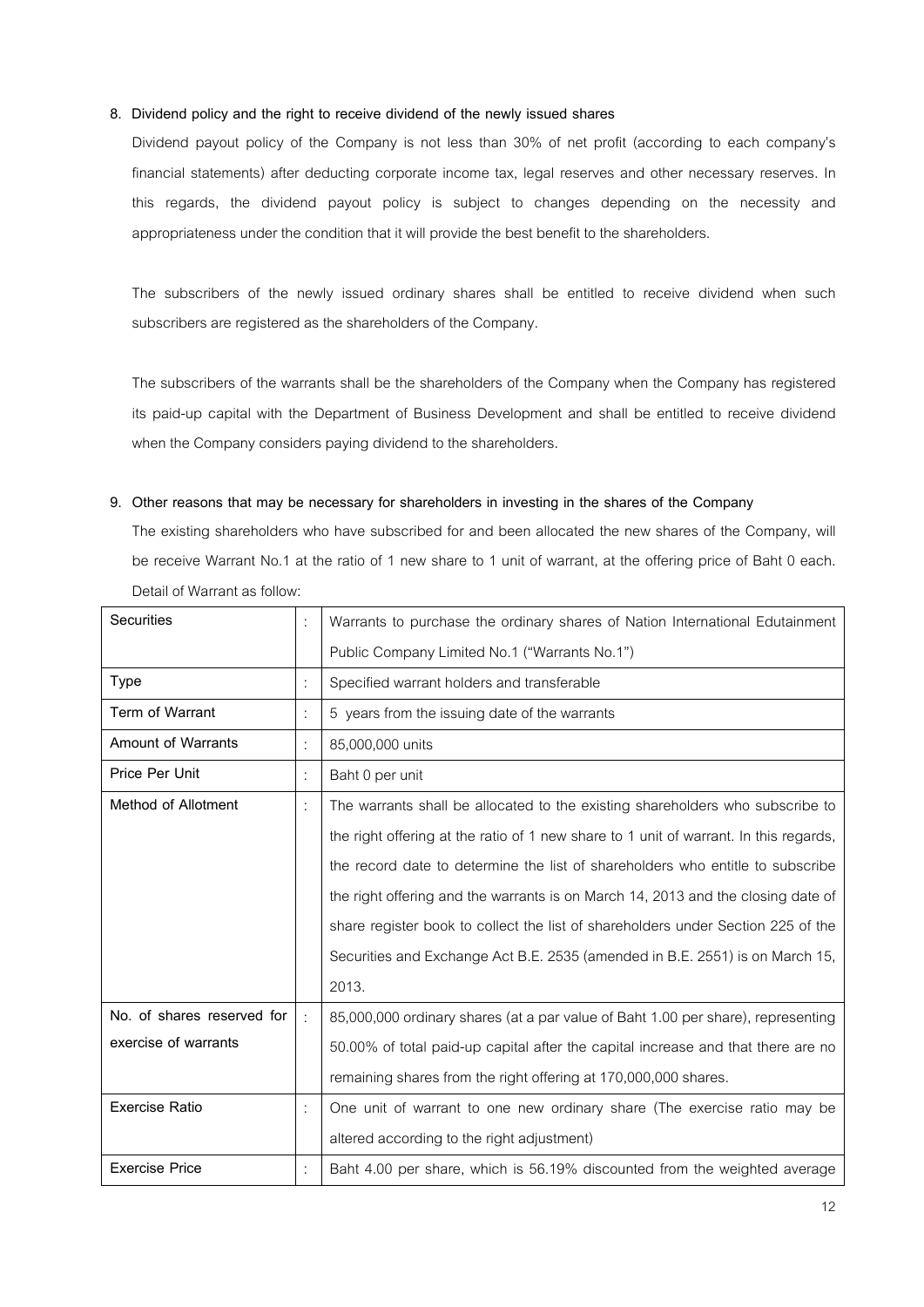|                          |   | closing price of the Company's shares during 7 consecutive business days                    |
|--------------------------|---|---------------------------------------------------------------------------------------------|
|                          |   | prior to the date of the Board of Directors' Meeting No.1/2013 on February 15,              |
|                          |   | 2013, which was Baht 9.13 per share (The exercise price may be altered                      |
|                          |   | according to the right adjustment).                                                         |
| Issue date of warrant    |   | July 12, 2013                                                                               |
| <b>Exercise Date</b>     | ÷ | The warrant holders can exercise their rights on 15 <sup>th</sup> of December and June (the |
|                          |   | Exercise Date) each year. In this regards, the First Exercise Date shall be on              |
|                          |   | December 15, 2013 (the First Exercise Date) and The Last Exercise Date shall                |
|                          |   | be on the 5-year maturity date of the warrants which is on July11, 2018. In case            |
|                          |   | that the Exercise Date falls on the Company's holiday, the Exercise Date shall              |
|                          |   | be moved forward to prior business day. To exercise their rights of the Last                |
|                          |   | Exercise Date, the warrant holders must declare their intention at least 15                 |
|                          |   | business days prior to the Last Exercise Date.                                              |
| Secondary Market for the | ÷ | The warrants will be listed on the SET in the Market for Alternative Investment             |
| Warrants                 |   | (mai).                                                                                      |
| Secondary Market of the  | ÷ | The Common shares issued from the exercise of warrants will be listed on the                |
| <b>Exercised Shares</b>  |   | SET in the Market for Alternative Investment (mai).                                         |
| Share Registrar          |   | Thailand Securities Depository Company Limited                                              |

Terms on rights and duties of the Issuer and Holders of Warrants to purchase new ordinary shares No.1 (NINE-W1) is described in Attachment 4.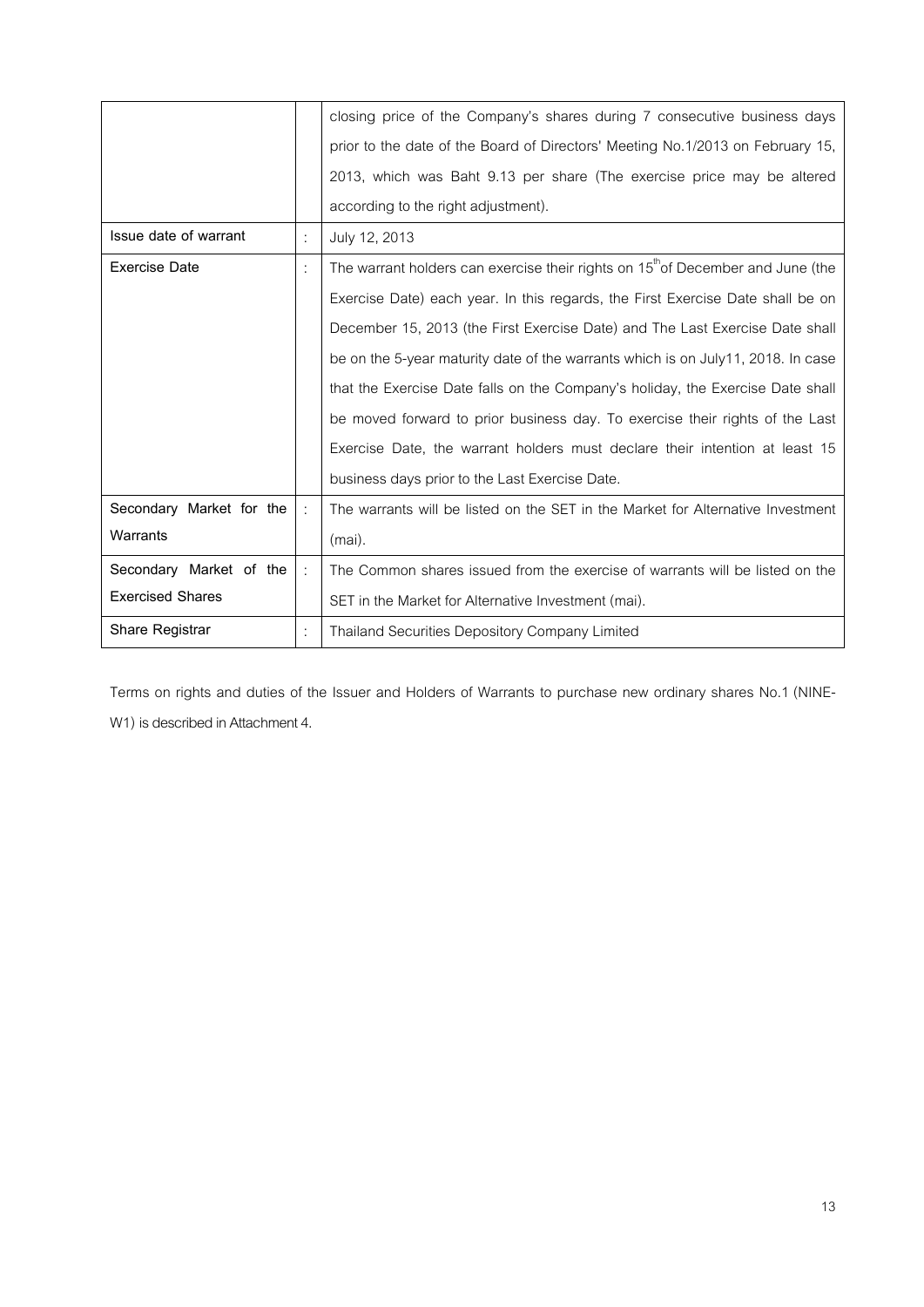#### **Part 2**

#### **Preliminary Information of Nation International Edutainment Public Company Limited**

#### **1. Business and Nature of Current Core Business**

#### **1.1 Type of Business**

 Nation International Edutainment Co., Ltd ("NINE") and its subsidiaries engaged in publishing business and publication related affairs.

- **1) Publishing business** is divided into two categories:
	- a) Youth Publication: The Company imports and distributes publications for young people for the purpose of education, recreation and skill enhancement through Nation Edutainment Co., Ltd ("NED") and Nation Egmont Edutainment Publishing Co., Ltd. ("NEE") under the name of the publisher " Nation Edutainment" and " Nation Egmont " can be divided into two types:
		- Youth Publications from Japan, Thailand and other Asian countries NED received copyrights from authors and leading publishers such as Shueisha, Shogakukan, Kodansha, Kadokawa Shoten and Futabasha, etc. to import and distribute publications for youngsters. As far as 2012, NED has published and distributed youth publications under a total of more than 500 pieces, or in other words, more than 4,300 covers as follow:
			- Monthly magazine "Boom" which features several popular Japanese comic taken from Japan's No.1 hit weekly magazine called "Shonen Jump", as well as Thai comic, all in the same volume
			- Comic collection and comic books in limited edition, most of which are collection of the chapters in "Boom" magazine, such as "Naruto" "Hunter x Hunter" "Sket Dance" "Bakuman" "Enigma" "Blue Exorcist" and "the Apaimanee Saga"
			- Other comics that are not from "Boom" magazine such as "Doraemon series" "New Crayon Shin-chan" "Slam Dunk deluxe edition"
			- Comics Essay, which are books that have written words along with comic strips, in addition to entertaining plot and theme
			- Edutainment comics, which are comics from Korean's leading publisher that are aimed to promote education and knowledge such as "Fun Facts with Einstein" and "Dr. Ignorbel", in addition to Thai comics, such as the "Bird Island, The Trail of the King series. "
			- Story book for children, such as "Shelldon" from Thailand, "Pleasant Goat and Big Big Wolf" from China and "Canimals" from Korea
			- Activity Book for children, which are filled with famous cartoon characters that kids love, such as "Shelldon" "Birdland"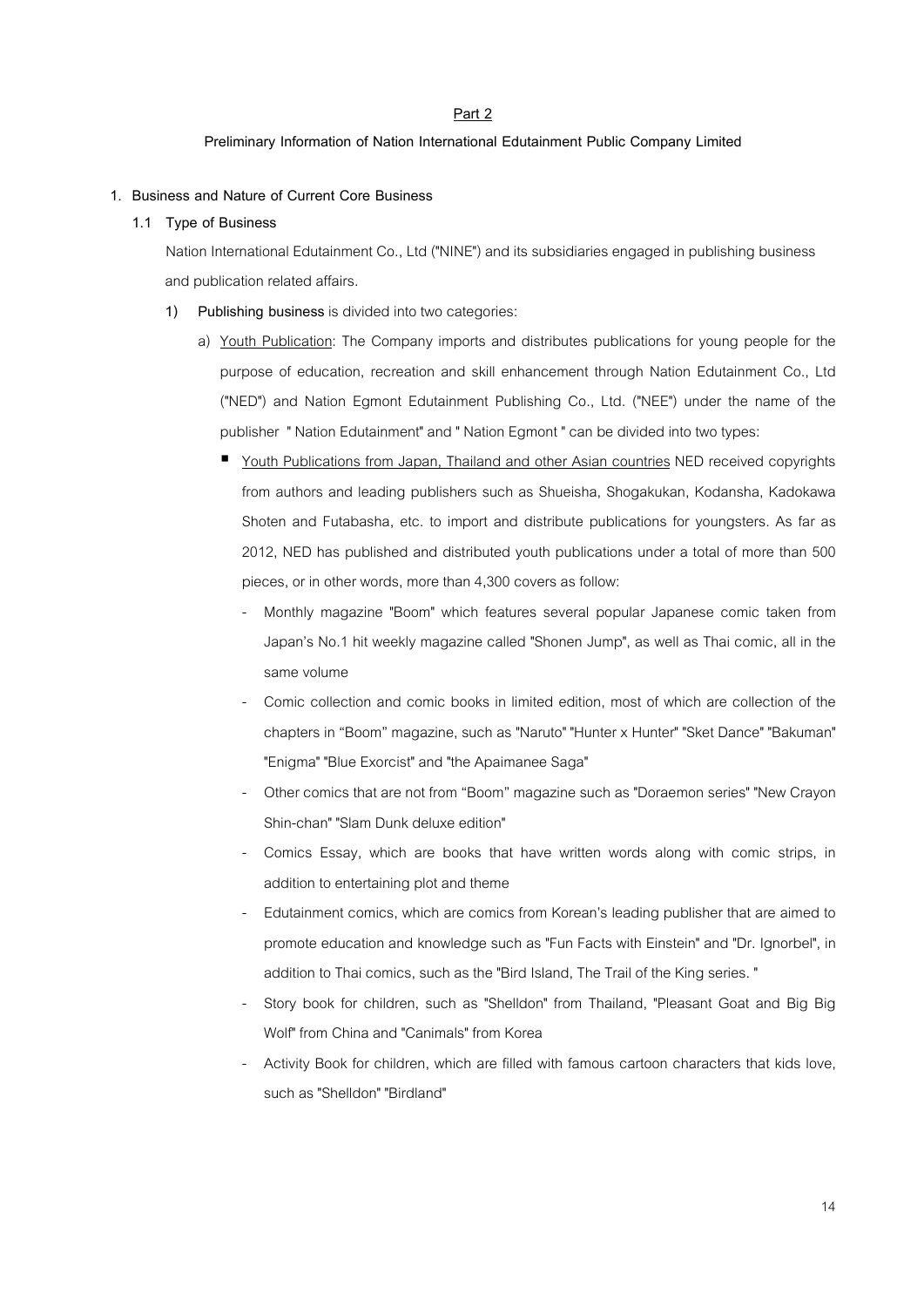- Informative books for youngsters, which can be used for additional reading, such as "The Famous People of the World" from Korea
- Youth publication from countries in Europe, America and Australia NEE has been entrusted to the production, import and distribution of publications for youngsters, having received copyrights from the owners and leading publishers in Europe, America and Australia, such as Walt Disney, Warner Bros., Simon & Schusters, Nickelodeon of USA, Hit Entertainment, Chorion, Scholastic UK, Egmont UK, Dorling Kindersley of UK, VGS of EGMONT, Verlagsgesellschaften of Germany, Larousse of France, Casterman of Belgium, Paramon of Spain, Blake Education, etc. Most of the publications are published into two languages, until 2012, NEE has been reserved in the printing and distribution of publications for youngsters from countries in Europe, America and Australia for a total of more than 900 covers as follow:
	- "Disney & Me", a monthly Disney magazine for 5-8 year-old children, which is aimed to provide knowledge and entertainment by combining the pictures and exercises for skill enhancement altogether in the same book.
	- Story-telling book, which was selected from famous tales that have been popular both domestically and internationally such as "Finding Nemo" "Mickey & Friends" "Disney Princess" "Winnie the Pooh" "Scooby-Doo" "Thomas & Friends "" Dora the Explorer "" SpongeBob "
	- Activity Book for small children, where most of the content are from popular comic book characters such as activity level skills series "Mickey & Friends" "Disney Princess" "Dora the Explorer" and "Batman".
	- Cartoon literature such as "the Shakespeare comic", etc.
	- Encyclopedia for youngsters, such as Dorling Kindersley's "The Gadget Book"
- b) Pocketbooks: The Company produces and distributes publications that provide knowledge and entertainment in the form of pocketbooks under the publishing name "Nation Book" and youth publications that received copyrights from the author and famous publisher from all around the world, domestically and internationally, which covers a variety of categories, for instance: 1) management and 2) fiction and novel 3) language and learning 4) religion, psychology and philosophy, 5) general, which targets readers who are adults aged 18 years and above.

#### **2) Foreign Publications Distribution and Related Services**

As of December 31, 2012, there are 150 publications provided by the Company, which consists of newspapers and magazines in foreign languages, such as The Wall Street Journal Asia, The Yomiuri Shimbun, Fortune Time, and Newsweek. In addition, the Group is also an affiliate member and representative to sell advertisements for the Yomiuri Shimbun newspaper printed in Thailand, print without a copyright publication such as newspapers by The Wall Street Journal Asia and The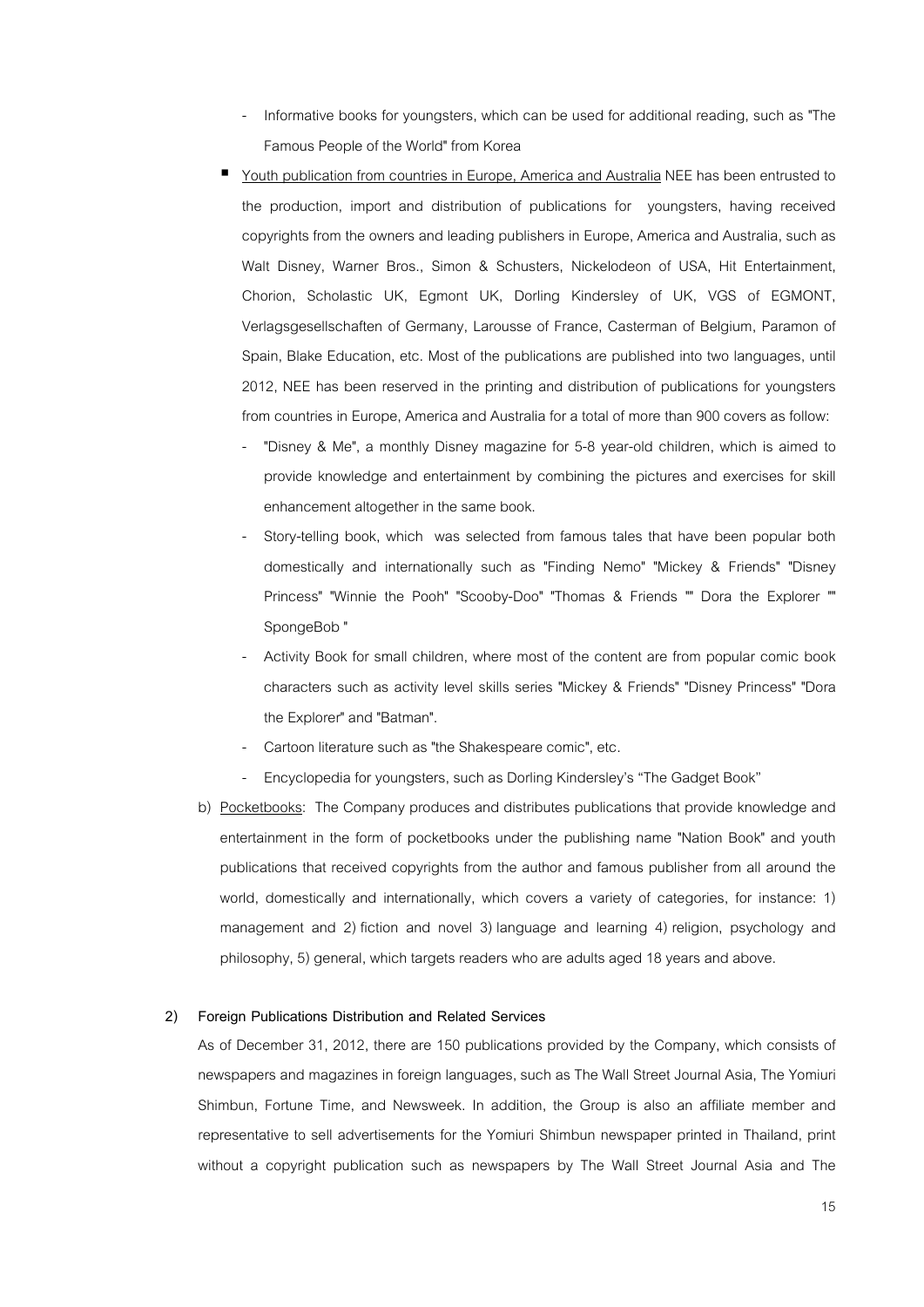Yomiuri Shimbun, as well as delivery services for several newspapers and magazines by providing a one-stop service to facilitate coordination and solve problems that may arise.

The Company also distributes books, including "Veg Haven" which is a guidebook that recommends vegetarian restaurants in response to customer who are concerned about health. Moreover, as of the present, the Company has expanded to digital data products by being the distributor of online database for Britannica, a producer of encyclopedia, having institutions of higher education, international schools and bilingual schools as the target group.

- **3) Digital Business :** The Company is a manufacturer and distributor of electronic publications that corresponds to the different lifestyle of reading, such as management, language, religion and philosophy, fiction and literature, comics, tales, as well as production and distribution of applications in multimedia formats such as cooking classes, yoga and language development.
- **4) Satellite TV Business for Young Children:** The Company is the manufacturer of comic and entertainment TV channel known as "KidZone" for children aged 4-12 years who have cable TV broadcasting channels and a satellite dish that operates through a Nation Kids Co., Ltd.
- **5) Character Management Business :** The Company is the copyright agent of various popular international cartoon characters, which gives administrative rights to the cartoon character to manufacturers who wish to purchase a license to manufacture products for distribution in Thailand as well as administrative rights to to use in promotional activities. Currently, the cartoon characters licensed to the Company to represent Thailand are CANIMALS and YOO-HOO AND FRIENDS of South Korea and ASTRO BOY from Japan. In 2012, the Company has introduced CANIMALS and signed a contract with producers of certain business line, having purchased license from the Company, as well as youth publication from affiliating companies. Moreover, there have been constant promotional activities for the cartoon characters such as broadcasting CANIMAL animation on channel "KidZone", application on Facebook (CANTASIA), as well as LINE stickers, etc.

| Income from business group                  | 2010   |               | 2011   |       | 2012   |               |  |
|---------------------------------------------|--------|---------------|--------|-------|--------|---------------|--|
| (Unit: Baht million)                        | Amount | $\frac{9}{6}$ | Amount | $\%$  | Amount | $\frac{0}{0}$ |  |
| 1. Publishing Business                      |        |               |        |       |        |               |  |
| 1.1 Production and selling of pocket books  | 57.94  | 19.99         | 62.73  | 21.14 | 74.98  | 21.13         |  |
| 1.2 Production and selling of children book | 134.18 | 46.31         | 132.68 | 44.72 | 175.36 | 49.42         |  |

Structure of Sales and Service Income of the Company and its subsidiaries for the year 2010 – 2012 as follow: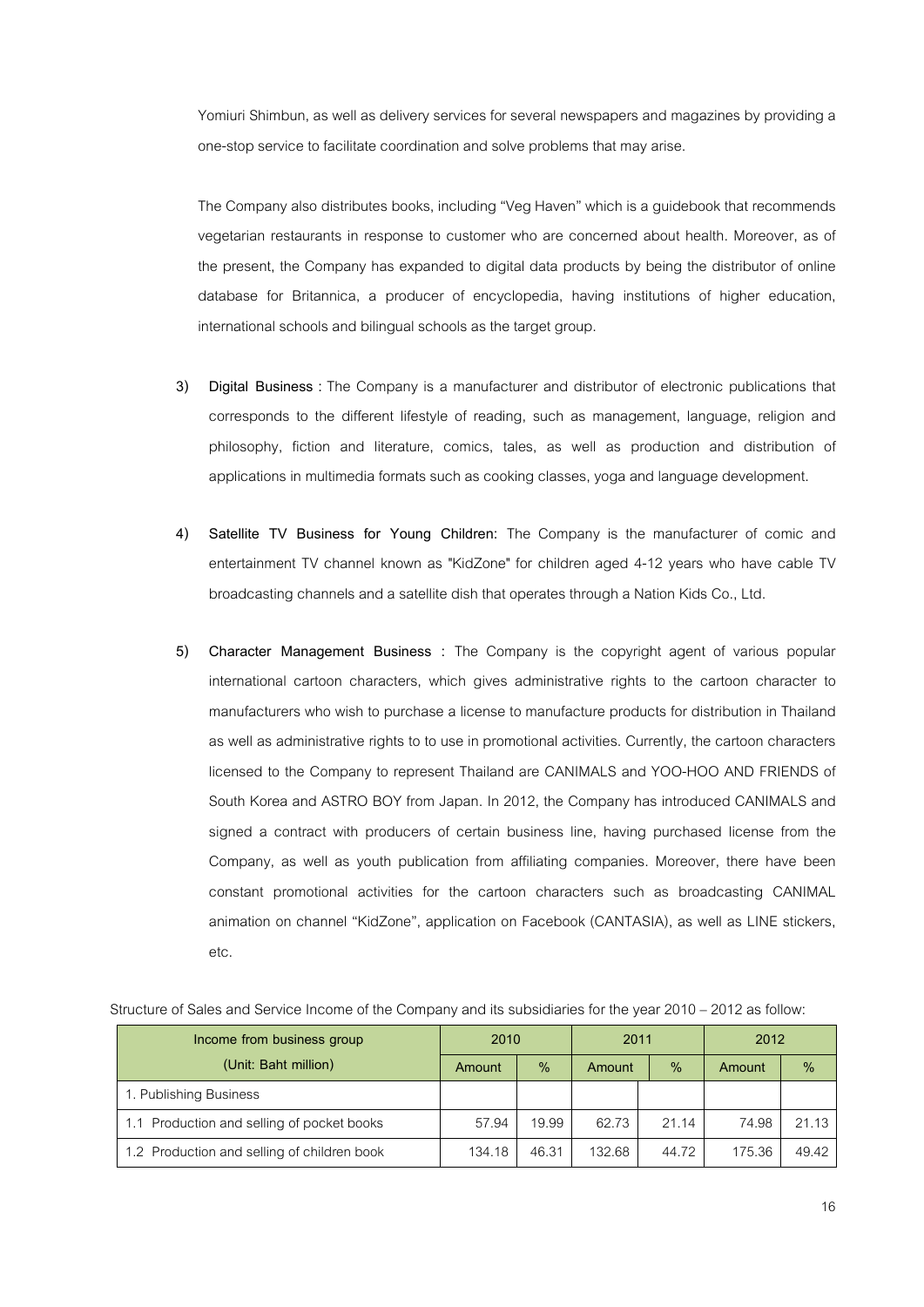| Income from business group                    | 2010                     |        | 2011   |        | 2012   |        |
|-----------------------------------------------|--------------------------|--------|--------|--------|--------|--------|
| (Unit: Baht million)                          | Amount                   | $\%$   | Amount | $\%$   | Amount | $\%$   |
| 2. Service business for overseas publications |                          |        |        |        |        |        |
| and related services*                         | 91.75                    | 31.67  | 89.34  | 30.12  | 84.24  | 23.74  |
| 3. Sales of goods and Services on internet    | $\overline{\phantom{0}}$ | -      | 3.83   | 1.29   | 4.97   | 1.40   |
| 4. Other income**                             | 5.87                     | 2.03   | 8.11   | 2.73   | 15.30  | 4.31   |
| Total income                                  | 289.74                   | 100.00 | 296.69 | 100.00 | 354.85 | 100.00 |

Remark: \* Includes printing income, delivery, and service from selling advertisements for overseas publications.

\*\* Other incomes are incomes from seminars, communal fee, other service income including sale of scraps and interest income, etc.

#### **1.2 Industry Overview**

**1) Publishing Business**: The Publishers and Booksellers Association of Thailand: "PUBAT" stated that the bookselling market has approximately Baht 22,600 million in value, expanding itself by 5% - 6% compared with 2011 thanks to the recovery of the publishing industry after having suffered from the effects of the flood in 2011. The beginning of 2012 had a high rate of book sales, which could be seen from the number of attendees at the  $40<sup>th</sup>$  National Book Fair, which was held during 29 March – 8 April attracting as much as 1.7 million people and gathered up to Baht 400 million in revenue from book sales.

From 2012 – 2013, PUBAT stated that the competition of the publishing industry is likely to be higher due to the many newly established small publishing firms (although there are also many firms that are going out of business) since there is an increasing tendency for writers to start their own firm and use online media as a channel to advertise and distribute books with direct shipping to readers. Meanwhile, readers have a tendency to follow their favorite writers, which decreases the writer dependence on publishing houses or distributing company. Nonetheless, the bookselling market still remains under large publishing houses since each publishing house set their strategy to boost book sales by making interesting designs and creating flashy book covers to differentiate themselves from other books on the shelf and by attracting customers with more giveaway items, or by selecting popular writers, advertising and creating promotions for bookstores and readers, as well as increasing distributing network into new areas and choosing the right distributor are all the key factors which give larger publishing houses an upper hand and therefore allowing them to have more negotiating power.

Nowadays, publishing houses, bookstores and technological service providers such as mobile service companies, are in the process of developing E-Book technology and products to test the market. About 0.01% of those products will be published and distributed in the form of e-books.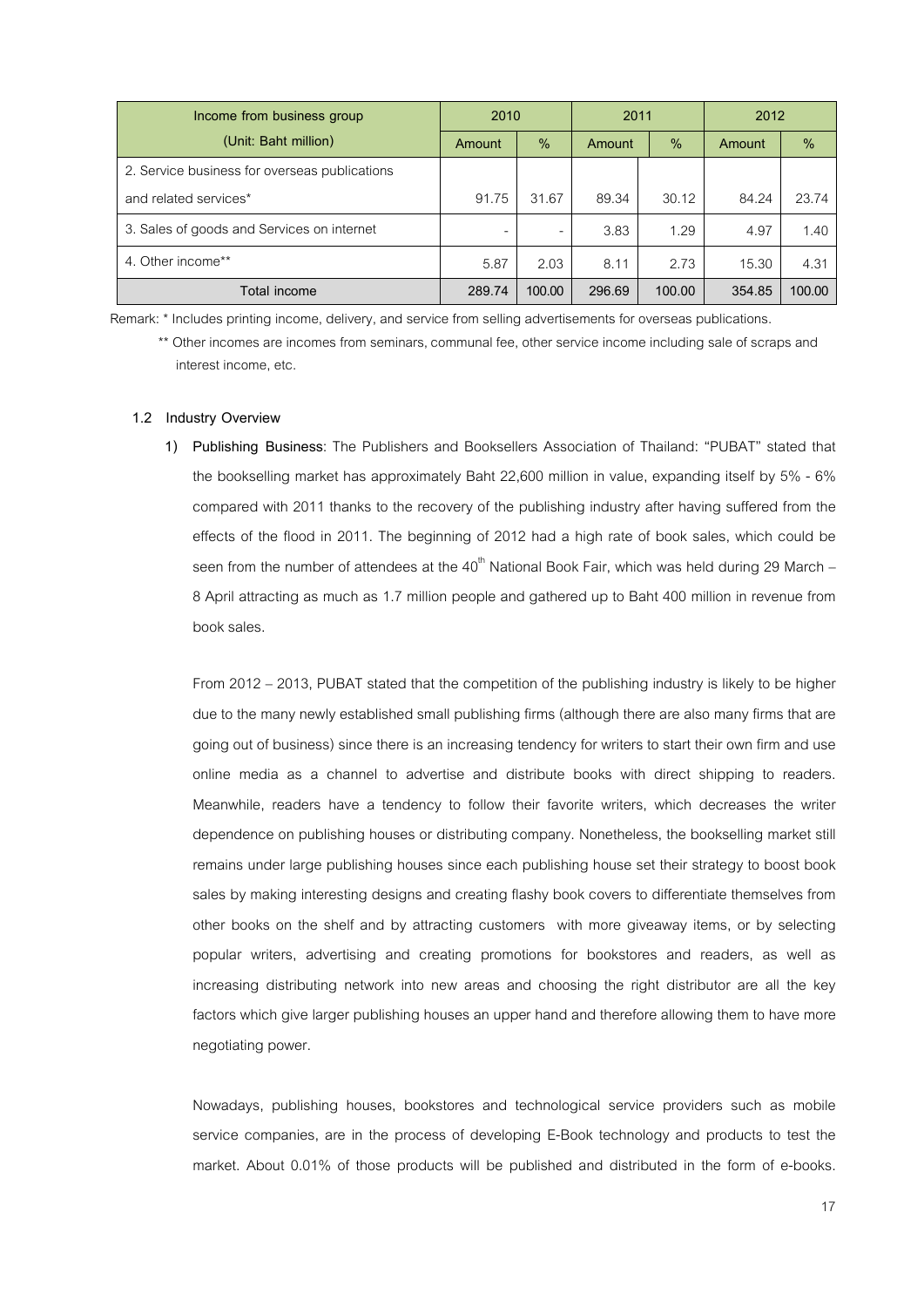Thus, PUBAT predicted that in the beginning, E-Books will be a new alternative for reading but will not be able to act as a replacement for books within these 5 years. Nevertheless, the future of electronic publishing business has a tendency to continue to grow. With supporting factors from the changing behavior of consumer, the development of tools and technology of the service providing company, as well as the increasing distribution channel of bookstores and publishing houses which will help consumers to be able to reach E-Books more conveniently and diversely.

In 2013, the ordering of handbooks, manuals and textbooks still remains although at a constant rate and without the ability to increase sale price due to obstacles from low expenditure. Meanwhile, entrepreneurs are being affected from rising manufacturing cost such as paper, wages and fares which led them to increases their sale prices on some books and bear some costs own their own expenses to prevent unwanted consequences such as decreased in sales. However, due to the continually growing economy of Thailand in 2013, the Bank of Thailand anticipated a growth of 4.9% along with government's incentives to promote reading such as:

- Arranging activities and campaigns to help promote reading in an attempt to label Bangkok as a City of Books of year 2013 to correspond to the qualifications arranged by UNESCO such as practical training, development of children's reading, promoting children's development through reading, and upholding the activity of reading through unique libraries such as a library of literature and tourism and comic library.
- Arranging of The International Publishers Association Congress of 2014 in Thailand
- Carryout tax measures to decrease spending by encouraging book donation in order to support reading, which was put into use in 2012
- Arranging activities to motivate reading and to increase the number of the publication's branches.

PUBAT forecasted that the factors above will help to increase the growing rate of publication business by 7%, which will equal to a value of Baht 24,200 million.

- **2) Service business for overseas publications and related services:** Total sales of foreign publications and online databases are in relations with the Company's growth of international publications customer, which can be divided into four main groups:
	- a) Overseas tourists anticipated: Tourism Authority of Thailand that, in 2012, there will be as much as Baht 21.6 million foreign tourists coming into the country, which would be 2.5 million people more than in 2011, with a growth rate of 13%.
	- b) Foreigners who live in Thailand: Data from the Immigration Bureau data suggested that, in 2012, foreigners living in Thailand, including temporary residence, overseas entrepreneurs, government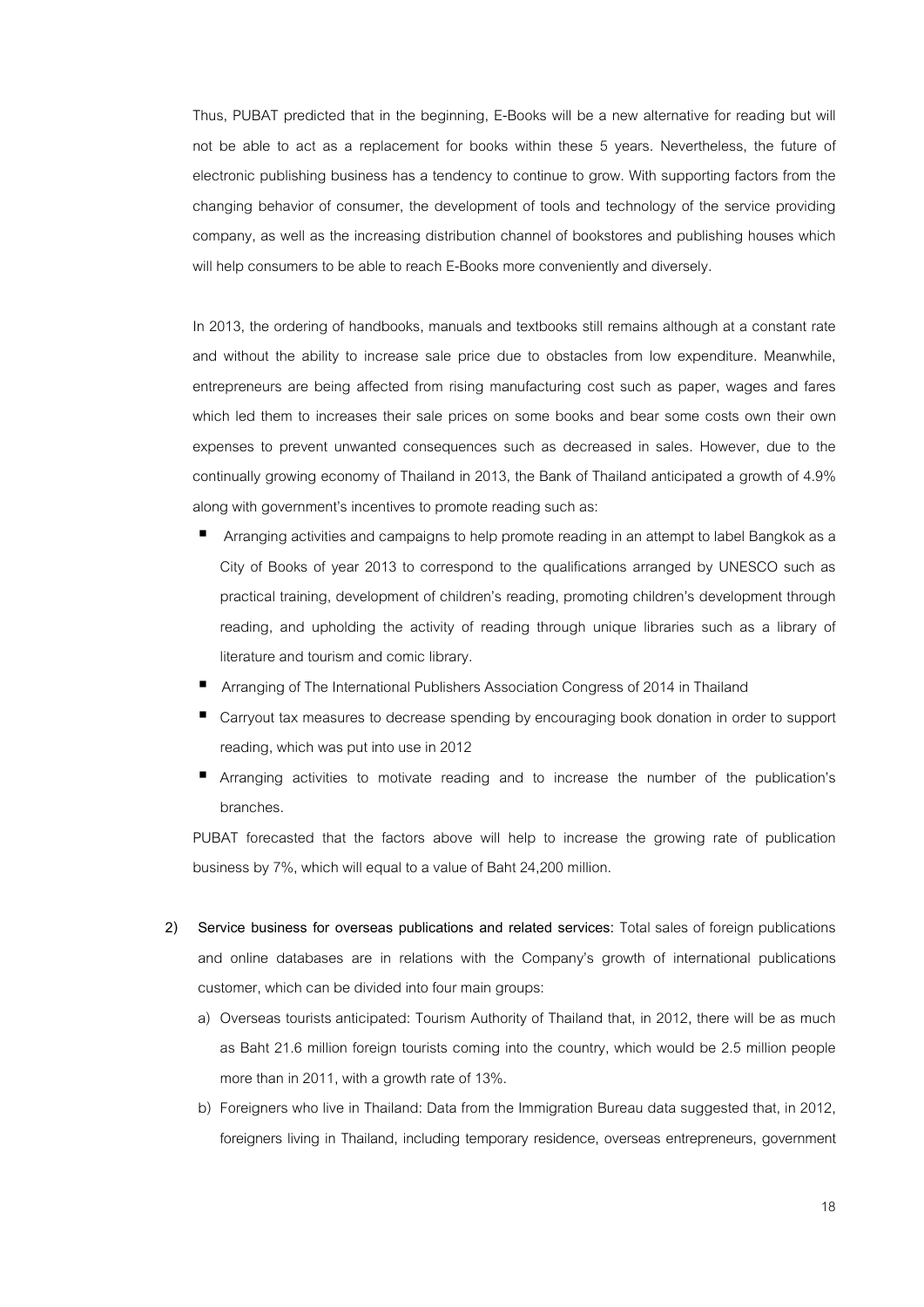officials, and diplomats accumulated up to 2.37 million people, up by 0.45 million people, or equal to a 24%increase from the year 2011.

- c) Thais who are interested in international publication: Thais who are interested in international publication are composed of the working-age group and businessmen, and graduates with a bachelor's degree and/or above. This group is likely to continue to grow.
- d) Educational Institution : Institutions of higher education are planning to purchase more electronic publications, as well as to subscribe to databases to research in various fields, which currently has a combined of 146 public and private institutions of higher education. Meanwhile, international program schools brought the Smart Board to be use in the classroom, which increases the need for digital content to be used on the Smart Board as well.
- **3) Digital Business :** Nowadays, publishing houses, bookstores and technological service providers such as mobile service companies, are in the process of developing E-Book technology and products to test the market. About 0.01% of those products will be published and distributed in the form of e-books. Thus, PBAT predicted that in the beginning, E-Books will be a new alternative for reading but will not be able to act as a replacement for books within these 5 years. Nevertheless, the future of electronic publishing business has a tendency to continue to grow. With supporting factors from the changing behavior of consumer, the development of tools and technology of the service providing company, as well as the increasing distribution channel of bookstores and publishing houses which will help consumers to be able to reach E-Books more conveniently and diversely.
- **4) Satellite TV Business for Young Children**: 2012, data from The Nielsen Company (Thailand) Public Limited ("Nielsen"), Digital Associates Co., Ltd., (Intensive Watch) and Digital Advertising Association of Thailand showed that the value of advertisement on Free TV was at Baht 68,105 million, which has a 9% growth, value of advertisement on Cable and Satellite Television was Baht 9,653 million, which has a 29% growth, and value of advertisement via digital media was Baht 3,000 million, which has a 36% growth.

In 2013, the Media Agency and Media Association of Thailand forecasted that the advertising industry should grow by 10% to value at Baht 14.9 billion, showing an increase from 2012, which was Baht 1.35 billion. The proportion of spending is divided into 52% for Free TV, 14% for newspaper, 8% for Cable TV and Satellite TV, 6% for cinematic media, 5% for radio media, and 3% for other media such as magazine, billboard, in-store, transit and the internet. Free TV continues to be the main factor for advertisement, because it is accessible by up to 98% of all the households. Nevertheless, due to a 12-minute-per-hour timeframe, advertising spaces became insufficient for the demand of customers during primetime hours, creating opportunities for related media such as satellite TV,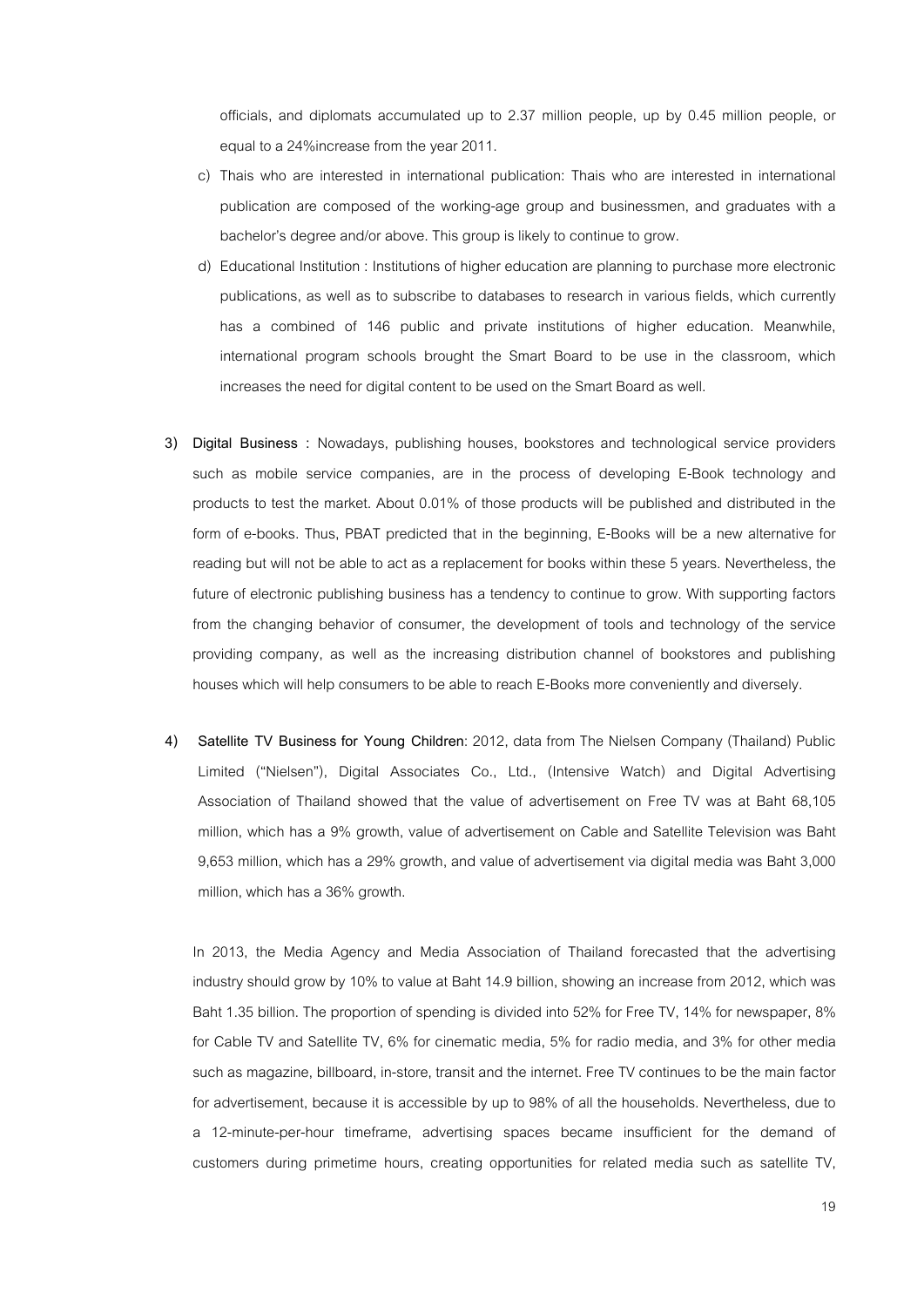which has been increasing in popularity. Data from Nielsen and Satellite Television Association (Thailand) showed that, in 2010-2012, households have been viewing TV programs via cable and satellite TV by 45%, 50% and 64%, respectively. Also, it has been anticipated that, in 2013, the rate will become 78% of the 22 million households in Thailand. From such potential, it is believed that, in 2013, the value of advertisement via satellite will grow by 27% from 2012 to be at Baht 12,216 million, or calculated into 8% of the total market value.

**5) Character Management Business:** The current market value of copyrights in Thailand is about Baht 10 billion since popular cartoon character in Thailand are from major cartoon producers of U.S. and Japan, such as Walt Disney, Warner Brothers, Marvel, Sanrio, Doraemon, Dragon Ball, Ultraman and Arale, all of which continue to be popular, due to the constant graphic enhancement done licensed companies. Thus, the artwork of these cartoon characters brings a sense of modernism and multiplicity which conforms to audiences of all ages. Moreover, cartoon producers of Thailand are increasingly taking part in cartoon copyright business such as Kan Kluay, Pangpond, Shelldon, Birdland and Bloody Bunny. In addition, characters from comic games in mobile applications such as Angry Birds, and Plants VS Zombies broaden the range of customers from mobile phone users to consumers in general by transforming these characters into other products, which resulted in higher competition. However, if the copyright owners have clear marketing objectives and are able to consistently publish comics, it would encourage cartoon characters to become well-known and more popular among consumers.

| <b>Business Unit</b>             | <b>Competitors</b>                                                 |
|----------------------------------|--------------------------------------------------------------------|
| 1) Publishing Business           |                                                                    |
| п<br>Children Book               | Vibulkij Publishing, Siam Inter Comics publishing,<br>Burapat      |
|                                  | Publishing and Bongkoch Publishing produce and distribute comic    |
|                                  | books from Japan. All of these publishing companies, except Siam   |
|                                  | Inter Comics publishing, do not have except a bookstore of their   |
|                                  | own.                                                               |
| ■<br>Pocket Book                 | Publishing companies that do not have their own bookstore are      |
|                                  | Sukkhapabjai Publishing and Expert Netbooks Publishing.            |
|                                  | п<br>Publishing companies that have their own bookstore, which are |
|                                  | SE-EDUCATION Public Company Limited, Affiliated publishing         |
|                                  | companies under Amarin Printing and Publishing<br>Public           |
|                                  | Company Limited, and Nanmeebooks Publishing.                       |
| 2) Service business for overseas | п<br>Large bookstore with many branches such as Asia Books Co.,    |

# **Competitive Situation**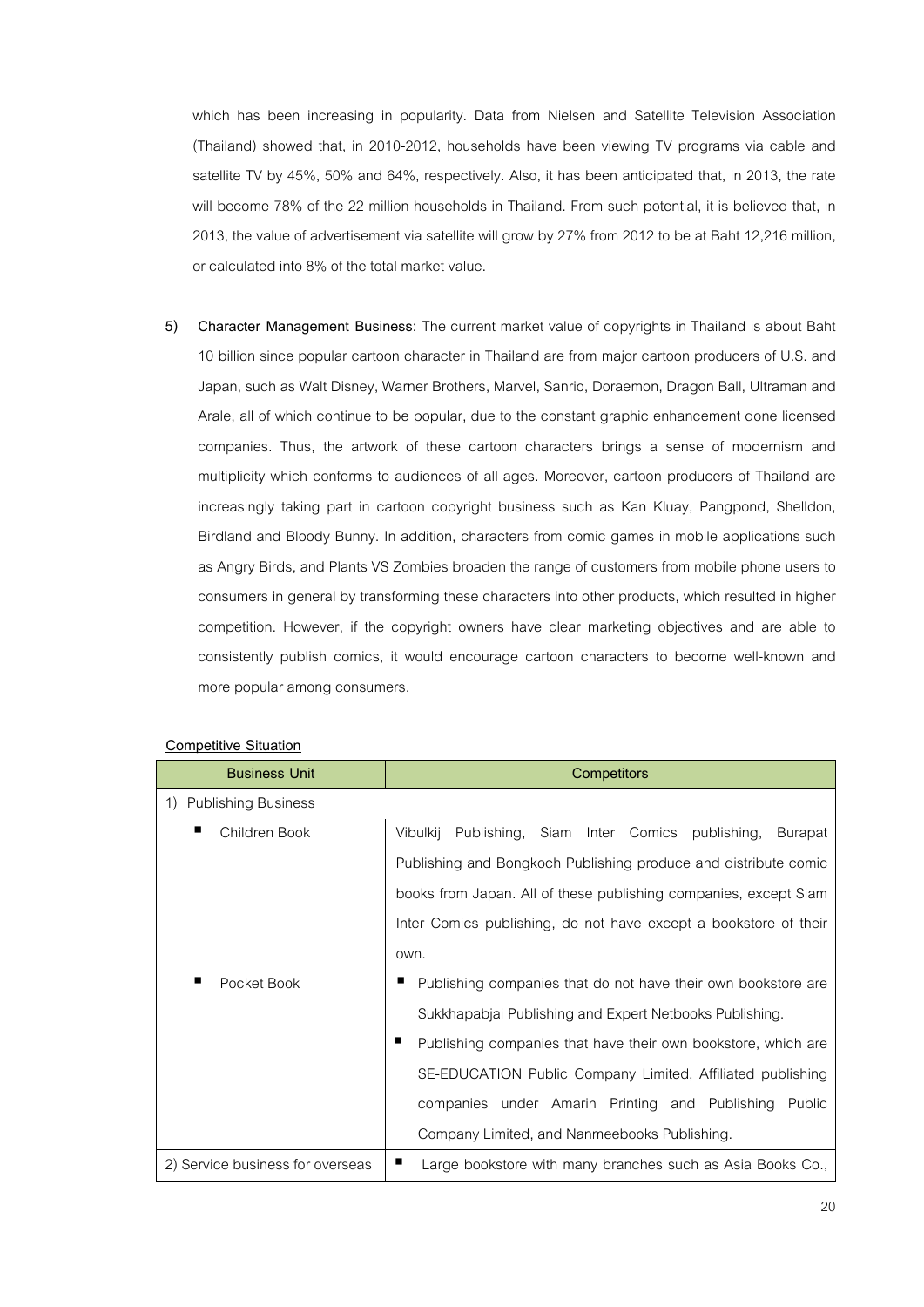| <b>Business Unit</b>              | <b>Competitors</b>                                                  |
|-----------------------------------|---------------------------------------------------------------------|
| publications and related services | Ltd., and other retail bookstores.                                  |
|                                   | Competitors are companies acting as subscription agency such        |
|                                   | as Magazine International (Thailand) Co., Ltd., Post Publishing     |
|                                   | Public CompanyLimited, and Newspaper Direct Co., Ltd.               |
| 3) Digital Business               | Publishing, bookstores and technology providers that develop        |
|                                   | electronic publication that looks similar to that of the Company's. |
| 4) Satellite TV Business for      | Cartoon Club channel, Gang Cartoon channel and 6 channel.           |
| Young Children                    |                                                                     |
| 5) Character Management           | Copyright management agency or owner of the cartoon character       |
| <b>Business</b>                   | from both overseas and in Thailand such as Fun Character            |
|                                   | International (Thailand) Co., Ltd. (Managerial representative of    |
|                                   | copyrights of cartoon characters from Disney and Marvel), Pacific   |
|                                   | Licensing (Thailand) Co., Ltd. (Managerial representative of        |
|                                   | copyrights of Angry Bird and cartoon characters under Warner and    |
|                                   | DC), Animation International (Thailand) Co., Ltd. (Managerial       |
|                                   | representative of copyrights of Doraemon and LINE), Shellhut        |
|                                   | Entertainment Co., Ltd. (manufacturer and owner of the cartoon      |
|                                   | characters, Sheldon and Birdland).                                  |

# **1.3 Manufacturing, Marketing and Distribution**

# **1) Publishing Business**

Production: The procedure for production of publication is as follows:

- a) The Company will select the publications that are suitable for production and distribution from various sources such as International Book Fair and survey of targeted readers by using guidelines for consideration 1) Has the format and content meet the needs and interests of targeted audience 2) Has no sexual or violence related content and 3) Has a reasonable cost of licensing that is possible for the Company buy and make profit from production and distribution of such publication.
- b) Contact, negotiate and issue licensing agreements after receiving proper publication of the Group's right to negotiate the price and terms of the rights to the author or publisher who owns the copyright.
- c) Preparation of the manuscript, especially international publication, the Company will continue to translate into Thai, and then conduct an appropriate arrangement for pictures and books.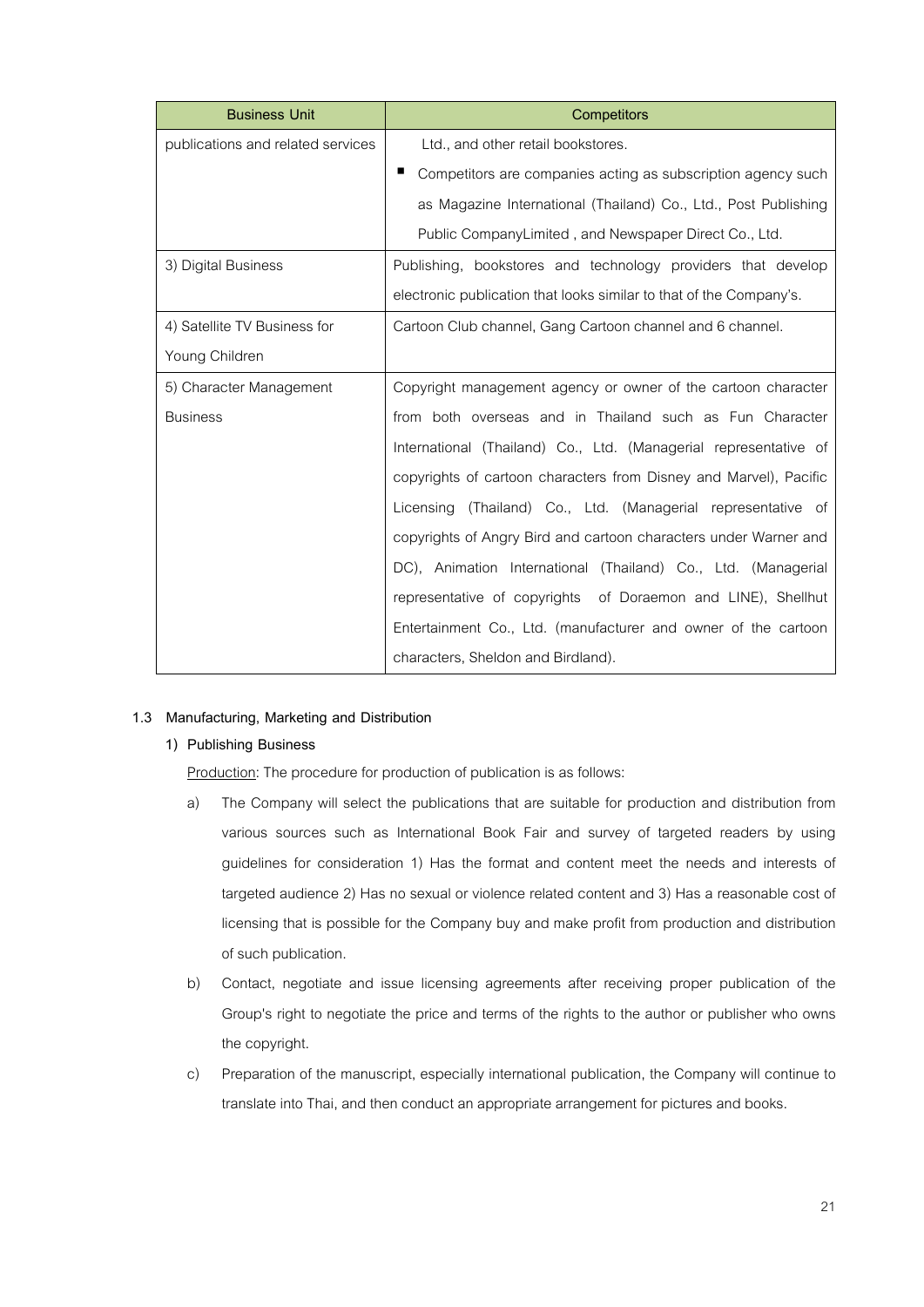- d) Preparation of publication, which includes paper ordering, seeking of printing house, and printing test to deliver the original publication to the copyright owner for approval prior to publication or distribution.
- e) Publication and delivery, the Company will send the file to the printing house for printing. When the printing is completed, the publications will be stored at the warehouse of the Company in preparation for delivery to the customer.

Marketing : The Company has strategy for business operation and competition as follows:

- a) Select high quality content that is suitable, modern and can satisfy the need of different types of readers with uniqueness.
- b) Manage distribution channel to suit the behavior of consumers and the ever-changing technology and maintain the number of inventory at a steady level to increase liquidity.
- c) Seek business alliances to strengthen the business such as publishing companies that has copyrights of international publication.
- d) Set a suitable, yet competitive price for distribution, as well as creating supporting activities to boost sales in various forms to convince purchasing of books and advertise products of the Company in hopes for recognition such as giving discounts and holds competition for beginning writers.
- e) Expand and find new distribution channels such as websites, which is a low cost, yet direct type of distribution to targeted customers, and subscription center, which collects publications of the Company and affiliating companies, both domestic and international, to facilitate readers.

Distribution: The Company's distribution channels are as follows:

- a) Distribution through agencies such as bookstores and newsstands such as SE-ED Bookstore, Double A Book Tower, Booksmiles, and supermarket like 7-Eleven, etc.
- b) Direct distribution through various channels such as subscription, national book fair week, and www.nationbook.com
- c) Direct distribution to institutions or organizations that have a high number of order such as schools, universities, private companies, and government agencies.

#### **2) Service business for overseas publications and related services**

#### Supplying and servicing

Currently, the publishing company that owns The Yomiuri Shimbun newspaper and The Wall Street Journal Asia has hired the Company to begin printing and distributing newspaper through distribution channel of the Company, which the Company hired affiliating corporation such as WPS (Thailand) Co., Ltd., for publishing and NML Co., Ltd., for distribution. For international magazines, the publishing company will publish internationally and hire the Company to deliver to customers. Marketing : The Company has strategy for business operation and competition as follows: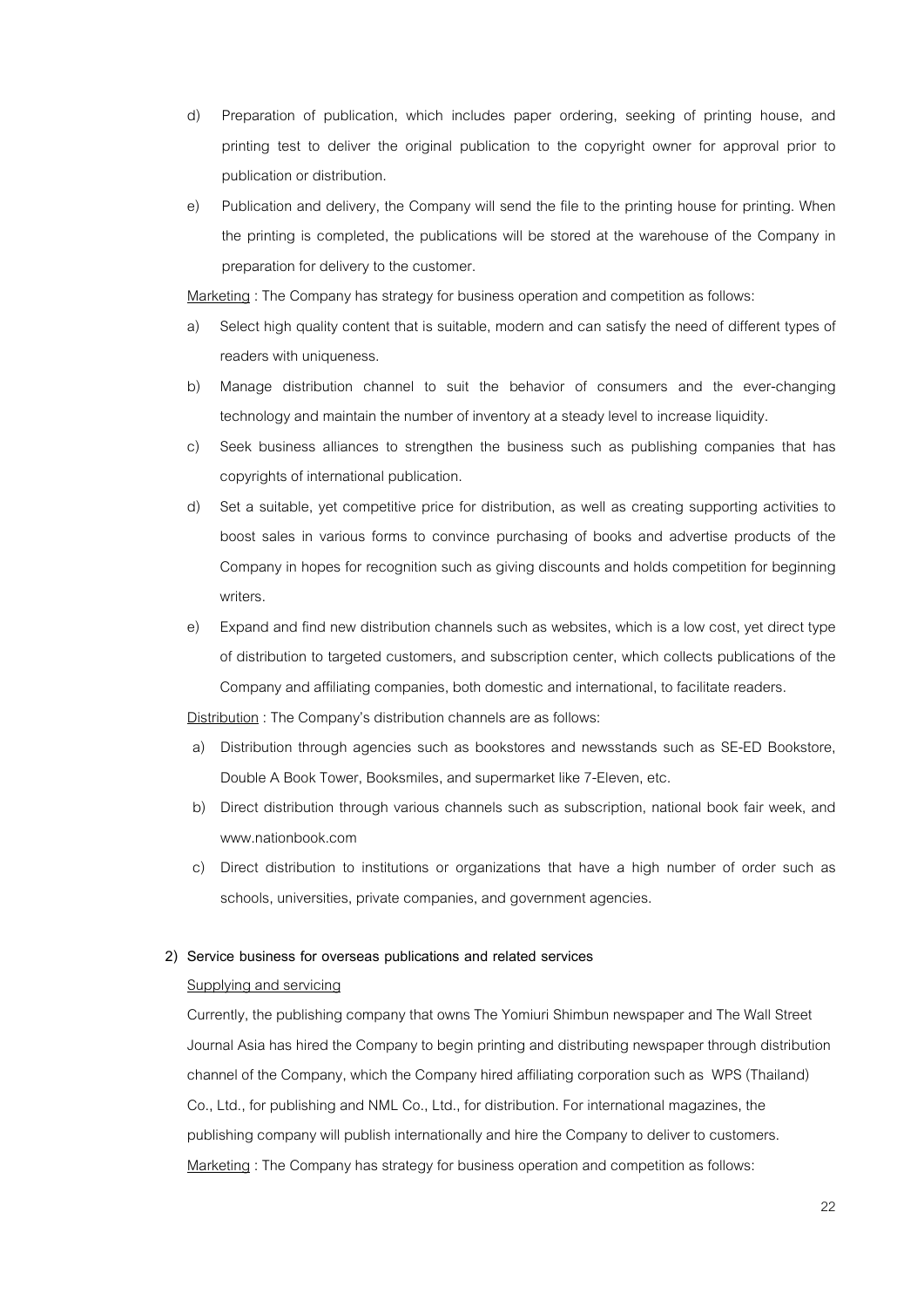- a) Expansion of distribution through new channels such as websites, which have low cost and can access to targeted customer more easily, and Subscription Center, by collecting all the publications of the Company and affiliation both domestically and internationally for the convenience of the customer.
- b) Add more distributing agent for international publication by focusing on business publication and increase the variety of the publication to fit the need of every customer.
- c) Focus on contacting and creating good relationships with large bookstores, which have many branches and can extensive provide access to customers.
- d) The Company has held various marketing activities such as providing discounts to members at a price lower than the price at the cover or lower than the prices available at the newsstand and provide giveaways to subscribed customers to increase the number of subscription. And for general corporate hotels (Bulk), the sales team contacted airlines, hotels, educational institutions and other organizations directly to persuade those organizations to buy foreign Bulk from the Company.

Distribution : The Company's distribution channel varies according to contracts with each publication's agency, which can be categorized in to 3 groups as follows:

- a) Bookstore and newsstand: The Company is the exclusive agency of Thailand in distributing publication to bookstores and newsstand for publication producers.
- b) Members: The Company acts as a representative on approving both monthly and yearly international publication subscriptions. The publication will be delivered to the location specified by the member, with the courier company. Membership registration for the online database will be held annually in the name of the educational institution.
- c) Bulk: The Company is the distributing agency of many international publications for individual buyers such as hotels, airlines, and various organizations. The publishing company that owns such international publications will be the one to organize the distribution and the number of distributed through different types of Bulk.

#### **3) Digital Business**

Production: The Company selects publication or activity that should be developed into product or service in the form of E-book or application in the form of multimedia, and will continue to develop the content and presentation to make it suitable with the system and or technology of the New Media before distribution of the product or service to the next targeted customers.

Marketing : The Company has strategy for business operation and competition as follows:

a) Develop and select high-quality electronic publication for diversification to make it suitable for the need and lifestyle of consumers.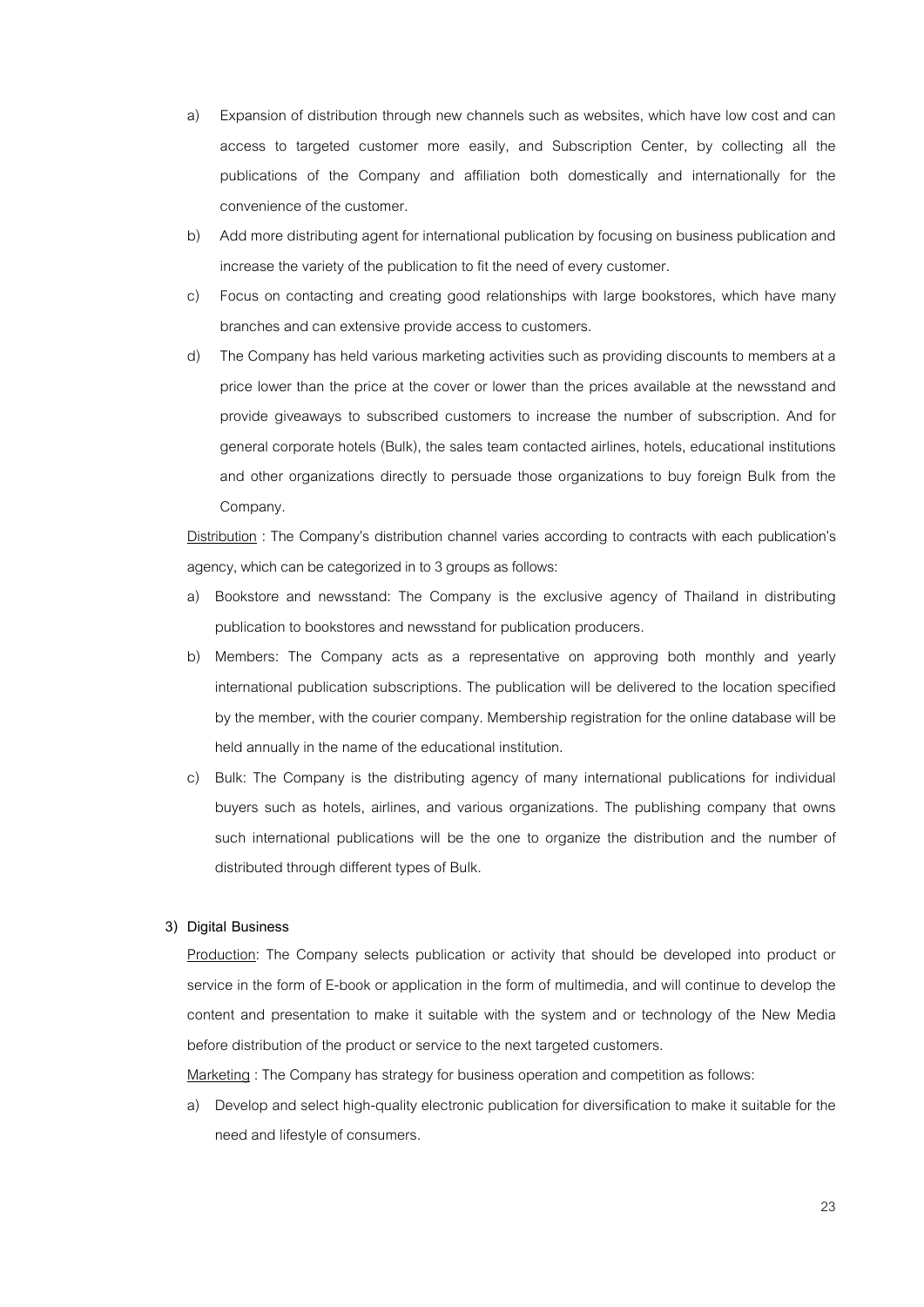b) Carry out promotional activities, advertisement and marketing activities through the media with affiliating corporations to make the publication of the Company accessible and recognizable to the targeted audience.

Distribution : Currently, the distributing channels for the Company are as follow:

- a) Application of the Company and affiliating corporations via Apple and Android operating system.
- b) Website of business alliances
- c) E-book booths for distribution to readers in important events such as National Book Week and National Book Fair etc.

#### **4) Satellite TV Business for Young Children**

Production : The Company seek cartoon programs and entertainment shows for youngsters, as well as produce its own entertainment shows and broadcast through Kidzone channel. For cartoon and entertainment programs for youngsters produced by the Company, the Company will select and contact the copyright owner to ask for the right to broadcast such programs. Meanwhile, the Company has the tools and manpower to create, record, edit, and broadcast programs that it produced

Marketing :

- a) Select cartoon and entertainment program as well as producing high-quality entertainment program that has suitable and useful content for youngsters and their parents.
- b) Operate advertisement and other marketing activities with business alliances to popularize the channels of the Company

Distribution : The Company has a direct advertisement sale department of its own, which contact representative of advertising companies to sell ad times on KidZone channel

#### **5) Character Management Business**

Production : The Company selects internationally popular cartoon character from the licensed owner in various countries to administrate the copyrights in all types such as merchandised products, premium products for promotional activities, right to broadcast animation, publication, digital media, etc. Marketing :

- a) Select copyrighted cartoon characters that are internationally popular and ready to be popularized in Thailand such as animation, in addition to continuous supportive marketing activities.
- b) Create interesting promotional activity to create recognition and popularize the cartoon character to boost sales for customers licensed with the Company.
- c) Collaborate with a high potential partner in doing promotional activities to advertise cartoon characters through other means.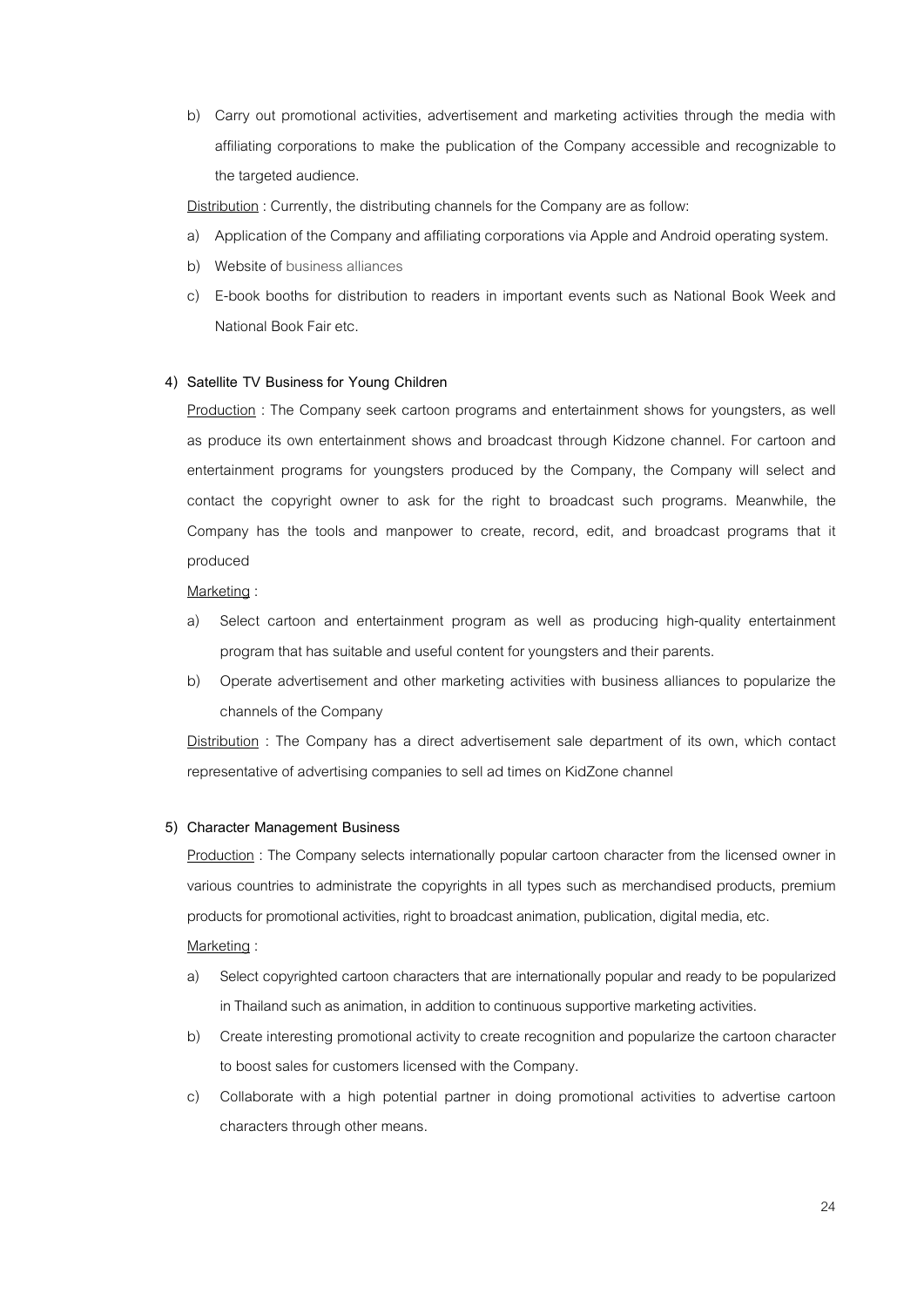d) Create on-ground event for the cartoon characters to advertise to targeted groups such as creating retail event and school road show, etc.

Distribution : The Company will offer copyrights of the cartoon characters to the corporation that owns the product as well as to direct retail stores.

# **1.4 Assets of the Company and its subsidiaries**

# **1) Current Asset**

- a) Account receivables : From 31 December 2010 to 2012, the Company has Baht 91.08 million, Baht 103.10 million and Baht 120.37 million, respectively, in total account receivables from allowance of doubtful accounts and allowance for returned goods, with allowance of doubtful accounts valued at Baht 5.07 million, Baht 4.32 million and Baht 3.12 million respectively and a total of bad debt and allowance of doubtful accounts valued at Baht 0.91 million, Baht 0.59 million and Baht 1.28 million baht respectively. Moreover, the Company has set allowance for returned goods in sales of pocketbook, youth publication, and international newspaper and magazine, which valued at Baht 10.49 million, Baht 10.17 million and Baht 9.56 million respectively from 31 December 2010 to 2012.
- b) Inventory : 31 December 2010 to 2012, the Company has a respective Baht 68.79 million, Baht 94.30 million and Baht 119.08 million in net value of inventories from net allowance for obsolescence, with allowance for obsolescence valued at Baht 67.20 million, Baht 60.12 million and Baht 48.70 million baht respectively, which calculated into 49.42%, 38.93% and 29.02% in total inventory, respectively.

#### **2) Non-current Asset**

a) Equipment : The detail of equipment is as follows:

| Type of Asset                 | Type of   | Net Book Value | Obligations |        |      |
|-------------------------------|-----------|----------------|-------------|--------|------|
| (Unit: Baht millions)         | Ownership | 31 Dec         | 31 Dec      | 31 Dec |      |
|                               |           | 2010           | 2011        | 2012   |      |
| Renovated leased assets       | Owner     | 1.72           | 1.19        | 0.43   | None |
| Decoration, setups and office | Owner     | 3.08           | 3.12        | 6.20   | None |
| equipments                    |           |                |             |        |      |
| Vehicle                       | Owner     | 0.33           | 0.23        | 0.06   | None |
| Total                         |           | 5.13           | 4.54        | 6.69   |      |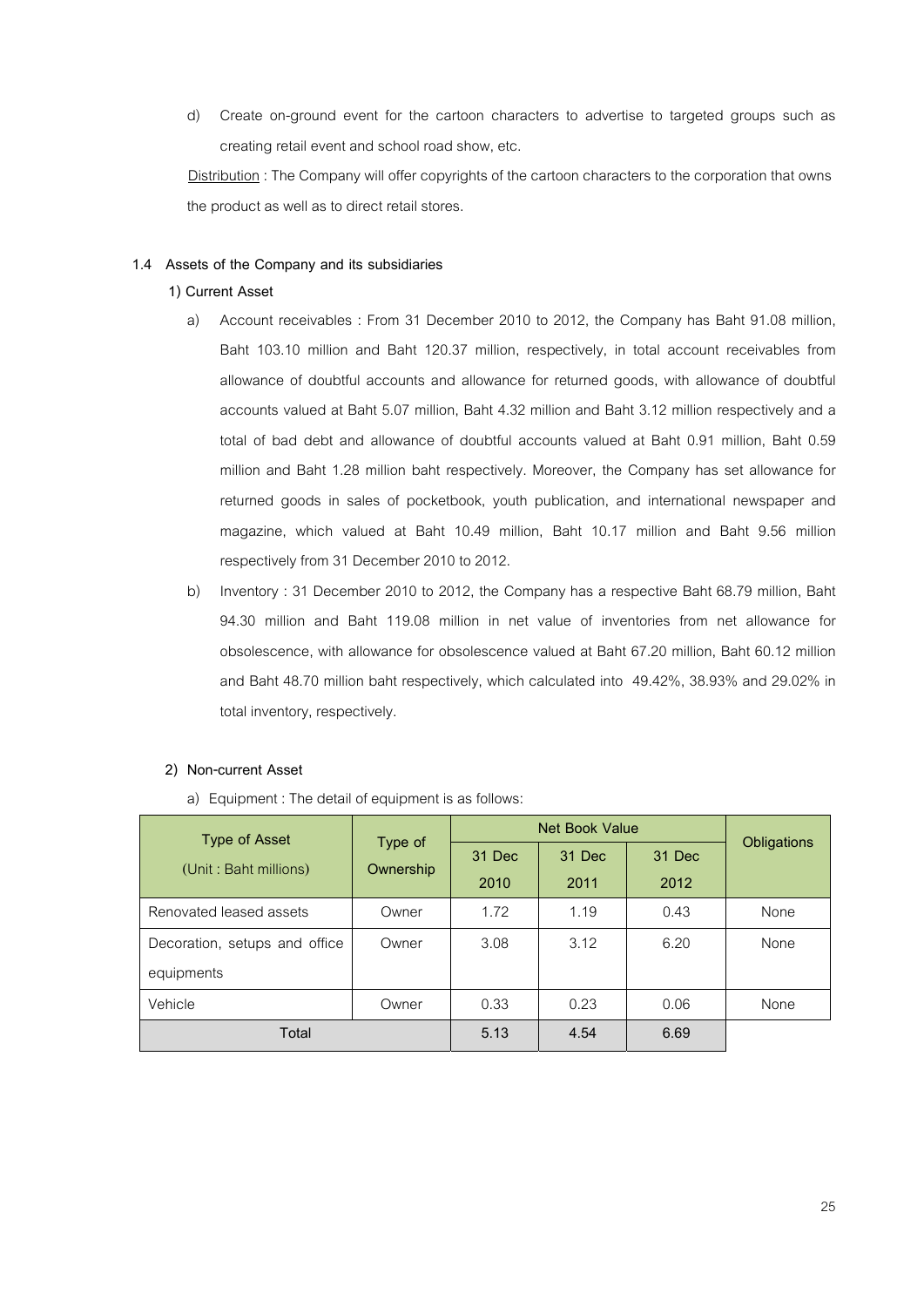| Type of Asset         | Net Book Value |             |             |  |  |
|-----------------------|----------------|-------------|-------------|--|--|
| (Unit: Baht millions) | 31 Dec 2010    | 31 Dec 2010 | 31 Dec 2010 |  |  |
| Royalties             | 27.19          | 37.40       | 43.02       |  |  |
| Computer programs     | 0.04           | 1.58        | 0.39        |  |  |
| Total                 | 27.23          | 38.98       | 43.40       |  |  |

b) Intangible asset : Intangible asset is as follows:

In addition, the Company is also the owner of comic magazines such as "Boom" and "Disney & Me" which are licensed to the National Library and Ministry of Culture

- c) Long-term leasing asset contract : The Company has made contract to lease office buildings and warehouse for operation as follows:
	- Leasing contract for office rental at TCIF building at 29th Floor, No. 1858/123-124 Bangna Trat Bangkok total area of 735.93 sqm. Lease Term: 2 years and 10 months (renewable)
	- **Leasing contract for warehouse at Building No. 42/8 Bangna Trad 4 Moo 10 Bangna, Bangna,** and Bangkok Thailand from Chothichaivorakul Co., Ltd which has an area of about 1,800 sqm. for a period of three years, from 1 January 2011 to December 31, 2013 (renewable).
	- **E** Leasing contract for warehouse at Building No. 69/10-11 Moo 2 Soi Watnamdaeng. Bang Kaew Bang Phli district, Samut Prakan, Srinakarin Road from Sannarong Co., Ltd, which has an area of about 1,360 sqm. for a period of three years from 10 September 2011 to September 9, 2014 (renewable).

| Company<br>Name    | Paid - up Capital<br>As of December 31<br>% of Holding<br>Relation<br>(Baht million) |       |       |       | มูลค่าเงินลงทุน<br>วิธีราคาทุน<br>ณ 31 ธันวาคม<br>(ล้านบาท) |       |          |       |       |       |
|--------------------|--------------------------------------------------------------------------------------|-------|-------|-------|-------------------------------------------------------------|-------|----------|-------|-------|-------|
|                    |                                                                                      | 2010  | 2011  | 2012  | 2010                                                        | 2011  | 2012     | 2010  | 2011  | 2012  |
| Nation             |                                                                                      | 41.25 | 41.25 | 41.25 | 99.99                                                       | 99.99 | 99.99    | 25.36 | 25.36 | 25.36 |
| Edutainment        |                                                                                      |       |       |       |                                                             |       |          |       |       |       |
| Co., Ltd.          | <b>Direct Subsidiaries</b>                                                           |       |       |       |                                                             |       |          |       |       |       |
| <b>Nation Kids</b> |                                                                                      |       | ٠     | 0.25  | $\overline{\phantom{a}}$                                    |       | 99.99    | ۳     |       | 0.25  |
| Co., Ltd.          |                                                                                      |       |       |       |                                                             |       |          |       |       |       |
| N Coupon Co.,      |                                                                                      | 1.00  | 1.00  | ۰     | 99.98                                                       | 99.98 | $\equiv$ | 1.00  | 1.00  |       |
| Ltd. $*$           |                                                                                      |       |       |       |                                                             |       |          |       |       |       |
| Nation Egmont      | Jointly-controlled entity                                                            | 50.00 | 50.00 | 50.00 | 49.99                                                       | 49.99 | 49.99    | 25.05 | 25.05 | 25.05 |
| Edutainment        |                                                                                      |       |       |       |                                                             |       |          |       |       |       |
| Publishing         |                                                                                      |       |       |       |                                                             |       |          |       |       |       |

| d) Investments in subsidiaries and Jointly-controlled of the Company are as follow: |
|-------------------------------------------------------------------------------------|
|-------------------------------------------------------------------------------------|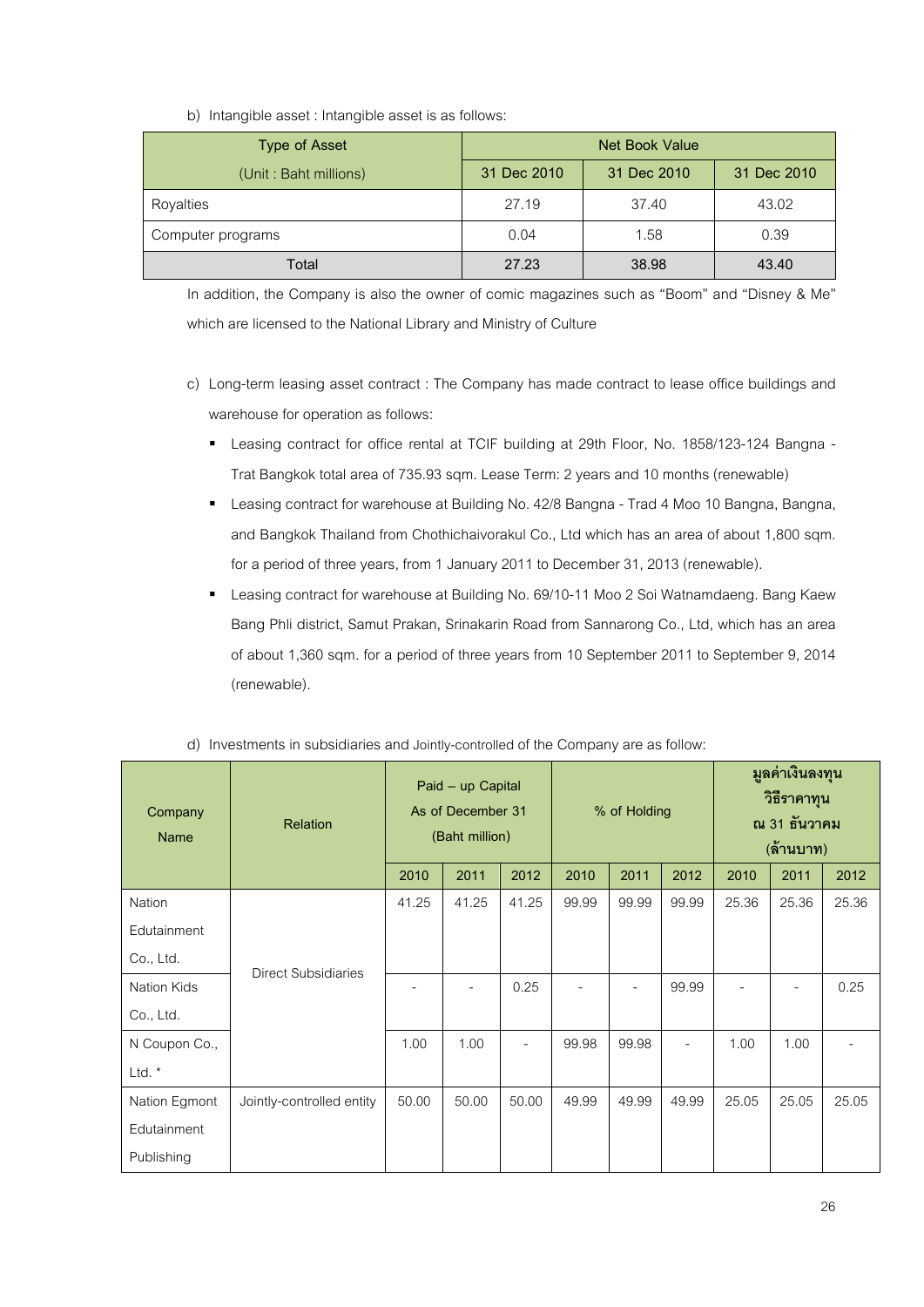| Company<br><b>Name</b> | <b>Relation</b> | Paid - up Capital<br>As of December 31<br>(Baht million) |      |      | % of Holding |      | มูลค่าเงินลงทุน<br>วิธีราคาทุน<br>ณ 31 ธันวาคม<br>(ล้านบาท) |       |       |       |
|------------------------|-----------------|----------------------------------------------------------|------|------|--------------|------|-------------------------------------------------------------|-------|-------|-------|
|                        |                 | 2010                                                     | 2011 | 2012 | 2010         | 2011 | 2012                                                        | 2010  | 2011  | 2012  |
| Co., Ltd.              |                 |                                                          |      |      |              |      |                                                             |       |       |       |
|                        |                 | Total                                                    |      |      |              |      |                                                             | 51.41 | 51.41 | 50.66 |

Remark \* 2555N Coupon Co., Ltd. - liquidated and dissolved on 14 December 2012

# **2. Shareholding Structure and Capital Increase during the Past 3 Years**

#### **2.1 Shareholding Structure**

As at April 30, 2013, the Company's paid-up capital was Baht 85,000,000 consisting of 85,000,000 shares at a par value of 1.00 Baht per share.

# **2.2 Capital Increase during the Past 3 Years**

-None -

# **3. Board of Directors, Executive Committee and Top 10 Major Shareholders**

# **3.1 Board of Directors**

As of April 30, 2013, the Board of Directors are as follows:

| Name                         | Position                                                 |
|------------------------------|----------------------------------------------------------|
| Mr. Suthichai Sae-Yoon       | Chairman of the Board of Directors                       |
| Mr.Sivaporn Chomsuwan        | Director and President                                   |
| Mr. Sermsin Samalapa         | Director                                                 |
| Miss Mathaya Osathanond      | Director                                                 |
| Mr. Pana Janviroj            | Director                                                 |
| Mrs. Kesery Kanjana-Vanit    | Director                                                 |
| Mr. Somsak Cheet Chiranakhon | Independent director and chairman of the audit committee |
| Mr. Sutee Jintananarumit     | Independent director and audit committee                 |
| Ms.Santhaya Kittikowit       | Independent director and audit committee                 |

# **3.2 Management**

As of April 30, 2013, the management are as follows

| Name                           | <b>Position</b>                                     |  |  |  |
|--------------------------------|-----------------------------------------------------|--|--|--|
| Mr.Sivaporn Chomsuwan          | President                                           |  |  |  |
| Ms. Phairin Nithipanich        | Senior Vice President – Advertising and Event Sales |  |  |  |
| Ms. Wongsiri Sankhavasi Miyaji | Editor-in-Chief                                     |  |  |  |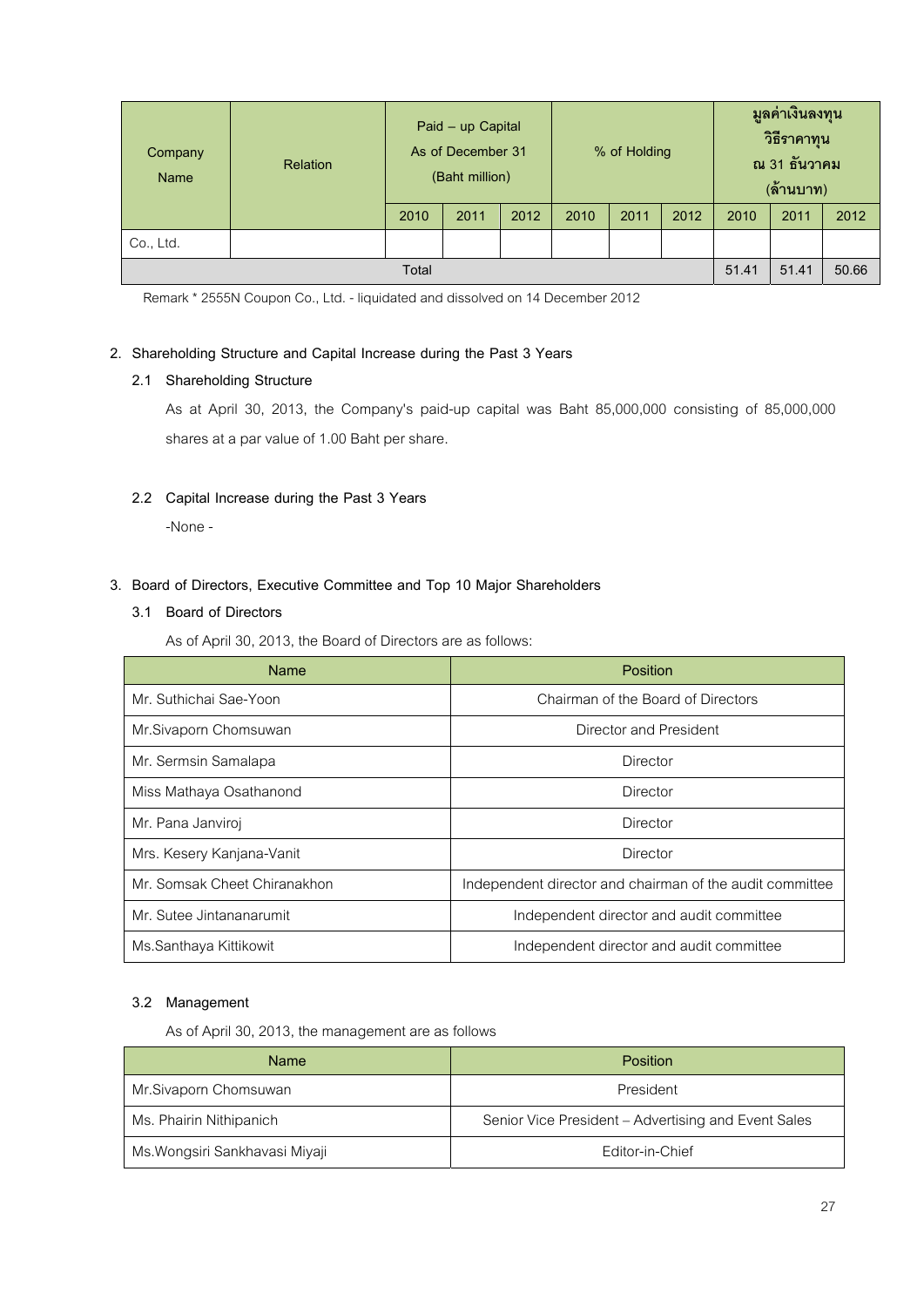| <b>Name</b>                  | Position                              |  |  |
|------------------------------|---------------------------------------|--|--|
| Ms. Thanika Jearanaiphaisan  | Vice President - International Media  |  |  |
| Mr. Sangchai Leelanawalikhit | Vice President - Advertising Sales    |  |  |
| Mr. Noppadon Pitiwongse      | Vice President - Marketing            |  |  |
| Mr. Somsak Chaikham          | Vice President - Marketing            |  |  |
| Ms. Thitagan Thana-Olarn     | Vice President - Business Development |  |  |
| Ms. Boonpa Saebay            | Senior Accounting Manager             |  |  |

# **3.3 List of top 10 Major Shareholders**

Top 10 major shareholders as of March 15, 2013 are as follows:

|    | <b>Major Shareholders</b>             | No. of Shares (Shares) | $\%$  |
|----|---------------------------------------|------------------------|-------|
| 1. | Nation International Edutainment Plc. | 66,694,076             | 78.46 |
| 2. | Mr. Akom Kritvanitprasert             | 2,550,000              | 3.00  |
| 3. | Mrs. Siriwan Chungtheerapanich        | 1,200,000              | 1.41  |
| 4. | Mr. Taweepakarat Watanyusiripanya     | 1,125,000              | 1.32  |
| 5. | Mr. Suthichai Sae-Yoon                | 768,424                | 0.90  |
| 6. | Mr. Shaen Poondee                     | 617,900                | 0.73  |
| 7. | Mr.Sarawut Puetpaiboon                | 450,000                | 0.53  |
| 8. | Mr. Torpong klongtrivej               | 425,100                | 0.50  |
| 9. | Mr.Arongkot Manorungruengrat          | 333,000                | 0.39  |
|    | 10. Mrs.Sumittra Bawonvanitchayakul   | 323,000                | 0.38  |

# **4. Details of the Company's subsidiaries and jointly-controlled entity**

The Company's subsidiaries and jointly - controlled entity as of March 31, 2013 are as follows:

| Name of company                      | Type of business                  | Paid-up<br>Capital<br>(MB) | Ownership<br>interest $(\%)$ |
|--------------------------------------|-----------------------------------|----------------------------|------------------------------|
| Nation Edutainment Co., Ltd.         | Importing and publishing          | 41.25                      | 99.99                        |
|                                      | publications (cartoon)            |                            |                              |
| Nation Egmont Edutainment Publishing | Importing, publishing cartoon and | 50.00                      | 49.99                        |
| Co., Ltd.                            | educational publications          |                            |                              |
| Nation Kids Co., Ltd.                | Broadcasting business             | 0.25                       | 99.99                        |

# **5. Dividend Payout during the Last 3 Years**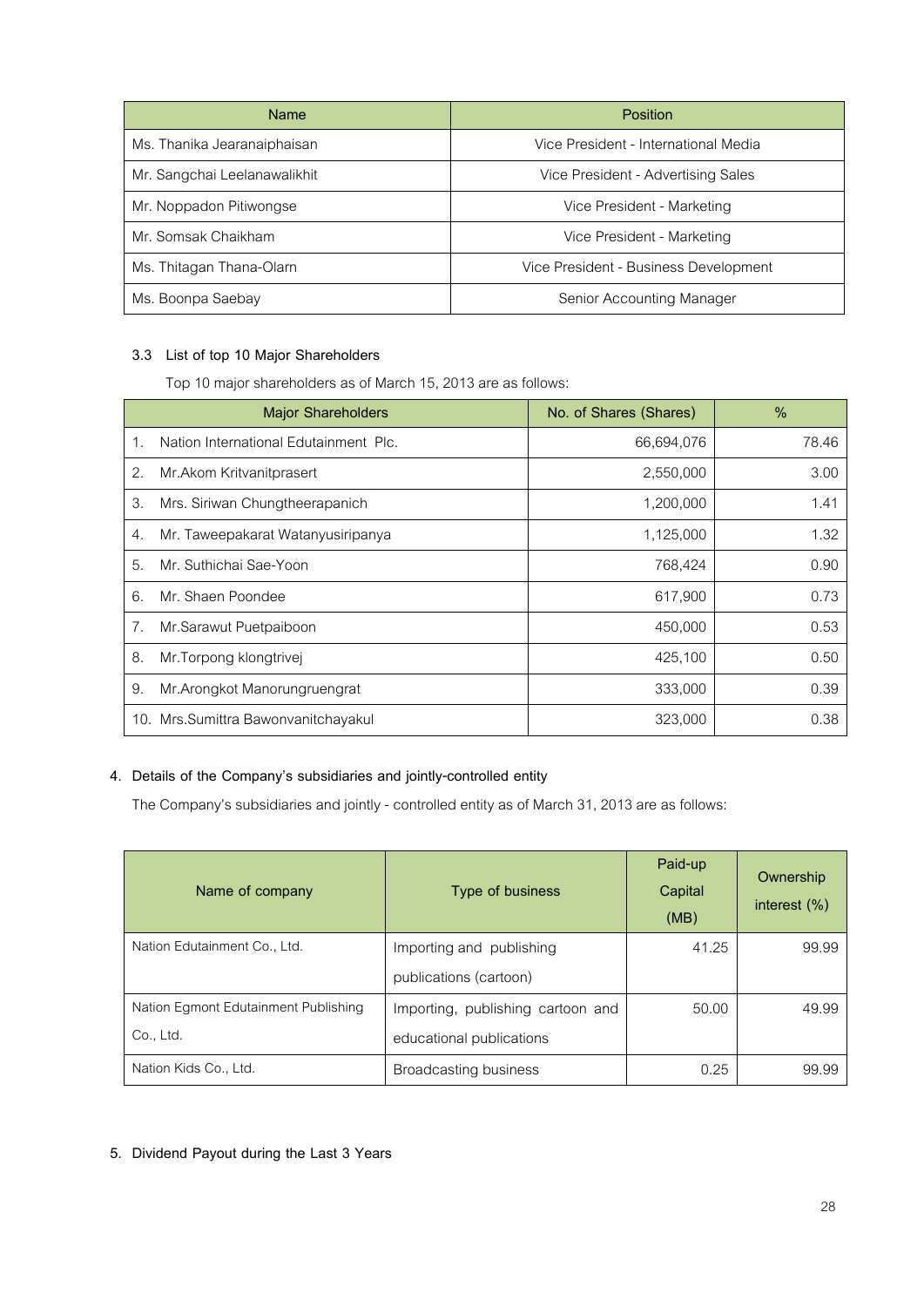|    | Details of dividend payment                        | 2010  | 2011  | 2012   |
|----|----------------------------------------------------|-------|-------|--------|
| 1. | Net profit (Baht million)                          | 18.69 | 20.06 | 11.02  |
| 2. | Retained earnings at year begin (Baht million)     | 2.47  | 4.37  | 11.68  |
| 3. | No. of shares (million shares)                     | 85.00 | 85.00 | 85.00  |
| 4. | Earnings per share (Baht: share)                   | 0.26  | 0.24  | 0.13   |
| 5. | Total dividend per share (Baht: share)             | 0.15  | 0.15  | 0.15   |
| 6. | Total dividend paid (Baht million)                 | 12.75 | 12.75 | 12.75  |
| 7. | Percentage of dividend payment from net profit (%) | 68.22 | 64.00 | 116.00 |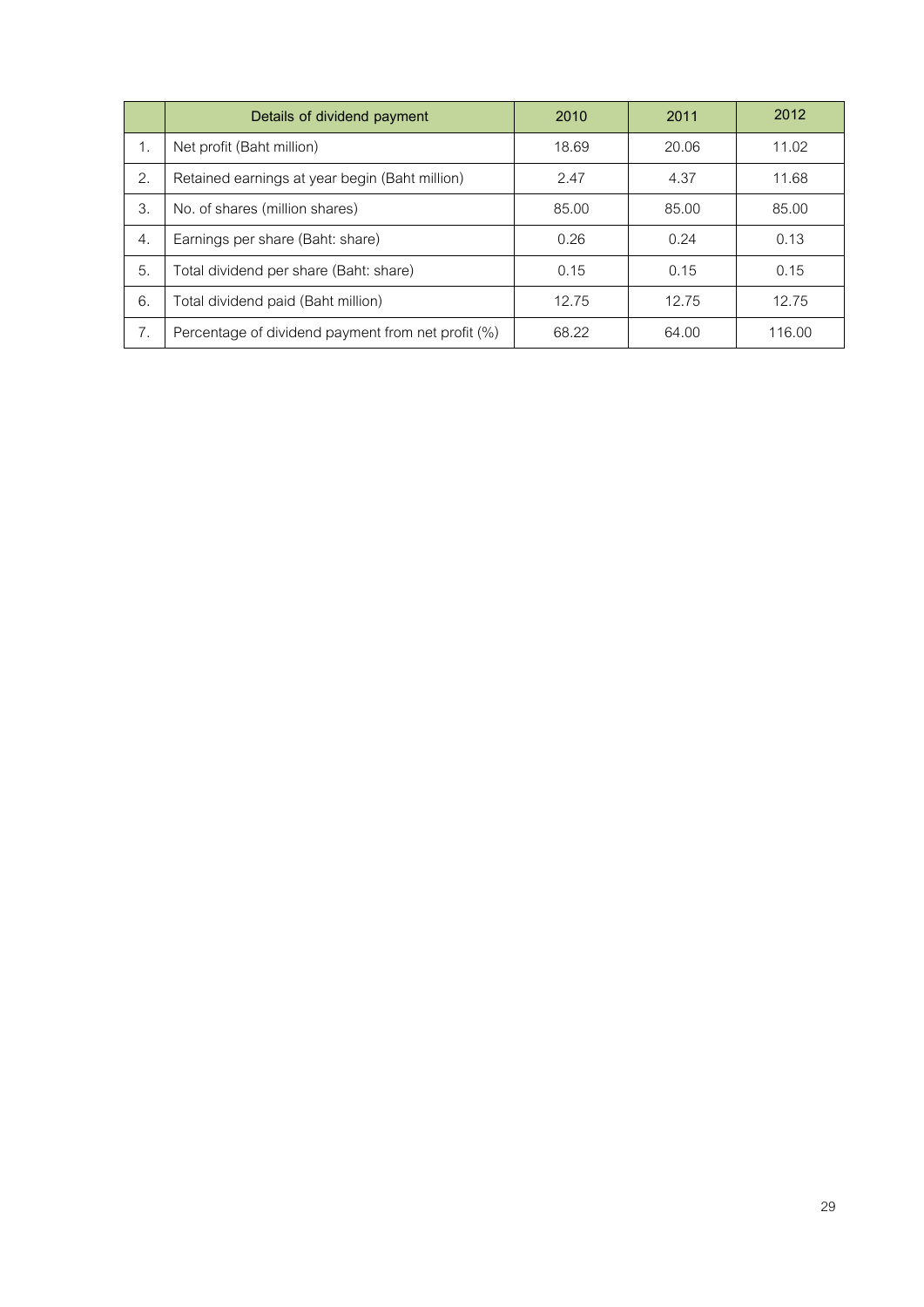# **Part 3**

# **Financial Information of the Company**

# **1. Summary of Financial Status and Operating Performance**

Summary of financial status and operating performance of the Companyfor the year as of December 31, 2010 – 2012 and the first quarter of 2013 are as follows

# **1.1 Summary of Financial Statements**

| (Unit: THB '000)                          | 2010   | 2011   | 2012   | Jan-Mar 2013 |
|-------------------------------------------|--------|--------|--------|--------------|
| <b>Current assets</b>                     |        |        |        |              |
| Cash and cash equivalents                 | 51.66  | 29.45  | 6.80   | 7.59         |
| Trade accounts receivable                 | 91.08  | 103.10 | 120.37 | 132.94       |
| Accrued income                            | 11.21  | 9.75   | 8.22   | 20.28        |
| Other receivables from related parties    | 12.76  | 16.16  | 15.50  | 15.21        |
| Inventories                               | 68.80  | 94.30  | 119.08 | 129.14       |
| Other current assets                      | 9.38   | 9.28   | 28.09  | 27.86        |
| Total current assets                      | 244.89 | 262.04 | 298.06 | 333.02       |
| Non-current assets                        |        |        |        |              |
| Equipment                                 | 5.13   | 4.54   | 6.69   | 6.24         |
| Intangible assets                         | 27.23  | 38.98  | 43.40  | 41.82        |
| Restricted deposits                       | 3.77   | 2.50   | 2.54   | 2.54         |
| Defered tax assets                        |        |        |        | 15.32        |
| Other non-current assets                  | 0.63   | 0.71   | 2.55   | 2.81         |
| Total non-current assets                  | 36.76  | 46.73  | 55.18  | 68.73        |
| <b>Total assets</b>                       | 281.65 | 308.77 | 353.24 | 401.75       |
| <b>Current liabilities</b>                |        |        |        |              |
| <b>Bank overdrafts</b>                    | 4.73   | 3.10   | 11.13  | 11.11        |
| Trade accounts payable                    | 76.18  | 86.14  | 130.67 | 142.56       |
| Other payables to related parties         | 6.44   | 5.75   | 9.76   | 9.57         |
| Current portion of long-term loan from    | 7.28   | 5.02   | 4.61   | 3.28         |
| financial institution                     |        |        |        |              |
| Income tax payable                        | 5.97   | 5.64   | 1.31   | 3.84         |
| Other current liabilities                 | 36.96  | 40.51  | 25.31  | 34.69        |
| <b>Total current liabilities</b>          | 137.56 | 146.16 | 182.79 | 205.05       |
| Non-current liabilities                   |        |        |        |              |
| Long-term loan from financial institution |        | 4.61   |        |              |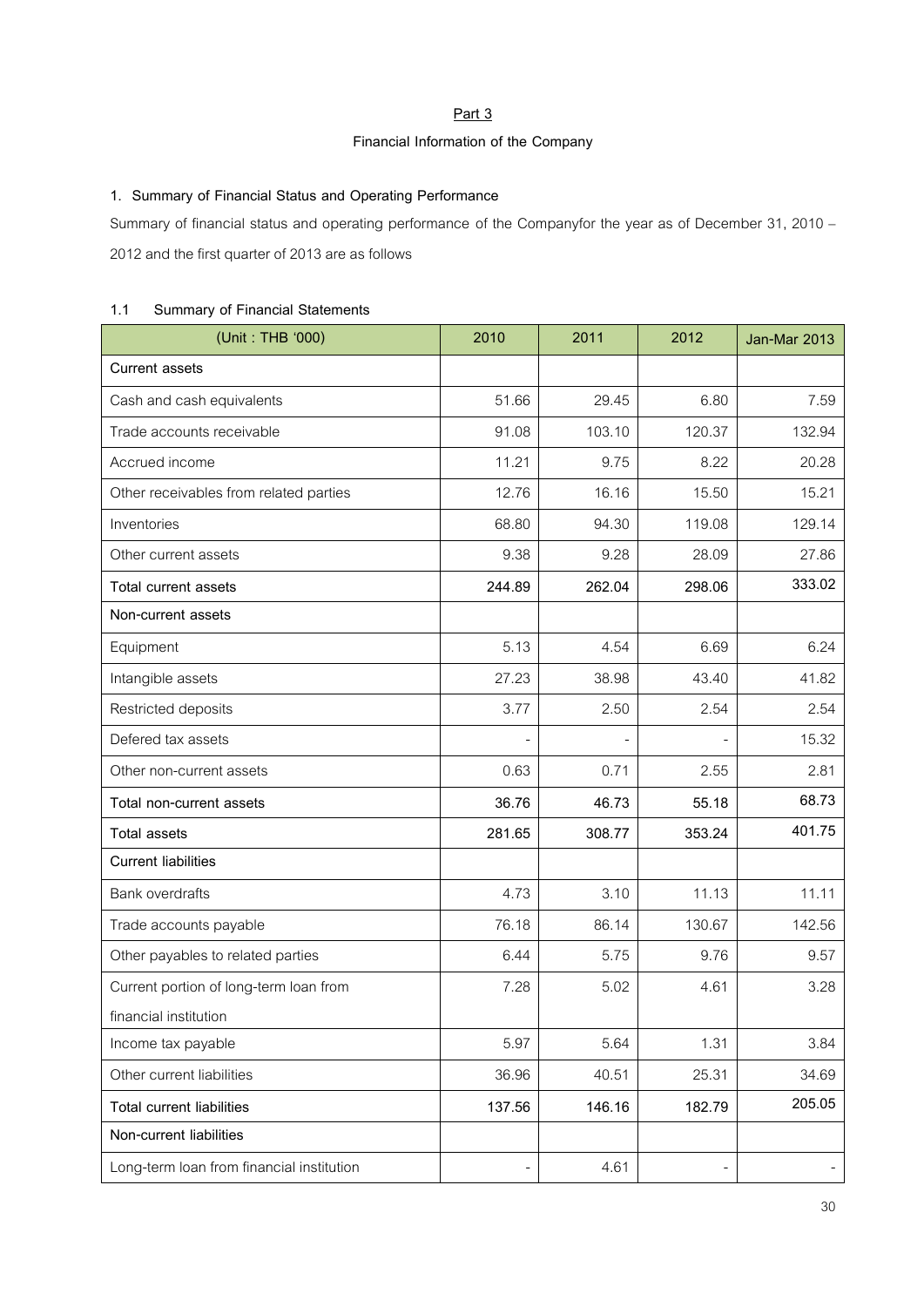| (Unit: THB '000)                              | 2010   | 2011   | 2012   | Jan-Mar 2013 |
|-----------------------------------------------|--------|--------|--------|--------------|
| Employee benefit obligations                  |        | 6.02   | 2.57   | 4.89         |
| Other non-current liabilities                 |        |        | 0.44   | 0.49         |
| Total non-current liabilities                 |        | 10.63  | 3.01   | 5.38         |
| <b>Total liabilities</b>                      | 137.56 | 156.79 | 185.80 | 210.43       |
| Equity                                        |        |        |        |              |
| Authorised share capital                      |        |        |        |              |
| Issued and paid-up share capital              | 85.00  | 85.00  | 85.00  | 85.00        |
| Premium on ordinary shares                    | 18.35  | 18.35  | 18.35  | 18.35        |
| Retained earnings: Appropriated Legal reserve | 8.50   | 8.50   | 8.50   | 8.50         |
| Unappropriated                                | 32.24  | 40.13  | 55.59  | 79.47        |
| Equity attributable to owners of the Company  | 144.09 | 151.98 | 167.44 | 191.32       |
| Non-controlling interest                      |        |        |        |              |
| Total equity                                  | 144.09 | 151.98 | 167.44 | 191.32       |
| Total liabilities and equity                  | 281.65 | 308.77 | 353.24 | 401.75       |

# **1.2 Statement of Income**

| (Unit: THB '000)                                | 2010                     | 2011                     | 2012                     | Jan-Mar 2013 |
|-------------------------------------------------|--------------------------|--------------------------|--------------------------|--------------|
| Income                                          |                          |                          |                          |              |
| Revenue from sale of goods                      | 283.87                   | 288.58                   | 339.55                   | 98.34        |
| Other income                                    | 5.87                     | 8.11                     | 15.30                    | 1.99         |
| Total income                                    | 289.74                   | 296.69                   | 354.85                   | 100.33       |
| Expenses                                        |                          |                          |                          |              |
| Cost of sale of goods and rendering of services | 194.99                   | 200.97                   | 235.57                   | 64.45        |
| Selling and administrative expenses             | 63.86                    | 69.31                    | 85.94                    | 21.97        |
| <b>Total expenses</b>                           | 258.85                   | 270.28                   | 321.51                   | 86.42        |
| Profit before finance costs and income tax      |                          |                          |                          | 13.91        |
| expense                                         | 30.89                    | 26.41                    | 33.34                    |              |
| Finance costs                                   | 1.24                     | 1.68                     | 2.08                     | 0.43         |
| Income tax expense                              | 8.93                     | 7.25                     | 3.05                     | 3.58         |
| Profit for the year/ quarter                    | 20.72                    | 17.48                    | 28.21                    | 9.90         |
| Other comprehensive income                      |                          |                          |                          |              |
| Defined benefit plan actuarial losses           | $\overline{\phantom{a}}$ | $\overline{\phantom{0}}$ | $\overline{\phantom{0}}$ | (2.05)       |
| Income tax on other comprehensive income        | $\overline{\phantom{a}}$ | $\overline{\phantom{a}}$ | $\blacksquare$           | 0.41         |
| Other comprehensive income for the period, net  | $\overline{\phantom{a}}$ | $\overline{\phantom{a}}$ | $\overline{\phantom{a}}$ | (1.64)       |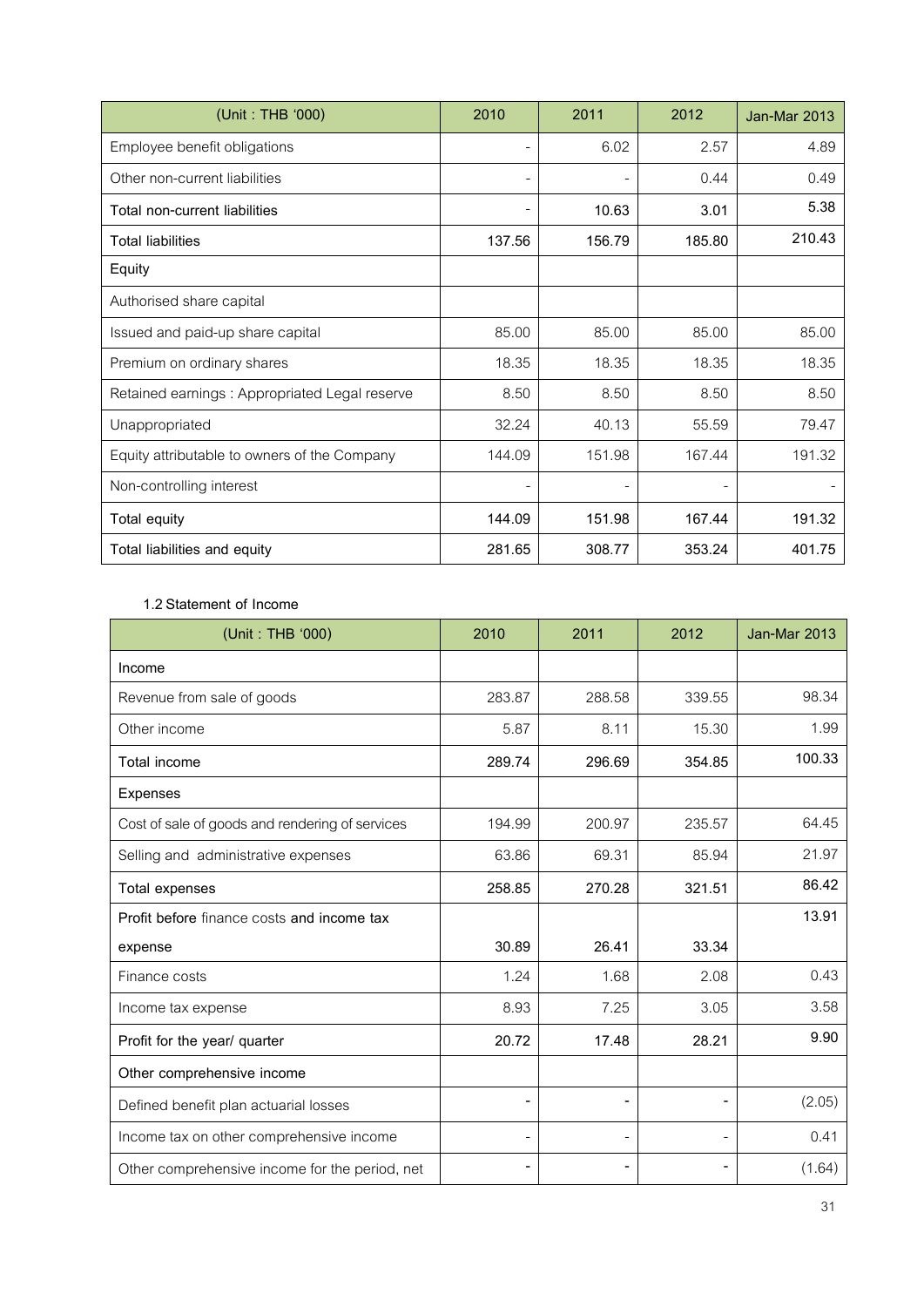| (Unit: THB '000)                          | 2010 | 2011 | 2012 | Jan-Mar 2013 |
|-------------------------------------------|------|------|------|--------------|
| of tax                                    |      |      |      |              |
| Total comprehensive income for the period |      |      |      | 8.26         |
| Basic earnings per share (Baht)           | 0.29 | 0.21 | 0.33 | 0.12         |

# **1.3 Statement of cash flows**

| (Unit: THB '000)                                   | 2010                     | 2011                     | 2012    | Jan-Mar 2013 |
|----------------------------------------------------|--------------------------|--------------------------|---------|--------------|
| Cash flows from operating activities               |                          |                          |         |              |
| Profit for the year                                | 20.72                    | 17.48                    | 28.21   | 9.90         |
| Adjustments for                                    |                          |                          |         |              |
| Depreciation and amortisation of intangible assets | 22.28                    | 22.90                    | 30.51   | 8.40         |
| Investment income                                  | (1.28)                   | (2.41)                   | (2.47)  | (0.72)       |
| Employee benefit obligations                       | $\overline{\phantom{a}}$ | 0.68                     | 2.45    | 0.27         |
| Finance costs                                      | 1.24                     | 1.68                     | 2.09    | 0.42         |
| Bad and doubtful debts expense                     | 0.91                     | 0.60                     | 1.28    | 0.49         |
| Loss on (reversal of) obsolete stocks              | 1.98                     | (7.08)                   | (11.43) | (1.42)       |
| Loss on disposal of equipment                      | 0.24                     |                          | 0.22    |              |
| Loss on disposal of intangible assets              |                          |                          | 0.92    |              |
| Income tax expense                                 | 8.93                     | 7.25                     | 3.05    | 3.58         |
|                                                    | 55.02                    | 41.10                    | 54.83   | 20.92        |
| Changes in operating assets and liabilities        |                          |                          |         |              |
| Trade accounts receivable                          | (0.12)                   | (12.61)                  | (18.55) | (13.06)      |
| Accrued income                                     | (0.99)                   | 1.47                     | 1.53    | (12.05)      |
| Other receivables from related parties             | (2.72)                   | (3.41)                   | 1.26    | 0.28         |
| Inventories                                        | (17.11)                  | (18.44)                  | (13.35) | (8.64)       |
| Other current assets                               | (4.34)                   | 0.11                     | (18.82) | 0.23         |
| Restricted deposits                                | (3.77)                   | 1.27                     | (0.04)  |              |
| Other non-current assets                           | (0.30)                   | (0.07)                   | (1.84)  | (0.27)       |
| Trade accounts payable                             | 4.73                     | 9.95                     | 44.53   | 11.89        |
| Other payables to related parties                  | 1.89                     | (0.69)                   | 4.02    | (0.19)       |
| Accrued expenses                                   | 0.17                     | 3.55                     | (15.21) | 9.38         |
| Tax paid                                           | (17.35)                  | (7.58)                   | (7.38)  | (0.35)       |
| Other current liabilities                          | $\overline{\phantom{0}}$ | $\overline{\phantom{0}}$ | 0.44    | 0.05         |
| Employee benefit obligations                       | $\overline{\phantom{0}}$ |                          | (6.48)  |              |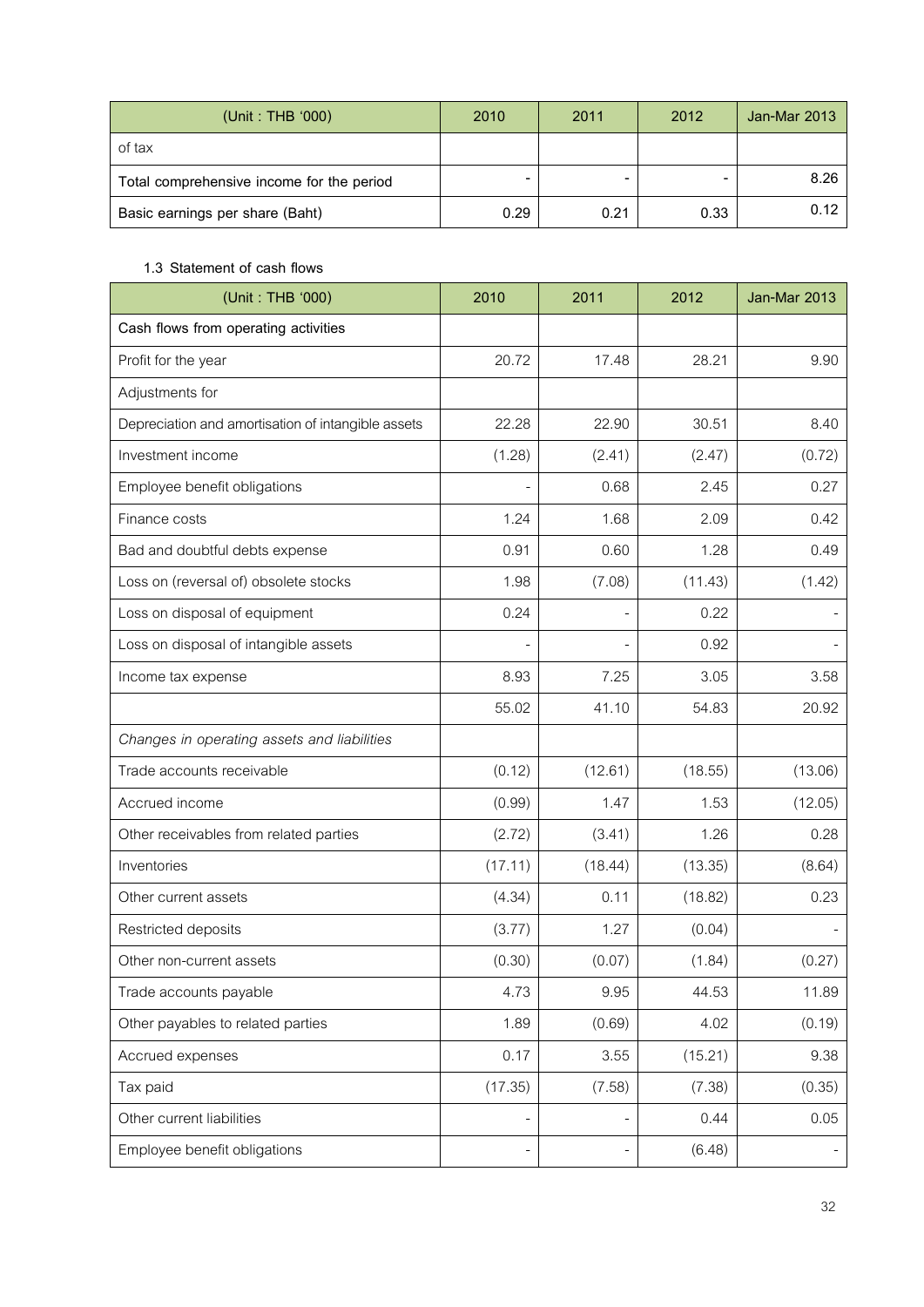| (Unit: THB '000)                                | 2010    | 2011                     | 2012                     | Jan-Mar 2013 |
|-------------------------------------------------|---------|--------------------------|--------------------------|--------------|
| Net cash from (used in) operating activities    | 15.11   | 14.65                    | 24.94                    | 8.19         |
| Cash flows from investing activities            |         |                          |                          |              |
| Interest received                               | 1.28    | 2.41                     | 2.47                     | 0.72         |
| Temporary investment                            | 5.00    |                          |                          |              |
| Purchase of equipment                           | (3.53)  | (1.14)                   | (4.78)                   | (0.04)       |
| Purchase of intangible assets                   | (29.41) | (32.92)                  | (33.96)                  | (6.32)       |
| Sale of equipment                               |         |                          | 0.52                     |              |
| Net cash used in investing activities           | (26.66) | (31.65)                  | (35.75)                  | (5.64)       |
| Cash flows from financing activities            |         |                          |                          |              |
| Interest paid                                   | (1.24)  | (1.68)                   | (2.09)                   | (0.43)       |
| Dividends paid to owners of Company             | (23.20) | (4.25)                   | (12.75)                  |              |
| <b>Bank overdrafts</b>                          | 4.55    | (1.63)                   | 8.03                     | (0.01)       |
| Proceeds from long-term loan from financial     | 12.50   | 12.50                    |                          |              |
| institution                                     |         |                          |                          |              |
| Repayment of long-term loan from financial      | (5.09)  | (10.15)                  | (5.03)                   | (1.32)       |
| institution                                     |         |                          |                          |              |
| Proceeds from issue of ordinary shares          | 36.00   | $\overline{\phantom{a}}$ | $\overline{\phantom{a}}$ |              |
| Transaction costs from issue of ordirary shares | (2.65)  |                          |                          |              |
| Net cash used in financing activities           | 20.87   | (5.21)                   | (11.84)                  | (1.76)       |
| Net decrease in cash and cash equivalents       | (9.32)  | (22.21)                  | (22.65)                  | 0.79         |
| Cash and cash equivalents at 1 January          | 42.34   | 51.66                    | 29.45                    | 6.80         |
| Cash and cash equivalents at 31 December        | 51.66   | 29.45                    | 6.80                     | 7.59         |

# **1.4 Financial Ratio**

|                             |         | 2010 | 2011 | 2012 | Jan-Mar |
|-----------------------------|---------|------|------|------|---------|
| <b>Liquidity Ratio</b>      |         |      |      |      |         |
| Current ratio               | (times) | 1.78 | 1.79 | 1.63 | 1.62    |
| Quick ratio                 | (times) | 1.04 | 0.91 | 0.70 | 0.69    |
| Operating cash flow ratio   | (times) | 0.11 | 0.10 | 0.15 | 0.04    |
| Account receivable turnover | (times) | 2.65 | 2.57 | 2.71 | 0.71    |
| Account receivable days     | (days)  | 136  | 140  | 133  | 127     |
| Inventory turnover          | (times) | 3.18 | 2.46 | 2.21 | 0.52    |
| Inventory days              | (days)  | 113  | 146  | 163  | 173     |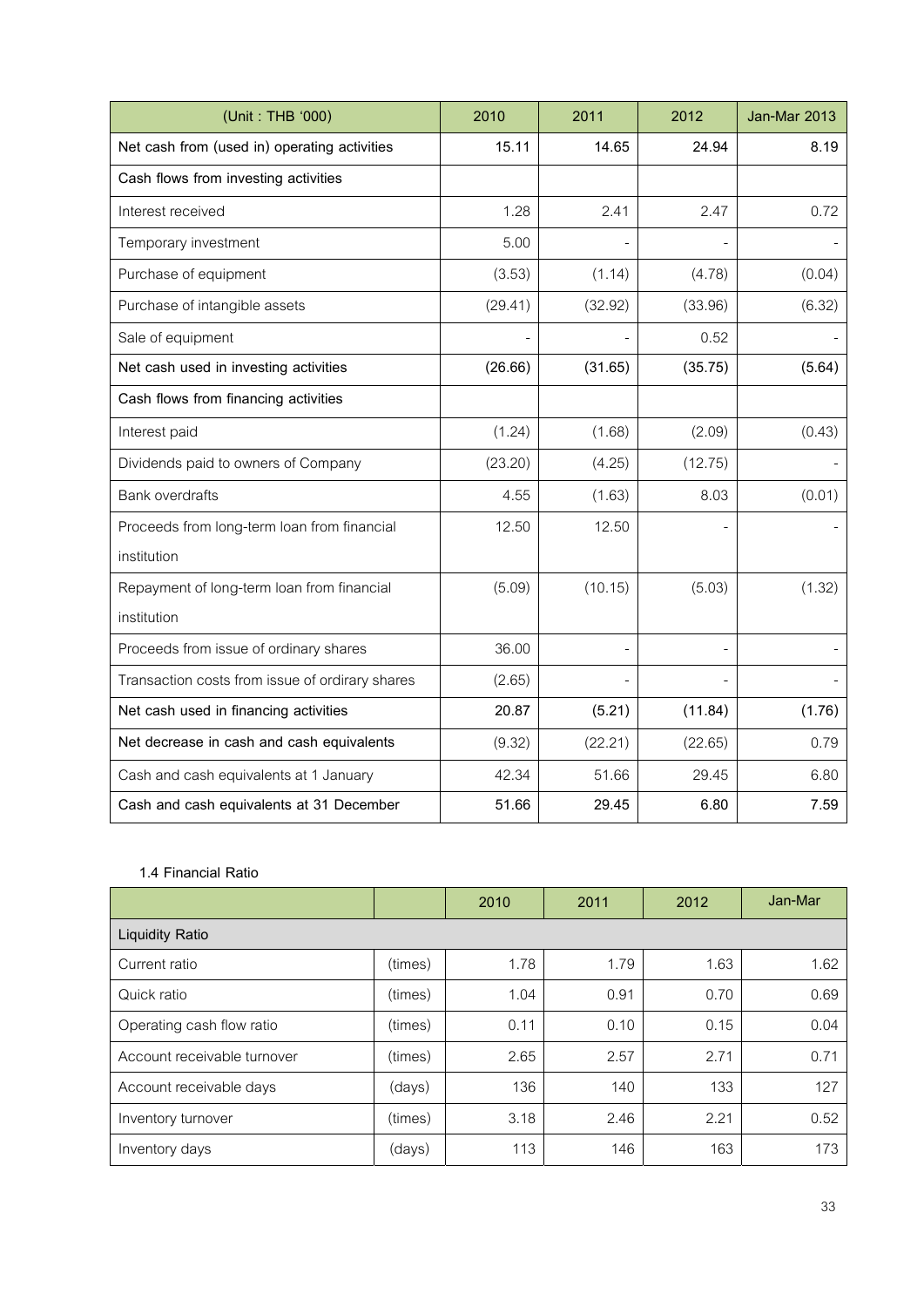|                                      |         | 2010   | 2011   | 2012   | Jan-Mar |
|--------------------------------------|---------|--------|--------|--------|---------|
| Account payable turnover             | (times) | 2.64   | 2.48   | 2.17   | 0.47    |
| Account payable days                 | (days)  | 136    | 145    | 166    | 191     |
| Cash Cycle                           | (days)  | 113    | 141    | 130    | 109     |
| Profitability Ratio                  |         |        |        |        |         |
| Gross profit margin                  | (%)     | 31.31  | 30.36  | 30.62  | 34.46   |
| Operating profit margin              | (%)     | 8.81   | 6.34   | 5.32   | 12.11   |
| Cash earning ratio                   | (%)     | 60.39  | 80.08  | 138.17 | 68.79   |
| Net profit margin                    | (%)     | 7.15   | 5.89   | 7.95   | 9.86    |
| Return on equity                     | (%)     | 16.11  | 11.81  | 17.66  | 5.52    |
| <b>Efficiency Ratio</b>              |         |        |        |        |         |
| Return on assets                     | (%)     | 7.94   | 5.92   | 8.52   | 2.62    |
| Return on fixed assets               | (% )    | 531.87 | 393.24 | 535.94 | 160.82  |
| Asset turnover                       | (times) | 1.11   | 1.01   | 1.07   | 0.27    |
| <b>Financial Policy Ratio</b>        |         |        |        |        |         |
| Debt to equity (times)               | (times) | 0.95   | 1.03   | 1.11   | 1.10    |
| Cash interest coverage ratio (times) | (times) | 20.39  | 14.04  | 14.39  | 29.02   |
| Cash basis (times)                   | (times) | 0.27   | 0.30   | 0.44   | 1.06    |
| Dividend payout ratio (%)            | (%)     | 111.97 | 24.32  | 45.20  |         |

#### **2. Analysis of Operating Performance and Financial Status of the Company and its subsidiaries**

#### **2.1 Operating Performance**

In 2012, the Company has Baht 354.85 million in total revenue, Baht 58.16 million more than in 2011, which was Baht 296.69 million, calculated into a 19.60% growth due to revenue from the distribution of pocketbooks, youth publications and educational media, and comic books, which went up by 25%, 53% and 27% respectively. However, revenue from servicing decreased by 1% due to decline in printing service revenue.

In 2012, cost and expenses went up by 19% compared to 2011, mainly due to a 27% increase in cost of sales according to rising revenue in distribution of publication, cost of goods sold and administrative expenses, which went up by 24% due to marketing and personnel costs, which went up to support the expansion of business. Meanwhile, administrative expenses went down 3% due to continuous tighten control of administration in agreement to plummeted revenue from servicing.

Result of operations for the year as of 31 December 2012 showed that the Company has Baht 28.21 million in total net profit, compared to that of the previous year, which was Baht 17.48 million.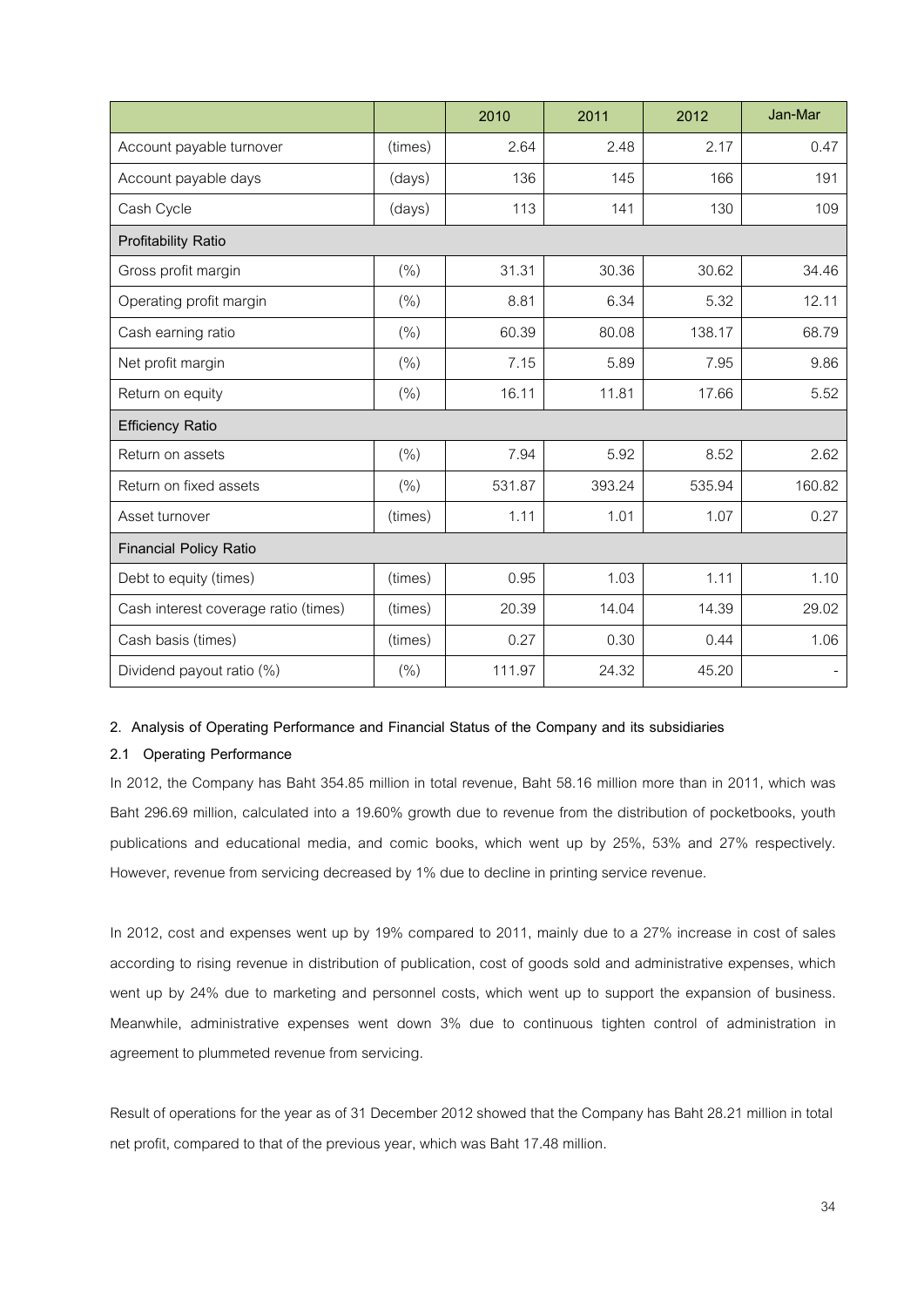The first quarter ended on March 31, 2013, the Company has Baht 13.90 million in profit before income tax and financial cost, or Baht 4 million if income tax and financial cost are included. The overall operation for the first quarter of the 2013 shows a Baht 9.90 million in profit, whereas it was Baht 7.86 million in the previous year. The following is the summary of overall operation:

- Revenue from sales and servicing for the first quarter of 2013 increased by 8% compared to the same period of 2012, mainly due to a 9% increase in revenue of publication distribution since the distribution of youth publication and educational media went up by 16%, revenue from comic book distribution went up 13%, while revenue from servicing increased by 5% due to advertisement sale on satellite TV channel "KidZone".
- Cost and expenses in the first quarter of 2012 went up 6% compared to the same period of the previous year, mainly due to a 4% reduction in cost of sale since the Company was able to control cost of production more effectively. However, cost of servicing escalated by 29% due to cost of production of satellite TV channel "KidZone" in accordance to the increased revenue from servicing. Cost of sale and administration went up to% due to marketing and personnel cost that went up 10% from rising marketing cost and increasing number of personnel to support current business expansion.

#### **2.2 Result of operation of the Company Group in each business**

- **1)** Revenue
	- a) Revenue from production and distribution of pocketbooks

In 2011, the Company has Baht 62.73 million in total revenue, Baht 4.79 million more than Baht 57.94 million of 2010, which calculated into a 8.27% growth rate due to the content of the pocketbooks, which covers the topic of astrology, health, and influential figures such as the biography of Steve Job, which went on sale at the end of 2011 and achieved high popularity in the market. In addition, there have been continuous promotional activities to boost sales and production of books.

In 2012, the Company has Baht 74.98 million, which went up by Baht 12.25 million from 2011, which was Baht 62.73 million, calculated into a growth rate of 19.53% due to the content of the pocketbooks, which covers the topic of astrology, health, and influential figures such as the biography of Steve Job, which achieved high popularity in the market as well as other popular books in 2012, such as "Awareness of Cancer" "Healthy People Raise Your Hand". Moreover, the Company has held promotion activities continuously to boost sales. Also, the Company accepted production of more books, which increase the 2012 revenue.

#### b) Revenue from production and distribution of youth publication

In 2011, the Company has Baht 132.68 in revenue from production and distribution of youth publication, which was Baht 1.50 million lower than in 2010, which was 134.18 million, calculated into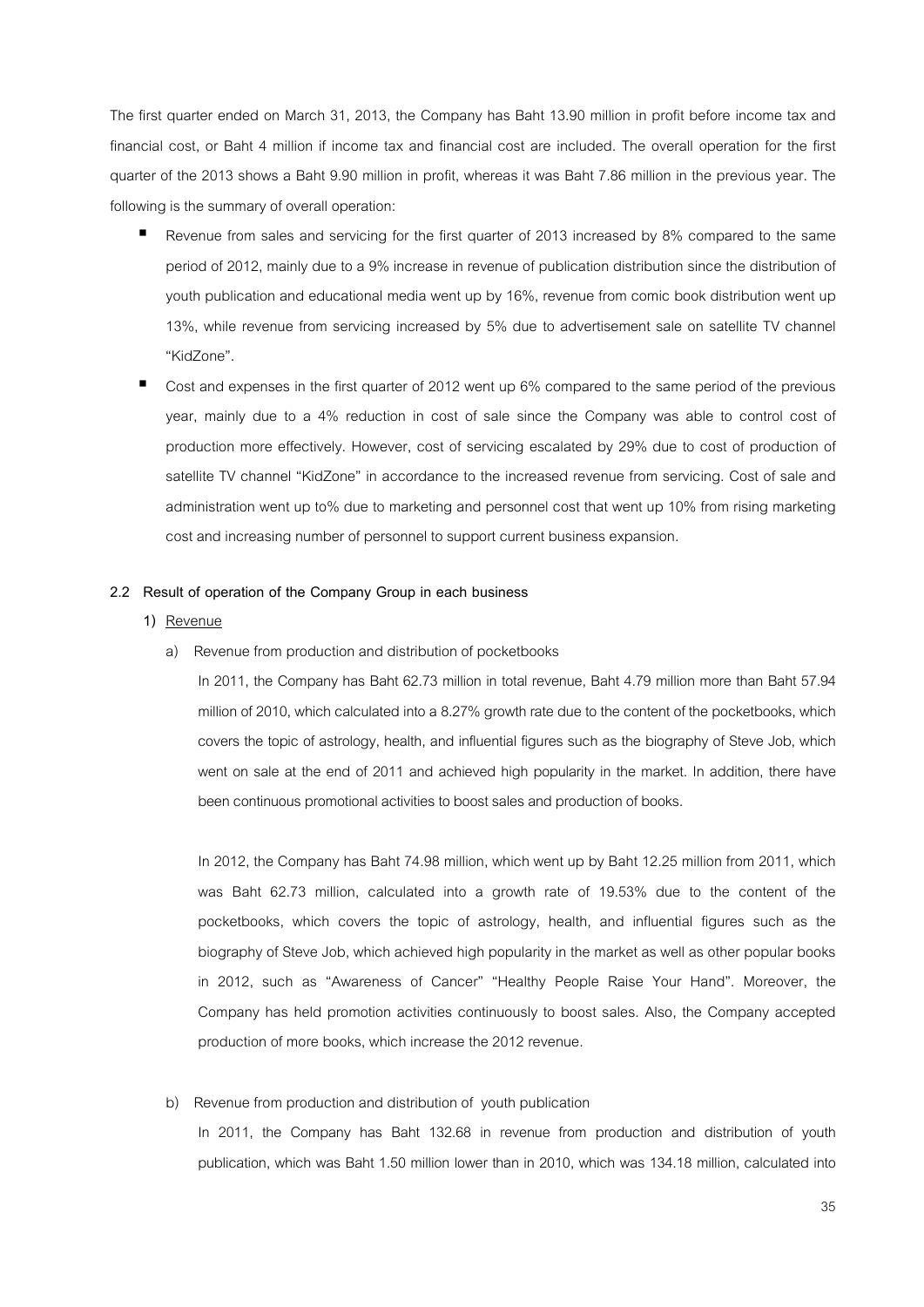1.12% reduction rate due to a plunge in sales of Japanese comic as a result of the 2011 flood, which disabled the Company's ability to distribute books, causing the number of book orders by agencies and bookstores to fall. Meanwhile, youth publication increased from the previous year by 3%.

In 2012, the Company has Baht 175.36 million in revenue from production and distribution of youth publication, which increased from 2011 by Baht 42.68 million which was 132.68 million, calculated in to a growth rate of 32.17% due to increased sales in Japanese comics such as Naruto, Blue Exorcist, Slam Dunk, Shin Jung, etc. Moreover, there have been more newly-released books for distribution such as books for skill enhancement by Disney, Spongebob, Thomas & Friends, Scooby Doo and increase distribution channel through modern trade such as 7-Eleven and Nai-In Bookstore. Moreover, the Company launched a satellite TV channel for youngsters by the name "KidZone" resulting in higher revenue in 2012.

#### c) Revenue from distribution of publication and related service

In 2011, the Company has Baht 89.34 million in total revenue from distribution of publication and related service, which was Baht 2.41 million lower than in 2010, which was Baht 91.75 million, calculated into a reduction rate of 2.63% due to the 2011 flood and decrease in the number of oversea workers in Thailand, who are the main customers and members of the Company.

In 2012, the Company has Baht 84.24 million in revenue from distribution of publication and related service, which was 5.1 million lower than in 2011, which was Baht 89.34 million, calculated into a reduction rate of 5.71% due to the decrease in the number of oversea workers in Thailand, who are the main customers and members of the Company, resulting in plunging revenue of related services such as bulk sales, publishing and delivery fees.

#### d) Revenue from product distribution and servicing via internet

In 2012, the Company has Baht 4.97 million in total revenue, which was Baht 1.14 million more than in 2011, which was Baht 3.83 million, calculated into a growth rate of 29.76% due to additional revenue from SMS service and electronic publication, during 2012, the Company has closed down distribution of product and service via internet.

#### e) Other Revenue

In 2011, the Company gathered revenue from other sources by Baht 8.11 million, which was Baht 2.24 million more than in 2010, which was Baht 5.87 million, calculated into a growth rate of 38.16% due to increased interest rate as much as Baht 1.13 million in addition to other servicing fees, which was Baht 0.80 million more than the previous year.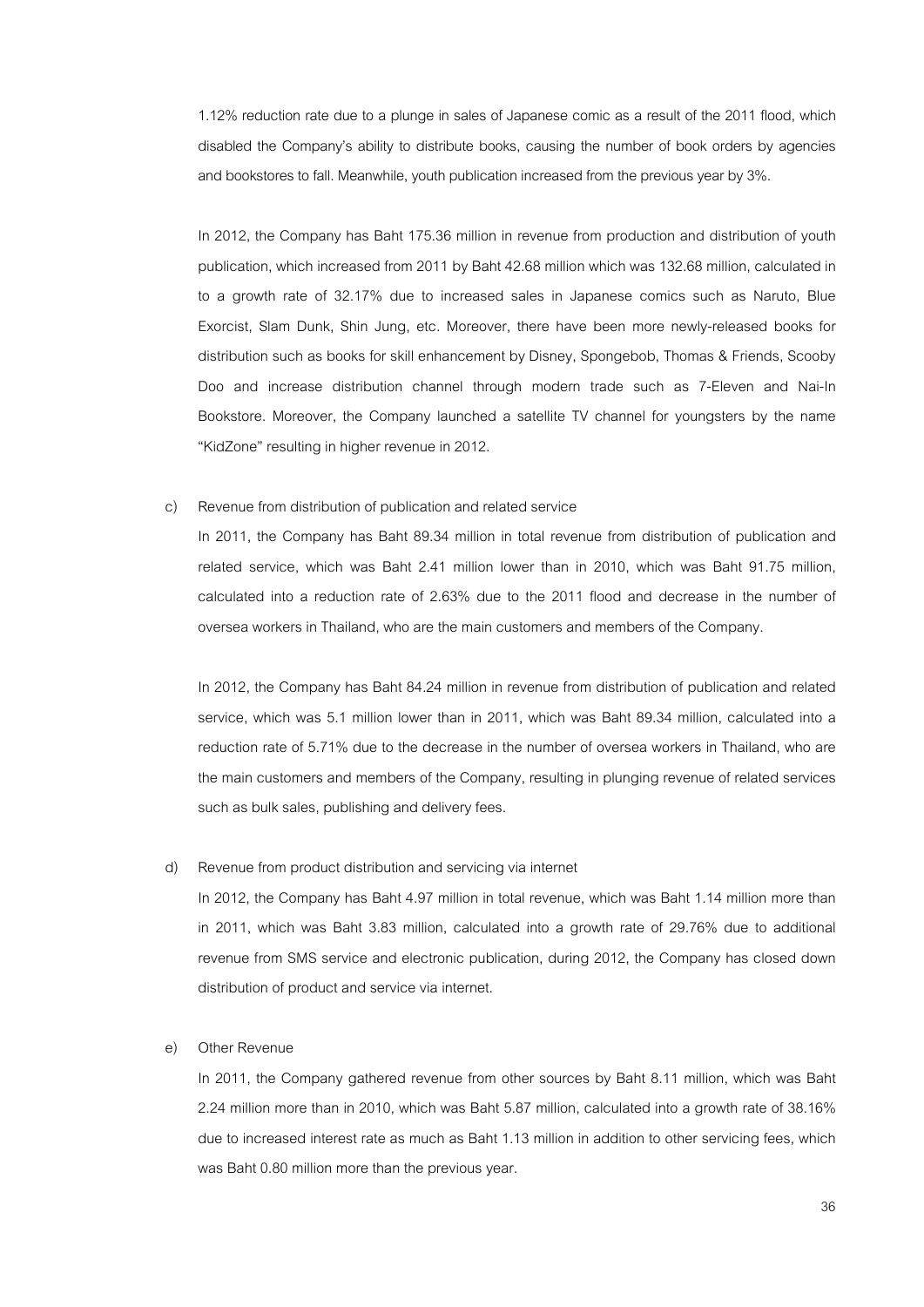In 2012, the Company has Baht 15.30 million in revenue from other sources, which was Baht 7.19 million more than in 2011, which was Baht 8.11 million, calculated into a growth rate of 88.66% due to common services fee, which increased by Baht 0.41 million, and other servicing fees by Baht 0.54 million. Moreover, the Company has revenue from sales of unused materials and other income at a total of Baht 6.18 million.

#### **2) Cost of Goods Sold and Servicing**

Royalties of the Company is calculated into respective 14.02%, 12.54% and 20.22% of the revenue from sales of goods and servicing in 2010, 2011, and 2012. In 2011, the ratio of royalties of the Company went down due to the royalties of Japanese comics and in 2012, the royalties of the Company increased from 2011 due to amortization of royalties from the increasing production and distribution of youth publications.

Other costs of the Company Group are calculated into respective 54.67%, 57.10% and 79.18% of the total sales and servicing revenue in 2010, 2011 and 2012. In 2011, there was a growth rate of 2.43% due to the release of JIRO magazine and increased production of newspaper and magazine from 2010 and in 2012, the growth ratio went up to 22.08% due to investment in television business which increased the fund of the Company, in addition to increased publication according to increased demand.

#### **3) Cost of Sales and Administration of Other Expenses**

The Company's rate of administration expenses equaled to respective 8.48%, 9.63% and 7.19% of the revenue from sales and servicing in 2010, 2011 and 2012. In 2011, the rate of administrative expenses rose by 1.15% due to the Company's increased cost from business expansion and, in 2012, the rate fell by 2.24% due to the Company's effective policy in reducing and controlling costs.

Employee's payment by the Company calculated to 8.37%, 8.09% and 7.78% of the total revenue from sold goods and services in 2010, 2011 and 2012 respectively. A comparison between employee's payment in 2011 and 2012 showed a slight decline. However, in 2012, employee's payment increased by Baht 3.08 million due to more number of employees in accordance to business expansion.

Cost of sales promotion by the Company is calculated into a rate of 4.32%, 5.29% and 9.68% of total sales and servicing revenue in 2010, 2011 and 2012 respectively. This constant rising is due to the constant boosting of sales and business expansion.

Other expenses of the Company included professional fees, cost of donated goods, and interests, all calculated into a rate of 1.78%, 1.59% and 1.27% of the total revenue from sold goods and servicing in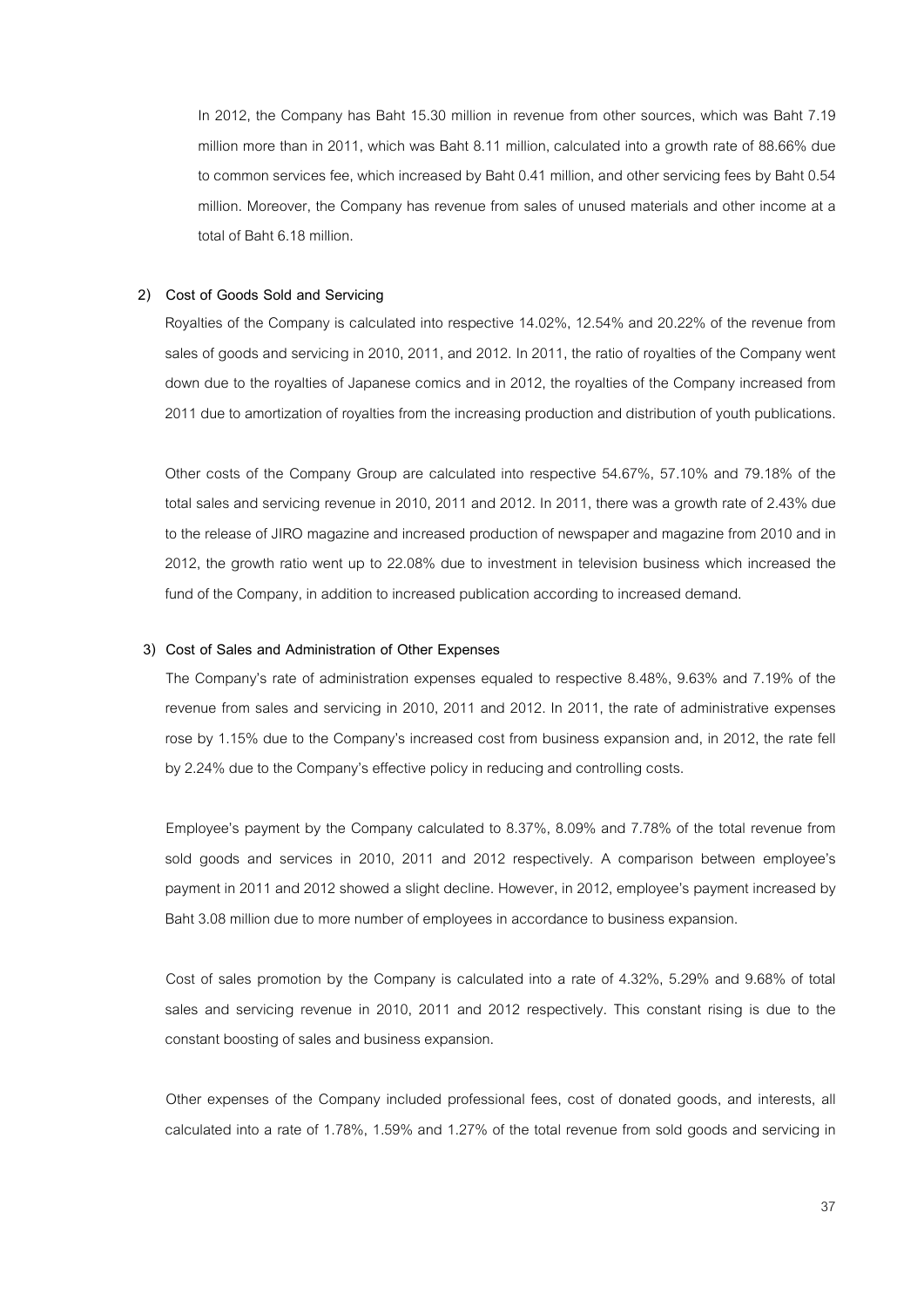2010, 2011 and 2012, respectively, which showed a tendency in cost reduction as a result of the Company's policy to effectively lower and control cost.

#### **4) Gross Profit and Net Profit**

In 2010, 2011 and 2012, the Company's gross profit was 31.31%, 30.36% and 30.62% respectively.The Company's gross margin decreased by 0.95% due to the Company's business expansion and, in 2012, the Company's gross profit increased by 0.26% due to the Company's policy to effectively lower and control cost. Moreover, the Company's net profit margin in 2010, 2011 and 2012 has a rate of 7.15%, 5.89% and 7.95, respectively. By 2011, the Company's net profit margin decreased by 1.26% due to the Company's business expansion, causing the Company to have more expenses. Nonetheless, in 2012, the Company's net profit margin increased by 2.06% due to the Company due to the effectiveness in lowering and controlling cost.

#### **2.3 Financial Position**

#### **1) Asset**

At the end of 2011, the asset of the Company was Baht 308.77 million, which was Baht 27.12 million more than that of 2010, calculated into a growth rate of 9.63% of the total asset. At the end of 2012, the asset of the Company was Baht 353.24 million, which was 44.47 million more than that of 2010, calculated into a growth rate of 14.40% of the total asset. The main assets are categorized into four types, which are account receivable, inventory, cash or cash equivalent and intangible asset, all of which contributed to the total asset with a respective value of 34.08%, 33.71%, 1.93% and 12.29% by 2012. The changes in the main assets are as follow:

- a) Accounts receivable: In 2011, the Company had total account receivables of Baht 103.10 million, up Baht 12.2 million or grew 13.20% of total account receivables in 2010. In 2012, the Company had total account receivables of Baht 120.37 million, up by Baht 17.27 million or 16.75% of total account receivables in 2011.
- b) Inventories: In 2011, the Company had a total inventory of Baht 94.30 million, which increased by Baht 25.50 million or 37.06% from that of 2010 due to the selling of obsolete items and inventory management, which lowered the allowance for obsolete inventory, though there has previously been a purchase of inventory from the previous year at Baht 18.42 million. In 2012, the Company had a total inventory of Baht 119.08 million, increased by Baht 24.78 million or 26.28% increase from 2011 due to a Baht 13.36 million increase from escalating book sales. Moreover, the Company's inventory management became more efficient due to distribution of obsolete inventory in CSR activities and booth projects. As a result, the allowance for obsolete inventory decreased.
- c) Cash and cash equivalent: In 2011, the Company has cash and cash equivalent at a total value of Baht 29.45 million, which was Baht 22.21 million or 42.99% lower than in 2010 due to Baht 4.25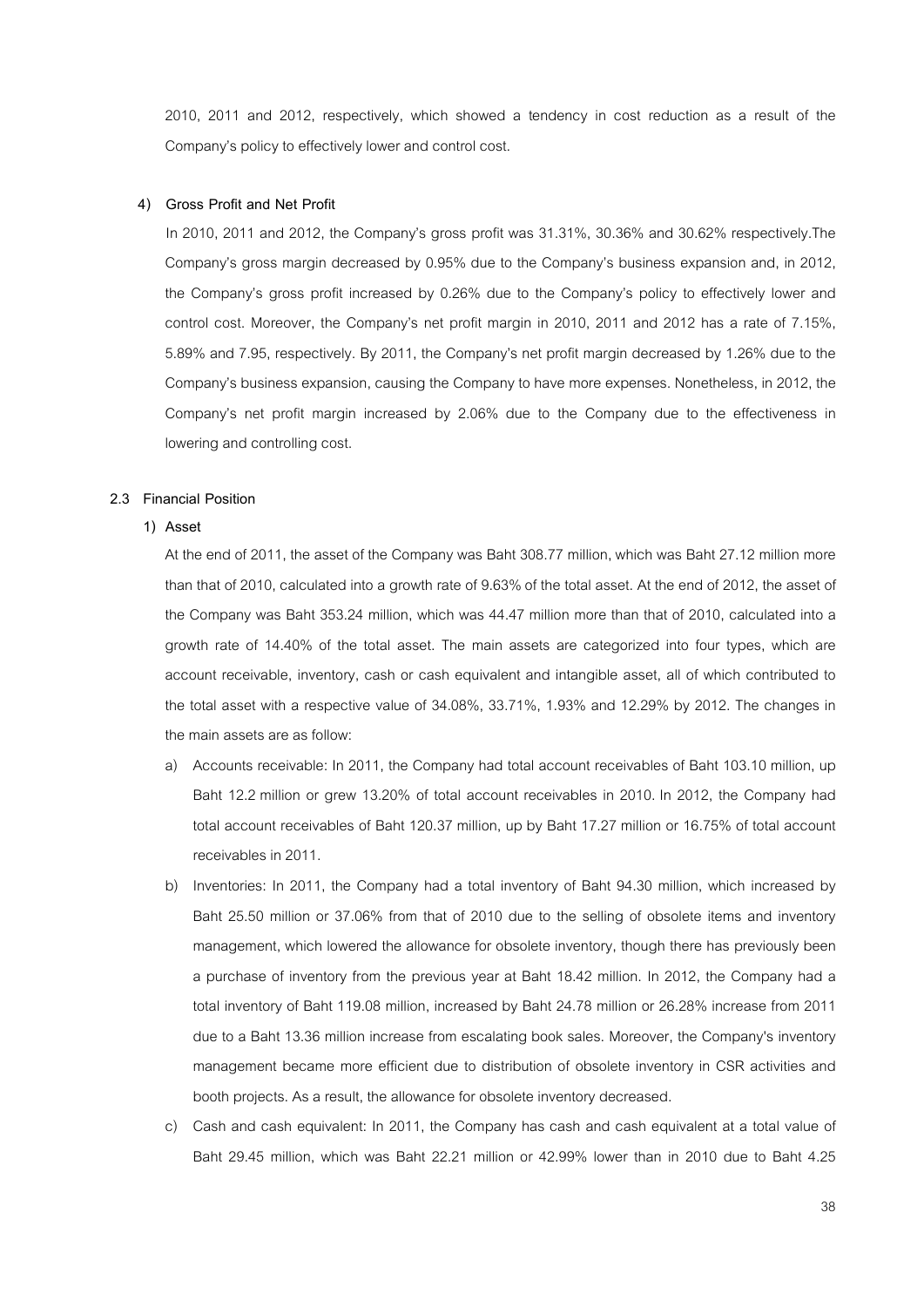million dividend payment for shareholders, Baht 12.50 million in repayment of long term loan and purchase of intangible asset for Baht 32.92 million, increasing the Company's cash from long-term loan by Baht 12.50 million. For 2012, the Company has cash and cash equivalent at a total value of Baht 6.80 million, which was Baht 22.65 million or 76.91% lower than in 2011 due to a Baht 12.75 million dividend payment to shareholders, Baht 7.11 million in repayment of long term loan and interest, as well as purchase of intangible asset for Baht 33.96 million and purchase of equipment at Baht 4.78 million.

Intangible Assets: In 2011, the Company had a value of Baht 38.98 million of intangible assets, up Baht 11.75 million or 43.15% from 2010 due to the Company's increasing purchase of the right to publication to support future publication. In 2012, the Company's intangible asset was Baht 43.40 million, up Baht 4.42 million or 11.34% 2011 due to the Company's increasing purchase of the right to publication to support future publication.

#### **2) Source of Fund**

#### Shareholders' equity

In 2010, the Company has Baht 144.09 million in total shareholders, which was Baht 30.87 million or 27.26% more than that of 2009 due to the issuing of new shares by Baht 15.00 million with a share premium of Baht 18.35 million. In 2011, the Company has Baht 151.98 million in total shareholders, which was 7.89 million or 5.48% more than that of 2010 due to a Baht 17.48 million in gross profit of 2011. In 2012, the Company has Baht 167.44 million in total shareholders, which was Baht 15.46 million or 10.17% from that of 2011 due to a Baht 28.21 million in gross profit of 2012.

#### **Liabilities**

 The main liabilities of the Company in 2011 and 2012 are from overdrafts, long term loans from financial institution, accrued expenses and other current liabilities, all of which have a respective 4.12%, 27.90% and 13.12% in percentage of total asset of 2011 and 4.46%, 36.99% and 7.17% in 2012. Accrued expenses and current liabilities are mostly made up of accrued royalties from the Company's publication and accrued expenses that relates to business operation of the Company.

In 2011, the Company has Baht 156.79 million in total liabilities, which was Baht 19.23 million or 13.98% more than that of 2010 due to overdrafts and long term loans from financial institution as much as Baht 12.73 million, which was Baht 0.72 million more than that of 2010, since the Company took on loans for additional working capital in business operation. Accrued expenses and current liabilities went up by Baht 3.55 million or 9.60%. In 2012, the Company has a total liability of Baht 185.80 million, up Baht 29.01 million or 18.5% from that of 2011 due to account payable of Baht 130.67 million, which went up by Baht 44.53 million or 51.69%. Total of overdrafts and long term loans from banks was Baht 15.74 million, which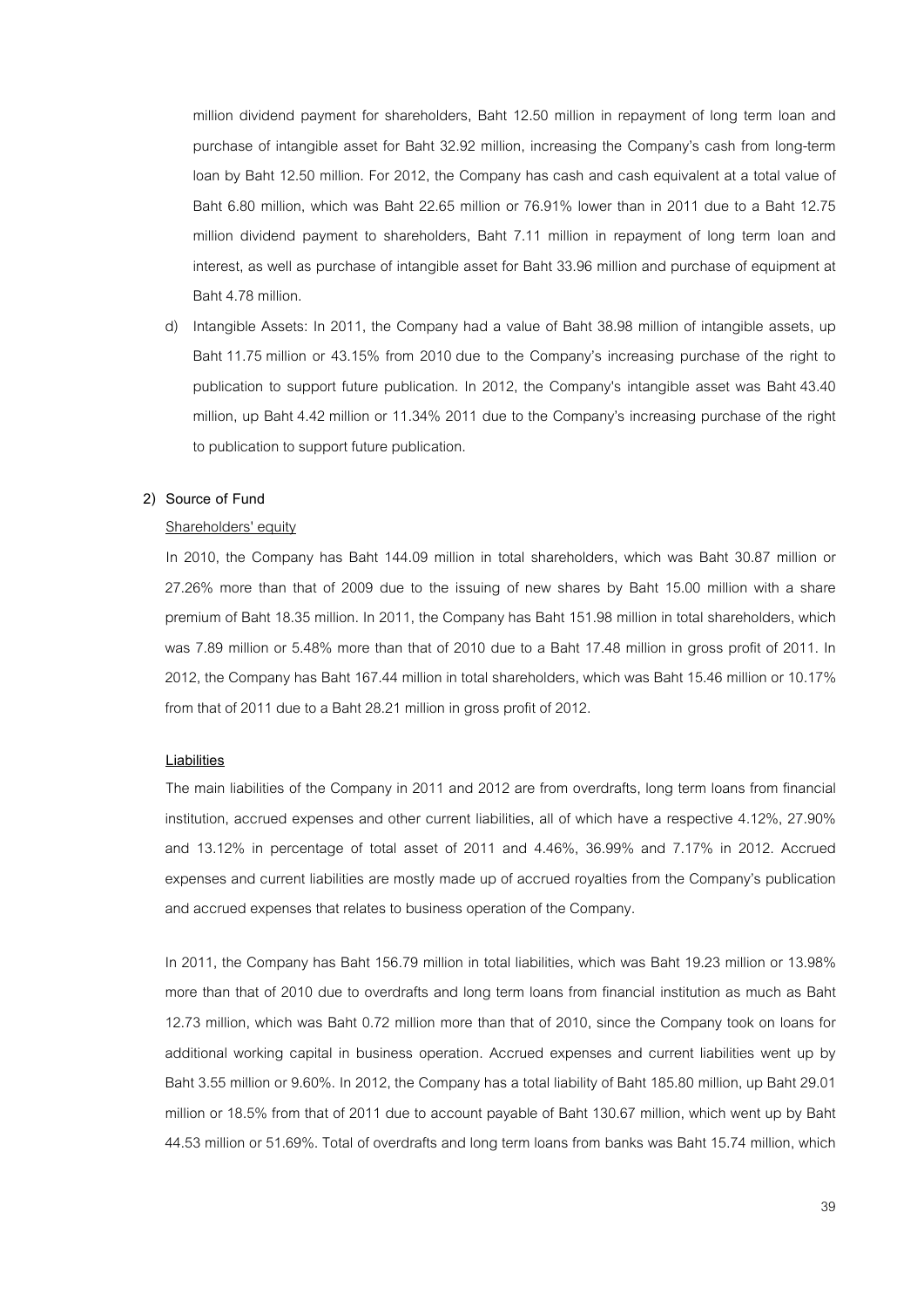went up by Baht 3.01 million or 23.64% due to the increase in overdrafts for additional working capital in business operation. Accrued expenses and current liabilities reduced by Baht 15.20 million or 37.53%.

**3) Liquidity:** In 2011, the Company has a current ratio of 1.79 and a quick ratio of 0.91, which went down from that of 2010 by 0.01 times and 0.13 times respectively, due to delayed repayment from account receivables. In 2012, the Company has a current ratio of 1.63 and a quick ratio of 0.70, which went down from that of 2010 by 0.16 times and 0.21 times, respectively; due to increase account receivables, since NED did not pay for the comic books from NEE on time. The 2011 flood also worsen the liquidity of customers of comic books agencies to delay payment.

Cash from Operation: In 2011, the Company has Baht 14.65 million in cash from operation, which was Baht 0.46 million or 3.04% lower from that of 2010 due to the reduction in net profit of the Company in 2010 by Baht 3.24 million and reversal of loss on obsolete inventory by Baht 7.08 million, in addition to increased account receivables by Baht 12.61 million, inventory by Baht 18.44 million and account payables by Baht 9.95 million. In 2012, the Company has Baht 24.94 million in cash from operation, which was Baht 10.29 million or 70% more than that of 2011 due to the increase in net profit of the Company by Baht 10.29 million or 70% from than that of 2011 due to increase net profit from 2011 by Baht 10.73 million and reversal of loss on obsolete inventory by Baht 11.43 million, which was Baht 4.35 million more than that of 2011, and Amortization of intangible assets by Baht 30.51 million, which was Baht 7.25 million more than in 2011. In addition, in 2012, the Company has increased account receivable, inventory, other current asset, and account payable, while other current liabilities decreased.

 Cash from investment activity: In 2011, the Company spent Baht 31.65 million of cash on investment activities, which was Baht 4.98 million more than in 2010 due to purchase of intangible assets by Baht 32.92 million and purchase of equipment by Baht 1.14 million with interest on interest income of the Company by Baht 2.41 million. In 2012, the Company spent Baht 35.75 million of cash on investment activities, which was Baht 4.10 million more than in 2011 due to purchase of intangible assets by Baht 33.96 million and purchase of equipment by Baht 4.78 million and equipment sale of Baht 0.52 million, in addition to interest on interest income of the Company by Baht 2.47 million.

Cash from financial activity: In 2011, the Company spent Baht 5.21 million on financial activities, whereas the Company received Baht 20.87 million from financial activities due to cash received from increasing capital stock by Baht 36 million.In 2011, the Company repaid long term loans by Baht 10.15 million and paid dividend to stockholders by Baht 4.25 million. In 2012, the Company spent Baht 11.84 million of cash on financial activities, which was Baht 6.63 million more than that of 2011 due to dividend payment to shareholders by Baht 12.75 million and an Baht 8.03 million in overdrafts in addition to repayment of long term loan by Baht 5.02 million.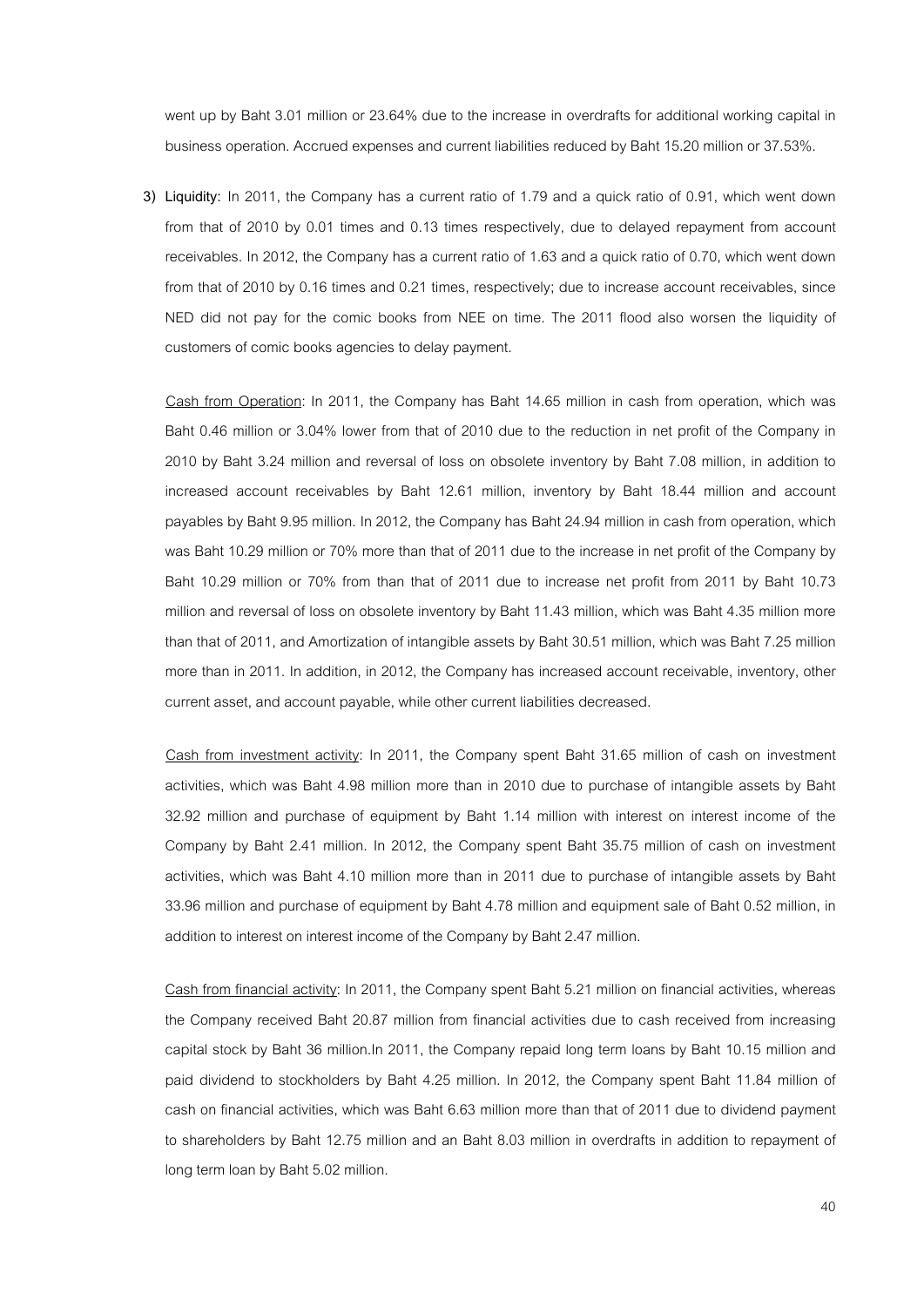#### **Attachment 4**

# **Terms on rights and duties of the Issuer and Holders of Warrants to purchase new ordinary shares issued and offered to the existing shareholders who have subscribed for and been allocated the new shares of Nation International Edutainment Public Company Limited**

Warrants to purchase new ordinary shares of Nation International Edutainment Public Company Limited No.1 offered to the existing shareholders who have subscribed for and been allocated the new shares ("Warrant No.1" or "NINE-W1") are issued by Nation International Edutainment Public Company Limited (the "Warrant Issuer of NINE-W1"), according to the resolution of Annual General Meeting of Shareholders for the year 2013 held on April 23, 2013. The Warrant Issuer and the holders of NINE-W1 are bound by terms and conditions under the Warrant Terms in all respects. The NINE-W1 Holders are deemed to have acknowledged and understood all terms stipulated in these Warrant Terms as well as consented to the appointment of the Registrar of NINE-W1 and other terms in the Agreement to Appoint the Registrar. The Warrant Issuer shall retain one copy of this Warrant terms at the head office of the Warrant Issuer for the inspection by the NINE-W1 Holders during the office hour of the Warrant Issuer

#### **1. Definitions**

Terms and wordings used in these Warrant Terms shall have their respective meanings as follows:

| "Warrant Terms"                        | The warrant terms on rights and duties of the Warrant Issuer and |
|----------------------------------------|------------------------------------------------------------------|
|                                        | warrant holders of NINE-W1 issued by Nation International        |
|                                        | Edutainment Public Company Limited offered to the existing       |
|                                        | shareholders who have subscribed for and been allocated the      |
|                                        | shares. (including the applicable amendments thereto).           |
| "Warrant No.1" or "NINE-W1"            | Warrants to purchase ordinary shares of Nation International     |
|                                        | Edutainment Public Company Limited, details of which are set     |
|                                        | out in these Warrant Terms                                       |
| "Replacement Certificates of NINE-W1"  | The Replacement Certificates of NINE-W1, issued by Thailand      |
|                                        | Securities Depository Company Limited                            |
| "Warrant Issuer" or "the Company"      | Nation International Edutainment Public Company Limited          |
| "Business Day"                         | The day the Stock Exchange of Thailand is opened to transact its |
|                                        | business                                                         |
| "NINE-W1 Holders" or "Warrant Holders" | Any holder of each unit of NINE-W1 as provided in Clause 3.2     |
| "NINE-W1 Register Book" or "register   | The register book of NINE-W1 or sources of information which     |
| book"                                  | contain records of NINE-W1 and NINE-W1 Holders which are in      |
|                                        | the custody of the Registrar                                     |
| "Right of NINE-W1"                     | All rights under NINE-W1 including, but not limited to, right to |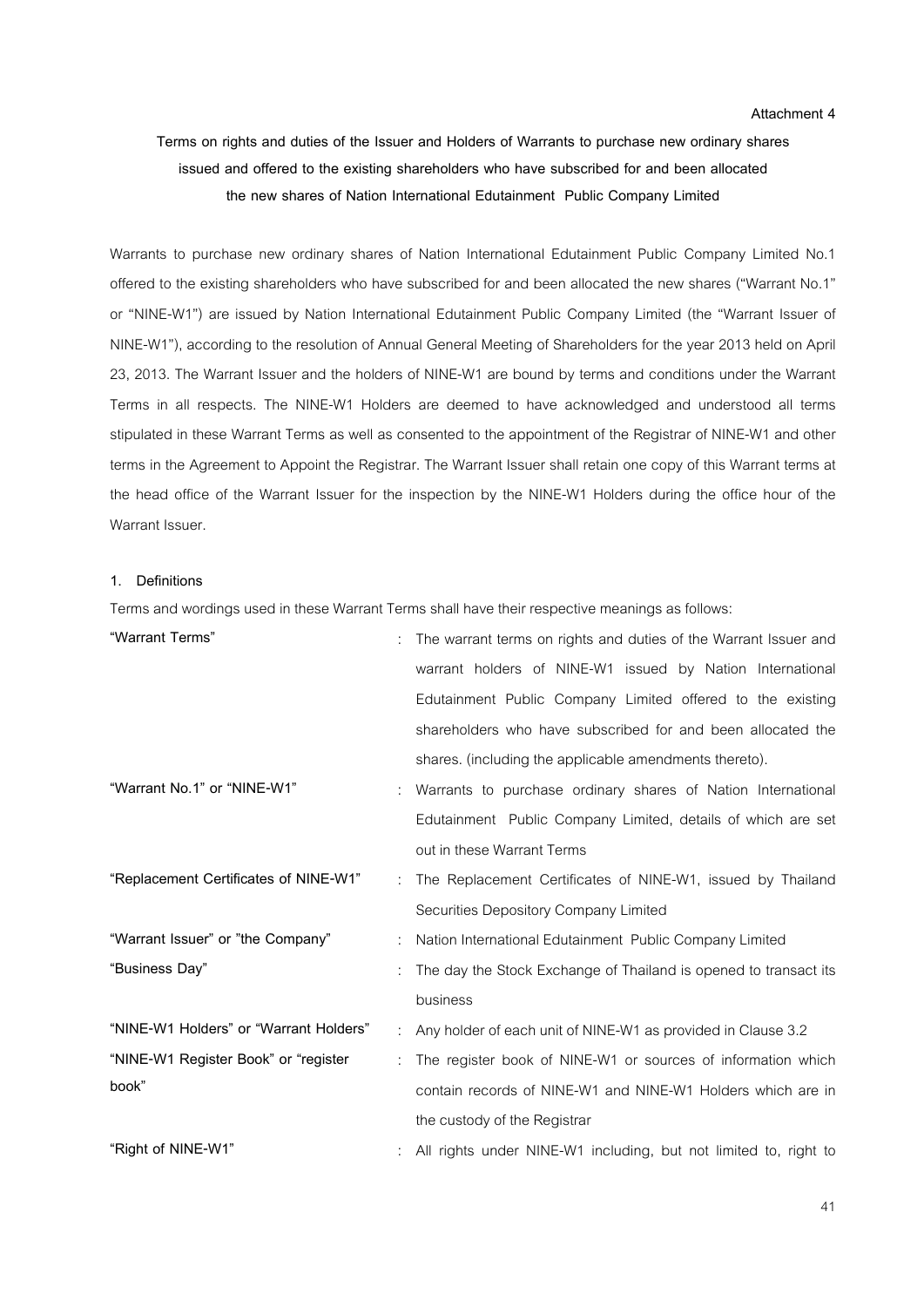purchase newly issued ordinary shares allocated for to the exercise of right under NINE-W1, right to attend and vote at the meeting of NINE-W1 Holders, right to receive any compensation in case of inadequacy of ordinary shares allocated for the exercise of NINE-W1. **"Allotted Shares"** : 85,000,000 newly issued ordinary shares of the Company allocated for the exercise of NINE-W1, including any additional ordinary shares to be issued in the case of the adjustment of rights under the Warrant Terms **"Issuance Date of NINE-W1"** : July 12, 2013 **"Expiration Date of NINE-W1"** : July 11, 2018 **"Maturity Date" or "Last Date for the Exercise"**  : As provided in Clause 4.2 of the Warrant Terms **"Registrar"** : Thailand Securities Depositary Company Limited **"TSD"** : Thailand Securities Depositary Company Limited

#### **2. Characteristics and Conditions of Warrant No.1**

**"SET"** : The Stock Exchange of Thailand

| 2.1 Details of the Right offering of the warrants |                                                                       |
|---------------------------------------------------|-----------------------------------------------------------------------|
| <b>Warrant Issuer</b>                             | Nation International Edutainment Public Company Limited               |
| Address of Warrant Issuer                         | TCIF Tower, 29 Floor, No. 1858/123 - 124, Bangna-Trad Road,           |
|                                                   | Kwang Bangna, Khet Bangna, Bangkok                                    |
| Type of Securities Offered                        | Warrants to purchase ordinary shares of the Company ("Warrant"        |
|                                                   | No.1" or "NINE-W1")                                                   |
| Type of Warrants                                  | Registered by name and transferable                                   |
| Number of NINE-W1                                 | 85,000,000 Units                                                      |
| <b>Allotted Shares for NINE-W1</b>                | 85,000,000 ordinary shares (at a par value of Baht 1.00 per           |
|                                                   | share), representing 50.00% of total paid-up capital after the        |
|                                                   | capital increase and that there are no remaining shares from the      |
|                                                   | right offering at 170,000,000 shares.                                 |
| Allocation method                                 | The warrants shall be allocated to the existing shareholders who      |
|                                                   | subscribe to the right offering at the ratio of 1 new share to 1 unit |
|                                                   | of warrant. In this regards, the record date to determine the list of |
|                                                   | shareholders who entitle to subscribe the right offering and the      |
|                                                   | warrants is on March 14, 2013 and the closing date of share           |
|                                                   | register book to collect the list of shareholders under Section 225   |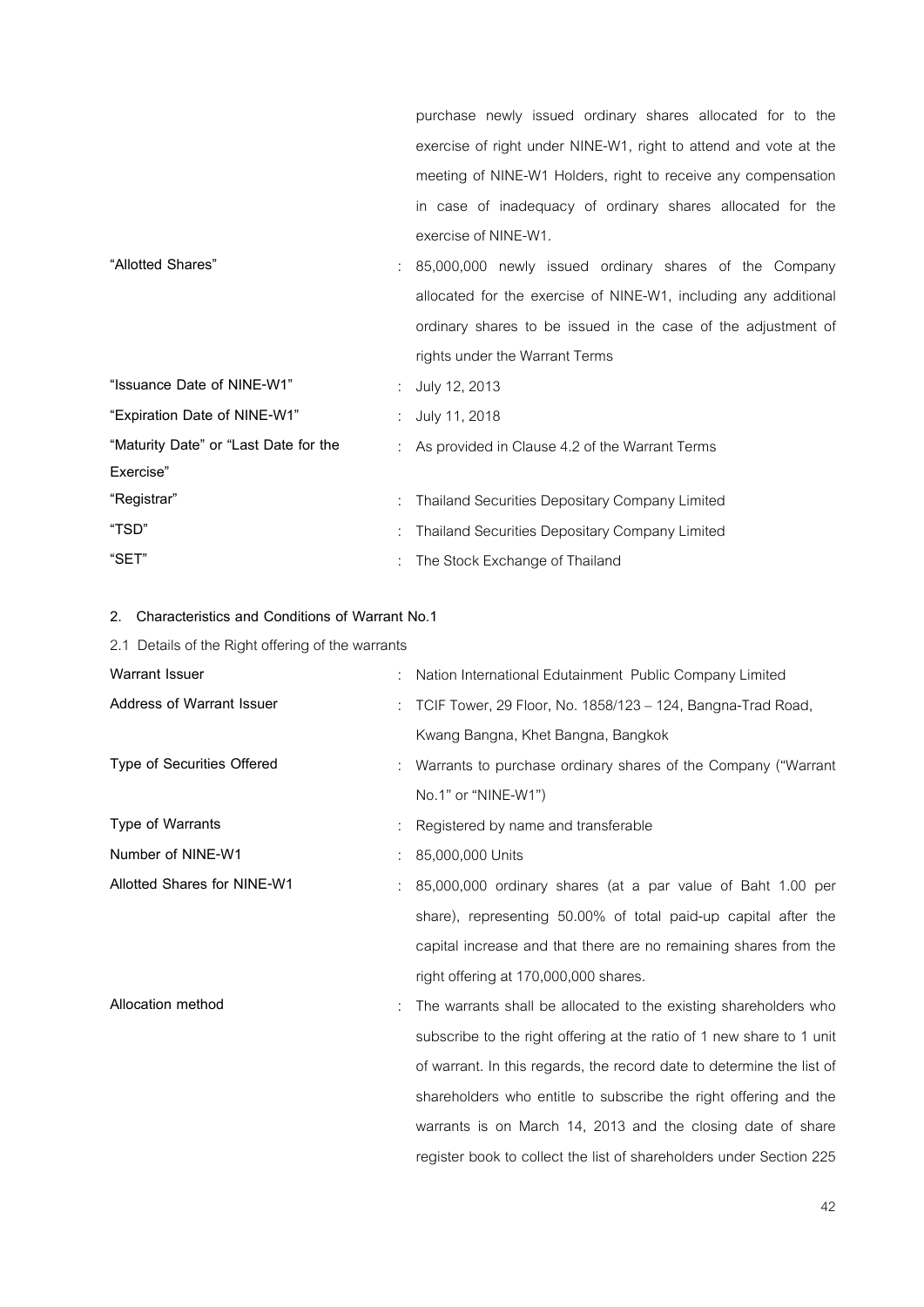|                                          |   | of the Securities and Exchange Act B.E. 2535 (amended in B.E.        |
|------------------------------------------|---|----------------------------------------------------------------------|
|                                          |   | 2551) is on March 15, 2013.                                          |
| <b>Offering Price</b>                    |   | Baht 0 (zero) per unit                                               |
| Term of NINE-W1                          |   | 5 years from the Issuance Date                                       |
| <b>Issuance Date</b>                     |   | July 12, 2013                                                        |
| <b>Exercise Ratio</b>                    |   | 1 unit of NINE-W1 shall be entitled to purchase 1 newly issued       |
|                                          |   | ordinary share (subjected to the adjustment of exercise price and    |
|                                          |   | exercise ratio in Clause 6, if any)                                  |
| <b>Exercise Price</b>                    |   | Baht 4.00 per share at par value of Baht 1.00 each (subjected to     |
|                                          |   | the adjustment of exercise price and exercise ratio in Clause 6, if  |
|                                          |   | any)                                                                 |
| <b>Exercise Date</b>                     |   | The warrant holders can exercise their rights on $15th$ of December  |
|                                          |   | and June (the Exercise Date) each year. In this regards, the First   |
|                                          |   | Exercise Date shall be on December 15, 2013 (the First Exercise      |
|                                          |   | Date) and The Last Exercise Date shall be on the 5-year maturity     |
|                                          |   | date of the warrants which is on July 11, 2018. In case that the     |
|                                          |   | Exercise Date falls on the Company's holiday, the Exercise Date      |
|                                          |   | shall be moved forward to prior business day. To exercise their      |
|                                          |   | rights of the Last Exercise Date, the warrant holders must declare   |
|                                          |   | their intention at least 15 business days prior to the Last Exercise |
|                                          |   | Date.                                                                |
| Warrant maturity date                    |   | July 11, 2018                                                        |
| <b>Warrant Registrar</b>                 |   | Thailand Securities Depository Company Limited                       |
| Secondary market for the NINE-W1         |   | The Company will register the warrants as listed securities on the   |
|                                          |   | SET in the Market for Alternative Investment (mai).                  |
| Secondary market for the ordinary shares | ÷ | The Company will register the ordinary shares derived from the       |
| derived from the exercise of NINE-W1     |   | exercise of warrants under this issue and offering as listed         |
|                                          |   | securities on the SET in the Market for Alternative Investment       |
|                                          |   | (mai).                                                               |
| Exercise Method and Conditions for the   |   | As provided in Clause 4 of the Warrant Terms                         |
| Exercise                                 |   |                                                                      |

- 2.2 Effects to the Shareholders as a Result of the Issuance of the NINE-W1 which is Offered to the Existing Shareholders Proportionately to their Shareholding%age
	- (1) The ordinary shares of the Company resulted from the exercise of Warrants No.1 shall hold equal right to the existing ordinary shares.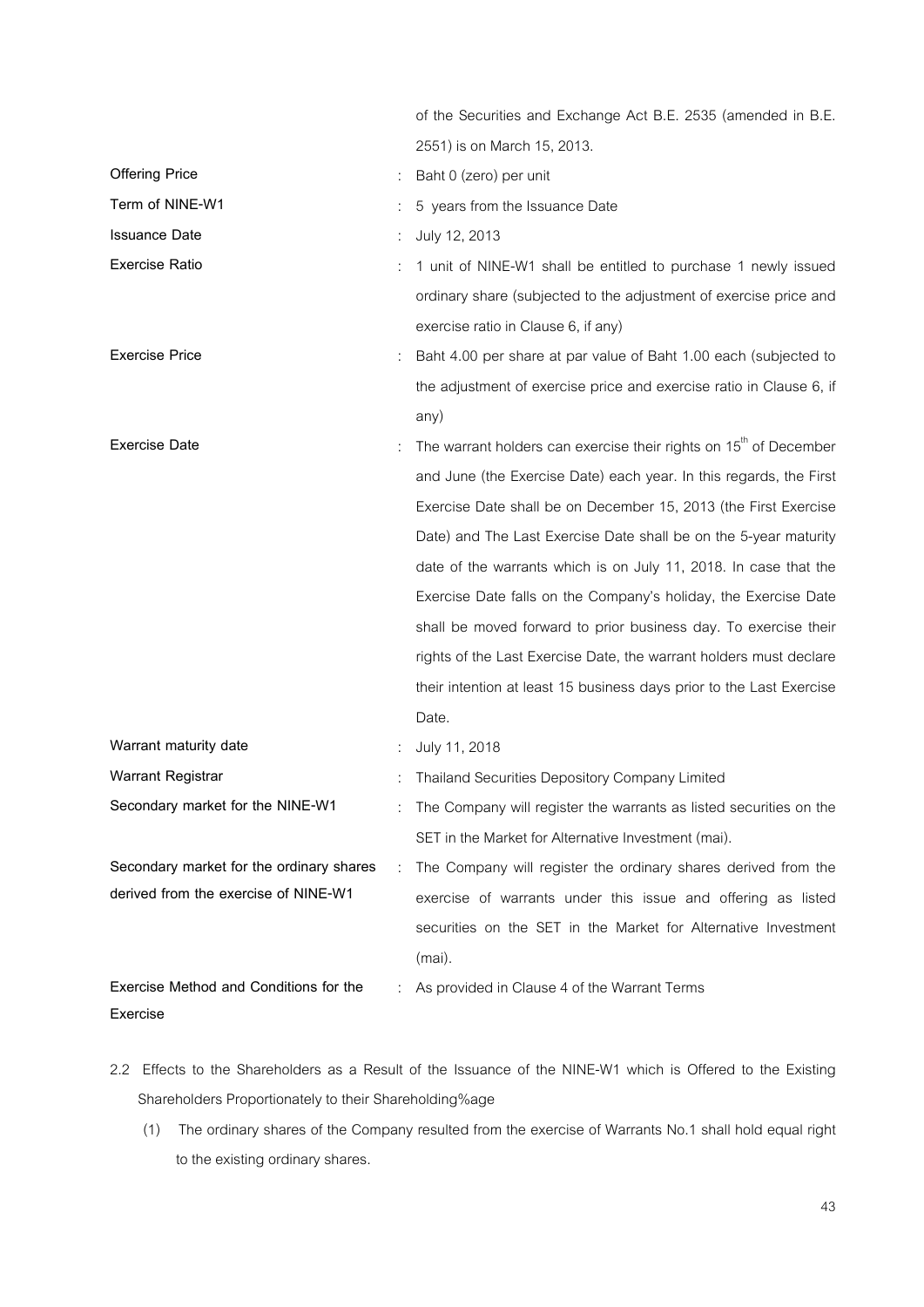- (2) Apart from the 85,000,000 ordinary shares (a par value at Baht 1.00 per share) reserved for the exercise of Warrants No.1, the Company may have to additionally increase its registered capital to reserve for the adjustment of right, in the presence of any circumstances according to the Regulations of the Office of the Securities and Exchange Commission regarding to the Issuance and Offering of Warrants.
- (3) Dilution effects on the shareholders due to the issue and offering of new ordinary shares cum Warrants No.1 to the existing shareholders and offering of warrants to the directors, management and/or employees of the Company and/or its subsidiary ("ESOP Warrants").

Due to the Company's approval of the issue and offering of new ordinary shares cum Warrants No.1 to the existing shareholders and offering of ESOP Warrants at the same time, which is yet subject to resolution of the shareholders' meeting which may approve the entire issue and offering of securities mentioned above or any of the said shares offering schemes, there will be dilution effects on the shareholders in various scenarios as follows:

- Case 1 There is only the issue and offering of new ordinary shares cum Warrants No.1 to the existing shareholders without an issue and offering of the ESOP Warrants or there is also an issue and offering of the ESOP Warrants No.2, but the ESOP Warrant Holders are not allowed to exercise the whole ESOP Warrants in all cases. This scenario is sub-divided as follows:
	- Case 1.1 The existing shareholders fully subscribe for the new ordinary shares under the rights offering on a pro rata basis and fully exercise Warrants No.1.
	- Case 1.2 The existing shareholders fully subscribe for the new ordinary shares under the rights offering on a pro rata basis, but Warrants No.1 are fully exercised by other parties.
	- Case 1.3 The existing shareholders do not fully subscribe for the new ordinary shares under the rights offering on a pro rata basis, but other existing shareholders subscribe for the shares in excess of rights without any unsubscribed shares remaining and Warrants No.1 are fully exercised by other parties
- Case 2 There is only the issue and offering of the ESOP Warrants and the ESOP Warrant Holders fully exercise the ESOP Warrants.
- Case 3 There is the issue and offering of new ordinary shares cum Warrants No.1 to the existing shareholders and an issue and offering of the ESOP Warrants, and the ESOP Warrant Holders are allowed to exercise the whole ESOP Warrants in all cases. This scenario is sub-divided as follows:
	- Case 3.1 The existing shareholders fully subscribe for the new ordinary shares under the rights offering on a pro rata basis and fully exercise Warrants No.1.
	- Case 3.2 The existing shareholders fully subscribe for the new ordinary shares under the rights offering on a pro rata basis, but Warrants No.1 are fully exercised by other parties.
	- Case 3.3 The existing shareholders do not fully subscribe for the new ordinary shares under the rights offering on a pro rata basis, but other existing shareholders subscribe for the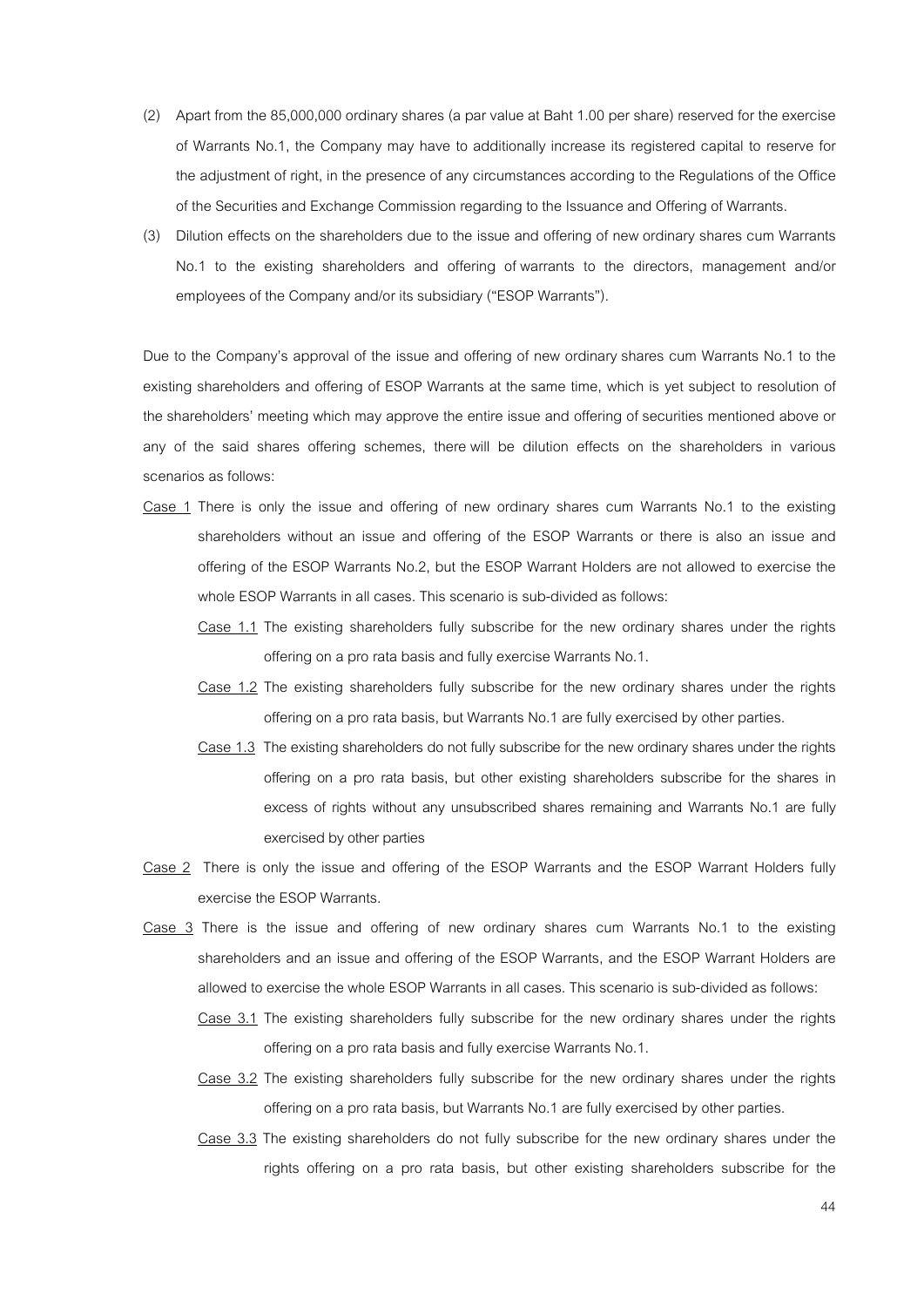shares in excess of rights without any unsubscribed shares remaining and Warrants No.1 are fully exercised by other parties.

**Where:** 

| Qa    | $\equiv$          | Number of the existing paid-up shares, equal to 85,000,000 shares                       |
|-------|-------------------|-----------------------------------------------------------------------------------------|
| Qs    | Ξ                 | Number of additional new ordinary shares from the rights offering, equal to 85,000,000  |
|       |                   | shares                                                                                  |
| Qw    | Ξ                 | Number of additional new ordinary shares derived from the exercise of warrants No.1     |
|       |                   | allocated to the existing shareholders who have subscribed for the new ordinary shares, |
|       |                   | equal to 85,000,000 shares                                                              |
| Qesop | $\qquad \qquad =$ | Number of additional new ordinary shares derived from the exercise of ESOP Warrants,    |
|       |                   | equal to 4,250,000 shares                                                               |

# **(a) Control Dilution**

Formula of control dilution calculation =  $1 - [Qo / Qn]$ 

Where:

Qo = Total shares obtainable by the shareholders in each case as follows:

| Qo Case 1.1 |     | $Qa + Qs + Qw$ |
|-------------|-----|----------------|
| Qo Case 1.2 | =   | Qa + Qs        |
| Qo Case 1.3 |     | Qa             |
| Qo Case 2   |     | Qa             |
| Qo Case 3.1 | $=$ | $Qa + Qs + Qw$ |
| Qo Case 3.2 | $=$ | $Qa + Qs$      |
| Qo Case 3.3 |     | Qa             |

Qn = Total shares in each case:

| Qo Cases $1.1 - 1.3$ = $\sqrt{qa} + Qs + Qw$ |                                                 |
|----------------------------------------------|-------------------------------------------------|
| Qo Case 2                                    | $Qa + Qesop$                                    |
|                                              | Qo Cases $3.1 - 3.3$   =   Qa + Qs + Qw + Qesop |

| Control  | Case1.1 | Case1.2 | Case1.3 | Case 2 | $\textcolor{blue}{\text{Case}}3.1$ | Case3.2 | Case3.3 |
|----------|---------|---------|---------|--------|------------------------------------|---------|---------|
| Dilution | 0.00%   | 33.33%  | 66.67%  | 4.76%  | 1.64%                              | 34.43%  | 67.21%  |

In case there is only the issue and offering of the new ordinary shares cum warrants to the existing shareholders and the existing shareholders fully subscribe for the ordinary shares and fully exercise the warrants (Case 1.1), the existing shareholders will not be affected by control dilution as the issue and offering are made to the existing shareholders on a pro rata basis. However, in case the existing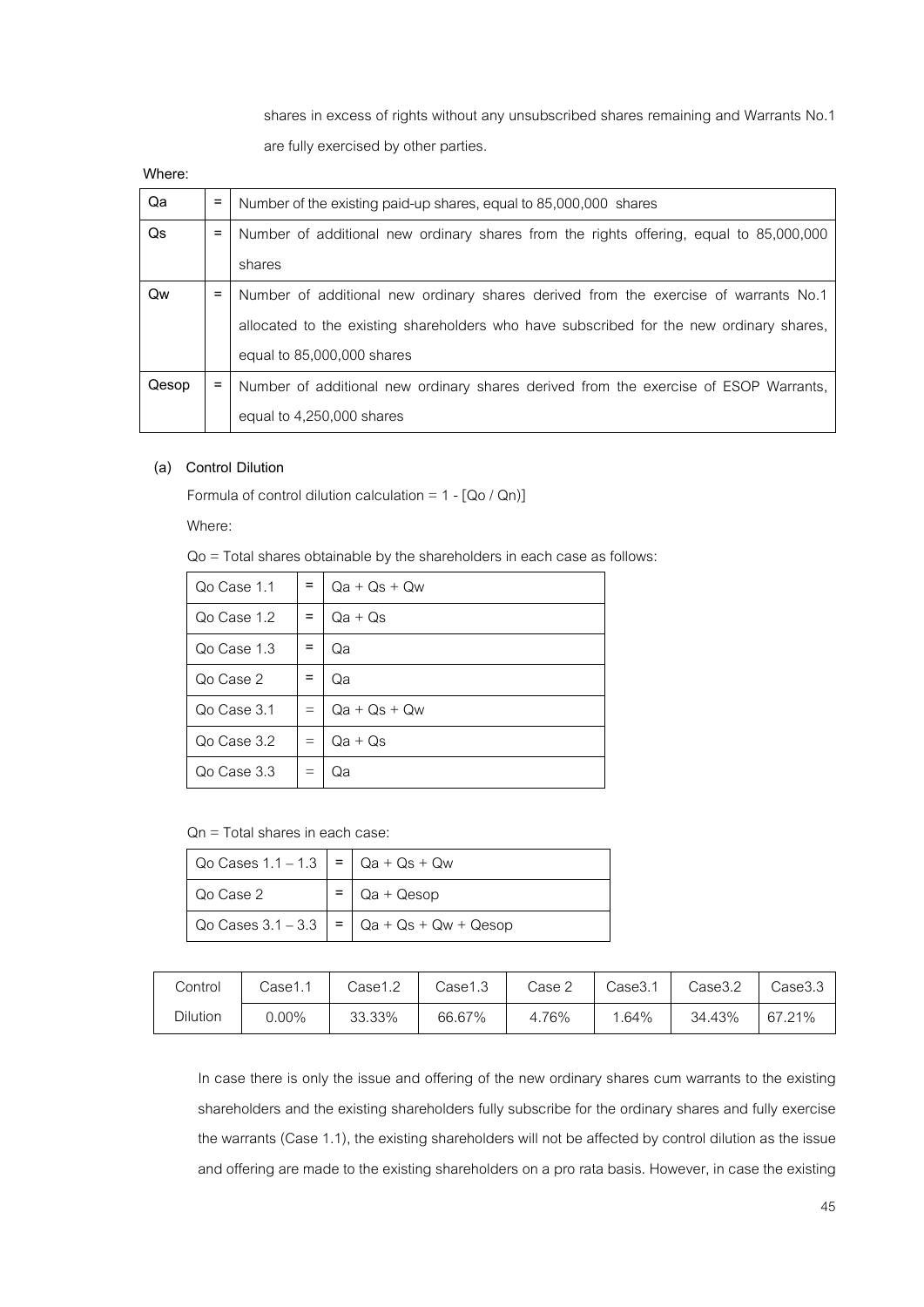shareholders do not subscribe for the new shares on a pro rata basis for the whole amount, but other existing shareholders subscribe for the shares in excess of rights without any unsubscribed shares remaining and Warrants No.1 are fully exercised by other parties (Case 1.3), the existing shareholders will be affected by control dilution equal to 66.67%. The control dilution effect could rise to 67.21% in case there is the issue and offering of the ESOP Warrants and the ESOP Warrant Holders are allowed to exercise the whole ESOP Warrants (Case 3.3).

#### **(b) Earnings Dilution**

Formula of earnings dilution calculation = (EPSo - EPSn) / EPSo

Where:

EPSo = Net profit / Qo

Where Qo in each case is as follows:

| Qo Case 1.1 | Ξ   | $Qa + Qs + Qw$ |
|-------------|-----|----------------|
| Qo Case 1.2 | Ξ   | Qa + Qs        |
| Qo Case 1.3 |     | Qa             |
| Qo Case 2   | $=$ | Qa             |
| Qo Case 3.1 | $=$ | $Qa + Qs + Qw$ |
| Qo Case 3.2 | $=$ | Qa + Qs        |
| Qo Case 3.3 | $=$ | Qa             |

EPSnew = Net profit / Qn

Where Qn in each case is as follows:

| Qn Cases 1.1 - 1.3 | $=$   Qa + Qs + Qw       |
|--------------------|--------------------------|
| Qn Case 2          | $Qa + Qesop$             |
| Qn Cases 3.1 - 3.3 | $=$ Qa + Qs + Qw + Qesop |

The net profit of Baht 28.21 million earned by the Company for the year ended December 31, 2012 is applied in the calculation.

| Earnings | Case1.1  | Case1.2 | Case1.3 | Case 2 | Case3.1 | Case3.2 | Case3.3 |
|----------|----------|---------|---------|--------|---------|---------|---------|
| Dilution | $0.00\%$ | 33.33%  | 66.67%  | 4.76%  | 1.64%   | 34.43%  | 67.21%  |

In case there is only the issue and offering of the new ordinary shares cum warrants to the existing shareholders and the existing shareholders fully subscribe for the ordinary shares and fully exercise the warrants (Case 1.1), the existing shareholders will not be affected by earning dilution as the issue and offering are made to the existing shareholders on a pro rata basis. However, in case the existing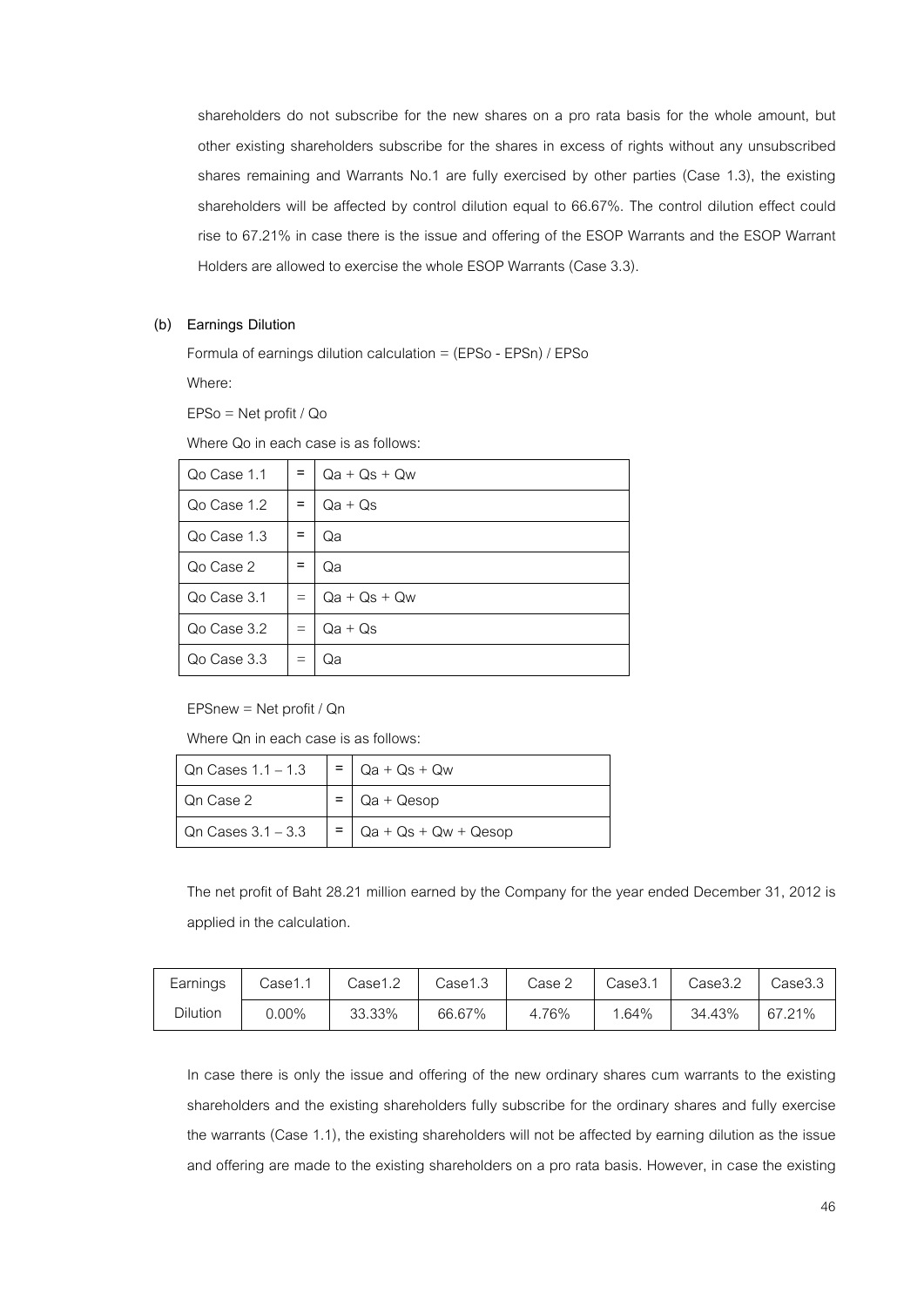shareholders do not subscribe for the new shares on a pro rata basis for the whole amount, but other existing shareholders subscribe for the shares in excess of rights without any unsubscribed shares remaining and Warrants No.1 are fully exercised by other parties (Case 1.3), the existing shareholders will be affected by earning dilution equal to 66.67%. The earning dilution effect could rise to 67.21% in case there is the issue and offering of the ESOP Warrants and the ESOP Warrant Holders are allowed to exercise the whole ESOP Warrants (Case 3.3).

#### **(c) Price Dilution**

Formula of price dilution calculation =  $(Po - Pn) / Po$ 

Where:

| Pa    | $=$ | Weighted average price over 7 business days before the date of the Board of      |
|-------|-----|----------------------------------------------------------------------------------|
|       |     | Directors' meeting on February 15, 2013 (6-8 and 11-14 February, 2013), which is |
|       |     | Baht 9.13 per share                                                              |
| Ps    | Ξ   | The rights offering price of Baht 4.00 per share                                 |
| Pw    | Ξ   | The exercise price of the Warrants No.1 issued and offered to the existing       |
|       |     | shareholders who have subscribed for the new shares, which is Baht 4.00 per      |
|       |     | share                                                                            |
| Pesop | $=$ | The exercise price of the ESOP Warrants, which is Baht 4.00 per share            |

Po in each case is as follows:

| Po Case 1.1 | $=$ | $[(Pa \times Qa) + (Ps \times Qs) + (Pw \times Qw)] / (Qa + Qs + Qw)$ |
|-------------|-----|-----------------------------------------------------------------------|
| Po Case 1.2 | $=$ | $[(Pa \times Qa) + (Ps \times Qs)] / (Qa + Qs)$                       |
| Po Case 1.3 |     | $[(Pa \times Qa)]/Qa$                                                 |
| Po Case 2   |     | $[(Pa \times Qa)]/Qa$                                                 |
| Po Case 3.1 | $=$ | $[(Pa \times Qa) + (Ps \times Qs) + (Pw \times Qw)] / (Qa + Qs + Qw)$ |
| Po Case 3.2 | $=$ | $[(Pa \times Qa) + (Ps \times Qs)] / (Qa + Qs)$                       |
| Po Case 3.3 |     | (Pa x Qa) / Qa                                                        |

Pn = The average price of total shares after the offering of new ordinary shares to the existing shareholders and the exercise of Warrants No.1 and/or after the offering of the ESOP Warrants, as the case may be, as follows:

| Pn Cases $1.1 - 1.3$ | $=$ $[(Pa \times Qa) + (Ps \times Qs) + (Pw \times Qw)] / (Qa + Qs + Qw)$                                                                                   |
|----------------------|-------------------------------------------------------------------------------------------------------------------------------------------------------------|
| Pn Case 2            | $\left[\left(\left[\text{Pa} \times \text{Qa}\right) + \left(\text{Pesop} \times \text{Qesop}\right)\right] / \left(\text{Qa} + \text{Qesop}\right)\right]$ |
| Pn Cases $3.1 - 3.3$ | $=$ $\left[ (Pa \times Qa) + (Ps \times Qs) + (Pw \times Qw) + (Pesop \times Qesop) \right] / (Qa + Qs + Qw +$                                              |
|                      | Qesop)                                                                                                                                                      |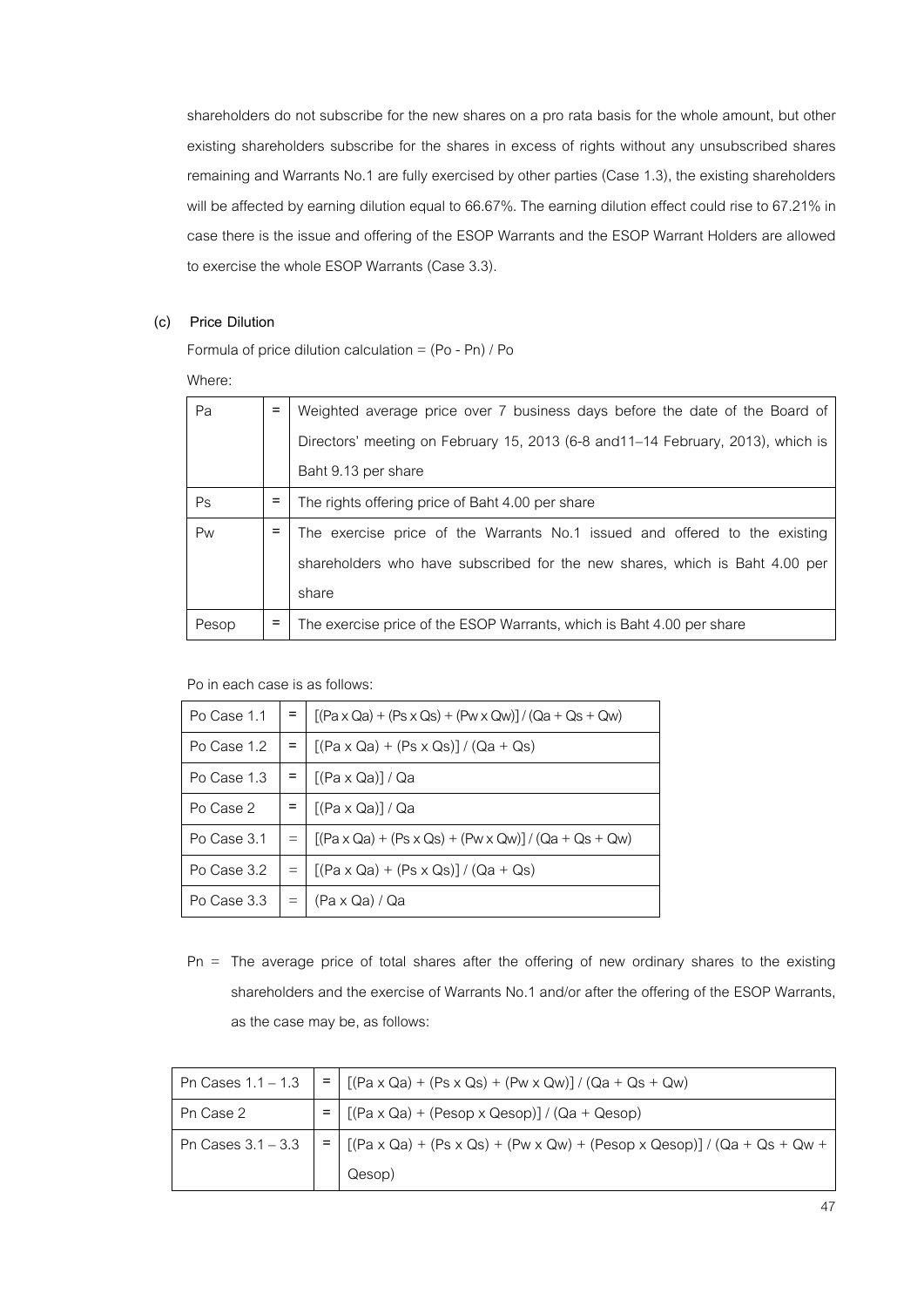| Price    | Case1.1 | 2.cse1 | Case1.3 | Case 2 | Case3.1 | Case3.2 | Case3.3     |
|----------|---------|--------|---------|--------|---------|---------|-------------|
| Dilution | 0.00%   | 13.02% | 37.46%  | 2.68%  | 0.49%   | 13.45%  | 77%<br>37.7 |

In case there is only the issue and offering of the new ordinary shares cum warrants No.1 to the existing shareholders and the existing shareholders do not fully subscribe for the new shares, but other existing shareholders subscribe for the shares in excess of rights without any unsubscribed shares remaining and the warrants No.1 are fully exercised by other parties (Case 1.3), the existing shareholders will be affected by price dilution equal to 37.46%. The price dilution effect could rise to 37.77% in case there is the issue and offering of the ESOP Warrants and the ESOP Warrant Holders fully exercise the ESOP Warrants (Case 3.3).

#### **3. The NINE-W1, the NINE-W1 Register Book and NINE-W1 Holders**

- 3.1 The Registrar shall have the duty to issue the Warrant Certificates to all NINE-W1 Holders. In case of the Warrant Certificates deposited with the TSD, the name of TSD shall be registered in the NINE-W1 register book, the Registrar shall issue the Warrant Certificate or Replacement Warrant Certificate to the NINE-W1 Holders in the form prescribed by the Registrar.
- 3.2 NINE-W1 Holders
	- General case

Rights under the NINE-W1 shall be vested in the individuals or juristic persons whose names appeared in the NINE-W1 Register Book at that time or on the first date of the closing date of NINE-W1 (in the case of closing of NINE-W1 Register Book).

In the case of TSD registered as NINE-W1 Holder

Rights under the NINE-W1 shall be vested in the individuals or juristic persons whose names appeared in the notice of TSD to the Registrar as the NINE-W1 Holders which were registered in the NINE-W1 Register Book at TSD at that time or on the first date of the closing date of NINE-W1 (in the case of closing of NINE-W1 Register Book).

3.3 In the case where TSD is registered as the NINE-W1 Holder, if the actual NINE-W1 Holder wants to register its name in the Warrant Certificate as the holder. The Registrar shall issue the Warrant Certificate in the name of the person who deposited the NINE-W1 with TSD and register such name and number of NINE-W1 in the NINE-W1 Register Book as notified by TSD. Upon issuance of NINE-W1 and registration of the name and number of NINE-W1 in the NINE-W1 Register Book as such, the Registrar shall correct the number of warrants held by TSD by subtracting the number of NINE-W1 reallocated to the actual NINE-W1 Holder as notified by TSD from the total number of NINE-W1 held in the name of TSD. If the Registrar fails to make such correction for whatever reasons, it shall be deemed that the number of NINE-W1 held in the name of TSD shall be less the number of NINE-W1 reallocated and registered in the name of the actual NINE-W1 Holder.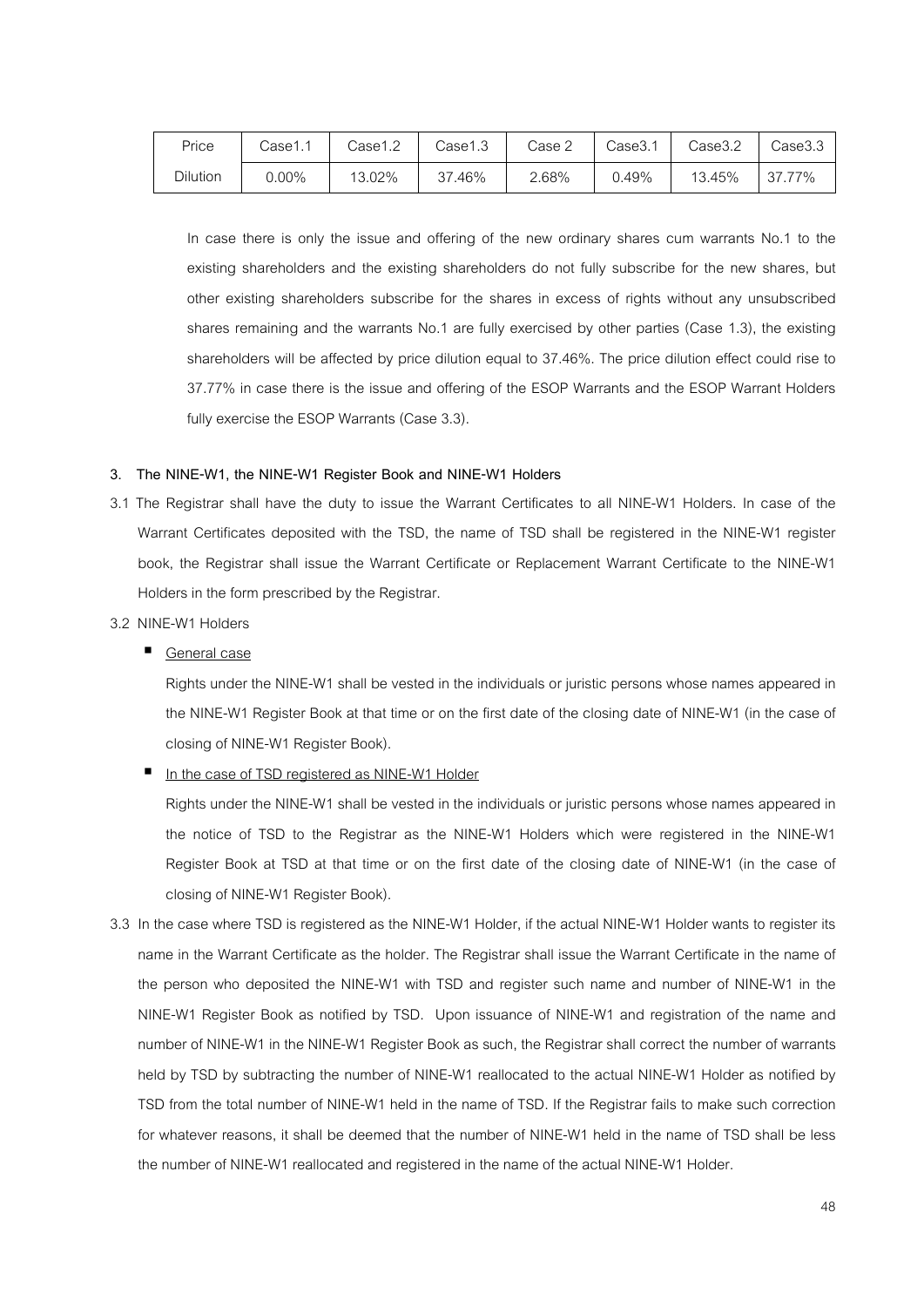#### **4. Exercise Right of Warrants**

#### 4.1 Notification Period for the Exercise of Warrant

■ Notification period of each exercise date (except for the final exercise date)

The NINE-W1 Holders who intend to exercise their rights to purchase the Company's ordinary shares shall notify their intention within 5 business days prior to each exercise date during 9.00 hrs. to 16.00 hrs. and follow the procedures to exercise warrant as described in Section 4 of terms and condition of NINE-W1.

The Company will inform the NINE-W1 Holders on the notification period, the exercise ratio and the exercise price through the information service system of the SET not less than 7 days prior to each notification period.

#### Notification period of the final exercise date

 The warrant holders of NINE-W1 who intend to exercise their rights to purchase the Company's ordinary shares shall notify their intention within 15 business days prior to the final exercise date of warrants during 9.00 hrs. to 16.00 hrs. and shall follow the exercise procedures as described in Section 4 of terms and condition of NINE-W1.

The Company shall send a notice by registered mail to all of NINE-W1 Holders whose names appeared in the NINE-W1 Register Book on the closing date which shall not be less than 21 days before the maturity date. In addition, during such 21 – day period before the maturity date, the Company shall notify to the SET to suspend the trading of NINE-W1 (or the SP sign shall be posted by the SET) provided that the SET shall post the SP sign 3 days prior to the closing date of NINE-W1 Register Book.

#### 4.2 Exercise Date of Warrant

Exercise date of warrant (except the final exercise date)

NINE-W1 Holders can exercise right to purchase the Company's ordinary shares on on 15<sup>th</sup> of December and June each year. In this regards, the First Exercise Date shall be on December 15, 2013. In case that the Exercise Date falls on the Company's holiday, the Exercise Date shall be moved forward to prior business day.

#### ■ Final exercise date of warrant

NINE-W1 Holders can exercise the right to purchase the Company's ordinary shares on the date falling fifth anniversary of the issuing date of warrant which is on July 11, 2018. If such date falls on the date which is the Company's holiday, such date shall be moved forward to prior business day.

#### 4.3 Exercise of warrants Procedures

4.3.1 Persons and Place to exercise warrants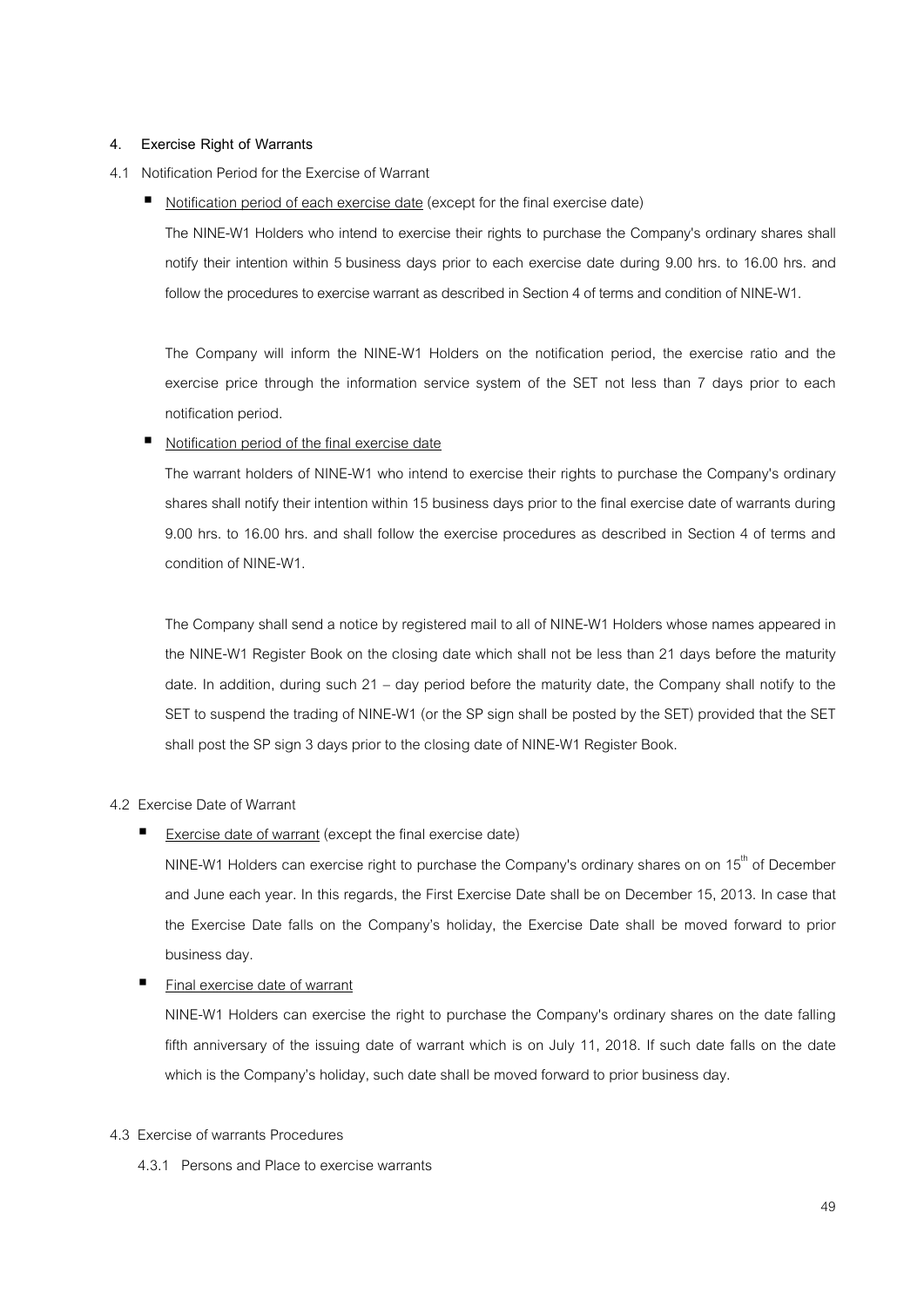Corporate Secretary Department Nation International Edutainment Public Company Limited TCIF Tower, 27 Floor, Meeting Room A No. 1858/118-119, 121-122,124-130 Bangna-Trad Road, Kwang Bangna, Khet Bangna, Bangkok Tel. 0-2338-3289 – 92 Fax. 0-2338-3904

#### 4.3.2 Exercise Procedures

 The NINE-W1 Holders who intend to exercise their rights to purchase the ordinary shares shall comply with the following conditions and procedures;

- (1) The NINE-W1 Holders who intend to exercise the right must accurately complete and sign the notification form (in case of a juristic person, the notification form must be signed by the authorized person(s) of such juristic person with company seal (if applicable)) and submit the form together with warrant certificates of NINE-W1 or substitute document and the following documents;
	- Thai individual: A certified true copy of the valid Identification Card, Civil Servant Identification Card or State Enterprise Employee Card. In case of the Civil Servant Identification Card or State Enterprise Employee Card, a certified true copy of his/her house registration is also required, and in case of child, the parents' confirmation letter together with a certified true copy of the identification card of parents and a certified true copy of the house registration containing the child's name are also required.
	- Foreign individual: A certified true copy of the alien certificate or passport.
	- Juristic Person Incorporated in Thailand: A copy of the Affidavit issued by the Ministry of Commerce not more than 6 months prior to the exercise date, certified by the authorized person(s) of such juristic person and affixed with the seal of the juristic person (if any) together with a certified true copy of the valid identification card, civil servant identification card, state enterprise employee (in the case of civil servant and state enterprise employee identification card, a certified true and correct copy of the house registration is also required). In the case where authorized person is non-Thai, a certified true and correct copy of the alien certificate or passport (as the case may be) is also required.
	- Juristic Person Incorporated outside Thailand: Copies of the Certificate of Incorporation, Memorandum of Association, and Affidavit, issued not more than 12 months prior to the exercise date, certified by the authorized person(s) of such juristic person and affixed with the seal of the juristic person (if any) together with a certified true copy of alien certificate or passport (as the case may be) of such authorized person(s) of such juristic persons.

Copies of documents referred to above which were certified true and correct shall be notarized by the notary public and legalized by the official at the Thai embassy or Thai Consul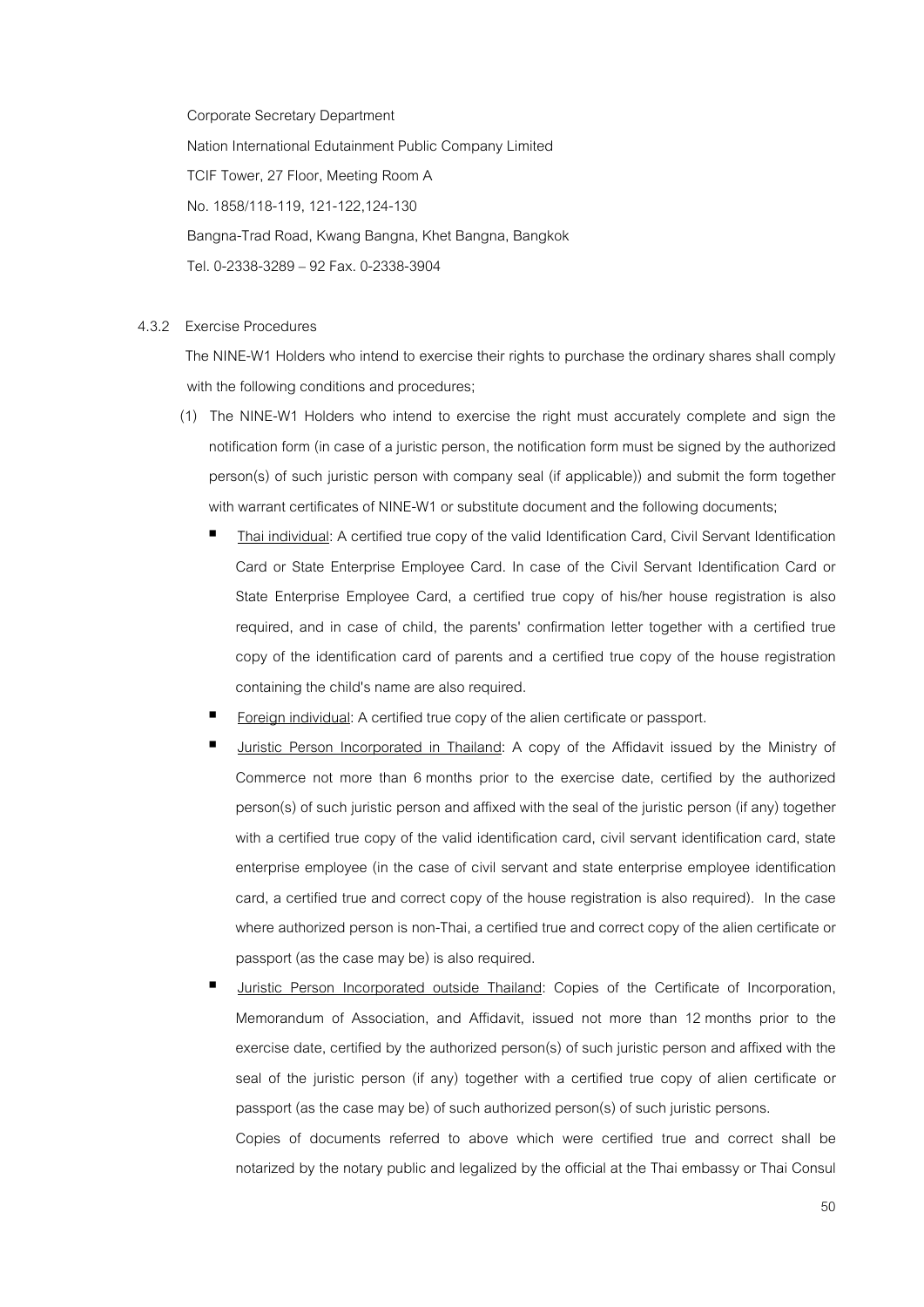of the country where the documents as such were prepared or certified true and correct. The notarization and legalization as such shall be done within 12 months prior to the maturity date.

As for NINE-W1 in the form of scriptless, any holder thereof wanting to exercise its right to purchase the ordinary share of the Company shall express its intention and fill out the form for a revocation of NINE-W1 or an issuance of the replacement certificate of NINE-W1 or NINE-W1 as required by the TSD by submitting the same to the securities company acting as its broker and the securities company shall notify the TSD to revoke the warrant certificate of NINE-W1 and the revocation as such shall be used as evidence to purchase the ordinary share of the Company for the exercise of right as provided.

- (2) NINE-W1 Holders shall submit the completed application and comply with the conditions as prescribed in the "Exercise Procedures" in Clause 4.3 and follow the conditions as prescribed in "Exercise Right of Warrant" in Clause 4.1.
- (3) The number of share purchased from the exercise right of warrant should be an integer number while 1 unit of warrant has the right to purchase 1 ordinary share of the Company except for the case of an adjustment of the exercise ratio in Clause 6.
- (4) Payment should be made in whole of the exercise amount as specified in the notification form. The payment can be made in form of cash, transfer, personal cheque, draft, or cashier cheque (Bank cheque). In case payment is made by personal cheque, draft or cashier cheque, such personal cheque, draft or cashier cheque (Bank cheque) must be collectable in cash in Bangkok when called within 1 business days from each notification date. Cheque, draft, or cashier cheque (Bank cheque) must be crossed cheque payable to "Nation International Edutainment Plc. for Share Subscription", Saving Account No.333-1-73584-7, Bank of Ayudhya Public Company Limited, Bangna-Trad Road Branch. NINE-W1 Holders shall also write their names, address, and telephone numbers on the back of personal cheque, draft, or cashier cheque (Bank cheque). The exercise of warrant is complete upon the collection of payment to the Company.
- (5) NINE-W1 Holders shall be responsible for duty stamp or other related tax. NINE-W1 Holders shall also comply with any regulations or other laws that govern the exercise the right of warrant for new ordinary share.
- (6) If the Company does not receive warrant certificates at the amount specified in the notification form or does not receive the payment in an amount equal to the amount as specified in the notification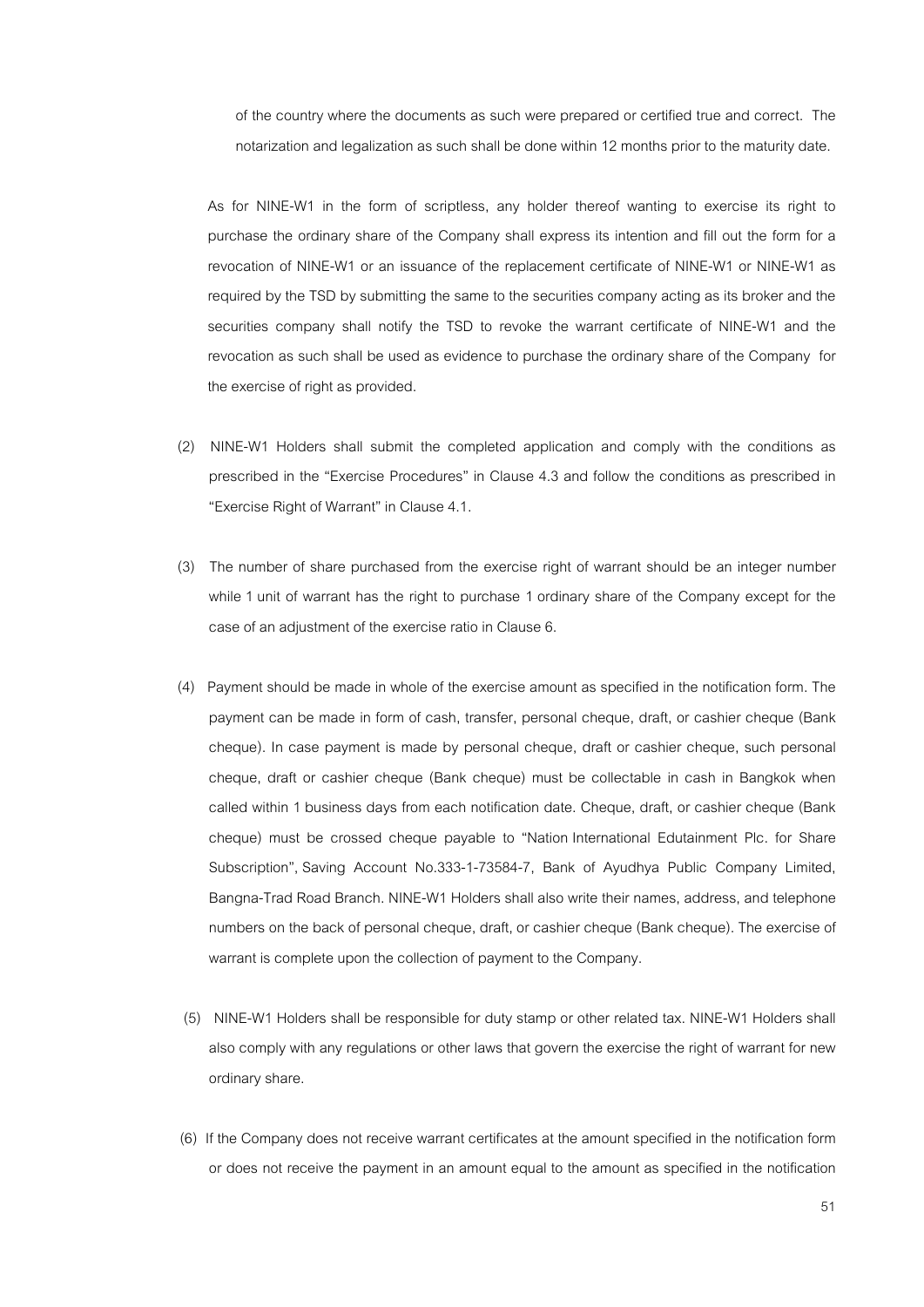form or finds that information filled in the notification form is inaccurate or incomplete or does not receive a proper amount of duty stamp required by laws, the Company will allow NINE-W1 Holders to correct such errors within each exercise date. Otherwise, the notification of intention to exercise the right of warrants shall be deemed to expire without exercise and the Company shall refund the exercise amount without any interest together with warrant certificate or temporary warrant certificate by registered mail within 14 days from each exercise date. However, the NINE-W1 Holders can re-submit the notification form on the next exercise date, except for the final exercise date on which the rights to exercise is expired and cannot be exercised later.

If the warrant holder does not pay the exercised amount or duty stamp in full, the Company reserves its right to proceed with one of the following alternatives as it sees fit:

- (a) Deem that the notice of intention to exercise the right of warrant shall have been nullified without any exercise of right as such; or
- (b) Deem that the number of shares subscribed is equivalent to the corresponding number of shares which could have been purchased by the amount paid to the Company at the prevailing exercise price; or
- (c) Demand the warrant holder to make payment for the balance of the exercise amount due for payment within the notification period. If the Company does not receive a payment (representing the balance of the exercise amount and/or the unpaid tax) within such period in full, it shall be deemed that the notice of intention to exercise the right of warrant shall have been nullified without any exercise of right as such.

In case of (a) or (c) (for the case that warrant holder does not pay the remaining balance) occurs, the Company shall refund the exercise amount without any interest together with warrant certificate or replacement warrant certificate by the registered mail within 14 days from the date following each exercise date. In case of (b), the Company shall notify the NINE-W1 Holders regarding their exercised amount as deemed as partial exercise and send the unexercised warrant by the registered mail within 30 days from the date following each exercise date. However, the unexercised warrant certificate is valid until the final exercise date.

 (7) When the NINE-W1 Holders has fully complied with the conditions as prescribed in the notification form by deliver all of the evidence representing the amount of warrants that they have allotted and the complete and accurate notification form together with a payment, the intention to exercise the right of warrants cannot be cancelled unless a written consent from the Company is obtained.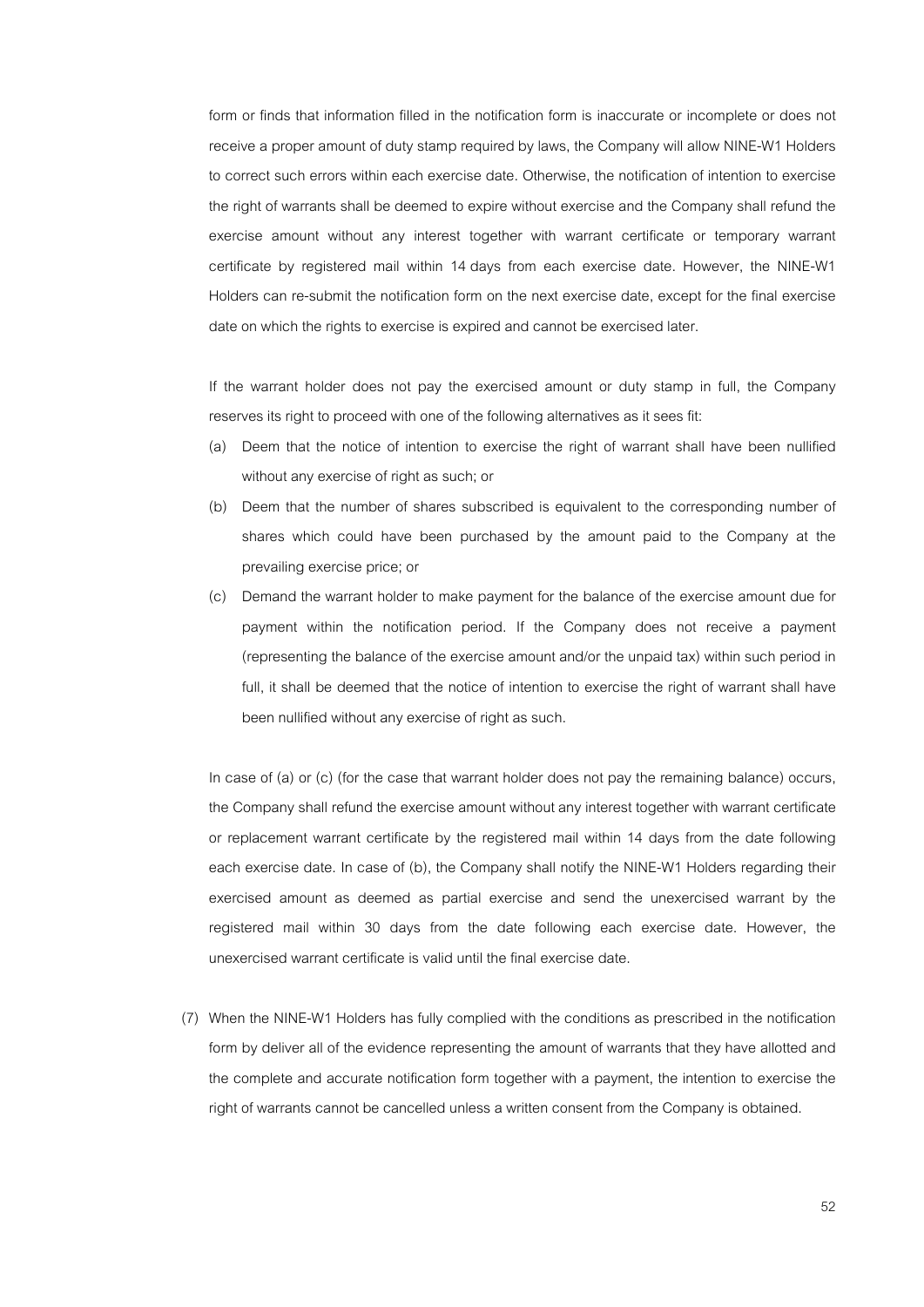- (8) Upon a lapse of the last day for the exercise of right, if the warrant holder of NINE-W1 still fails to exercise its right or fails to fully comply with procedures required for an exercise of right as such, it shall be deemed that the warrant of NINE-W1 has been nullified without any exercise of right and the warrant holder of NINE-W1 shall no longer be entitled to exercise its right to purchase ordinary shares of the Company.
- (9) Upon a lapse of each and any exercise date, the Company shall notify the names of new shareholders holding ordinary shares as a result of an exercise of right under NINE-W1 to the TSD who has been acting as the registrar of the Company and register such names and corresponding capital increase resulting from the exercise of warrant with the Ministry of Commerce in accordance with the corresponding number of shares newly issued as a result of the exercise right of warrants, within 14 days from the date the Company received the payment representing the exercise of right to purchase ordinary shares in full or from the maturity date.

From the date that the notification of intention to exercise the right is submitted to the date before names of NINE-W1 Holders are recorded in the share register book, the rights of the exercising NINE-W1 Holders shall be deemed as other NINE-W1 Holders who do not notify the intention to exercise the warrants.

#### 4.4 Status of Warrant during the Notification Period

During the day the NINE-W1 Holders completed their notification of their intention to exercise warrants and the day the Company register the increased capital, the Company shall regard the aforementioned NINE-W1 Holders in the same status as other NINE-W1 Holders who have not declared their intention to exercise their warrants. Starting from the day the Ministry of Commerce acknowledged the register of the increased paid-up capital of the Company, the Company shall regard the aforementioned NINE-W1 Holders in the same status as shareholders of the Company.

In the case where there is a right adjustment during the period where the Company has not yet registered the new shares (resulted from the exercise of warrants) with the Ministry of commerce, the rights of NINE-W1 Holders who had already exercised their rights will be adjusted accordingly. The Company will proceed on issuing additional shares to the NINE-W1 Holders as soon as possible to ascertain that the NINE-W1 Holders receive a number of shares as they would have received if they were to exercise warrants subsequent to the right adjustment. The NINE-W1 Holders may receive the additional shares after the previously received shares, but not later than 15 days from the right adjustment date.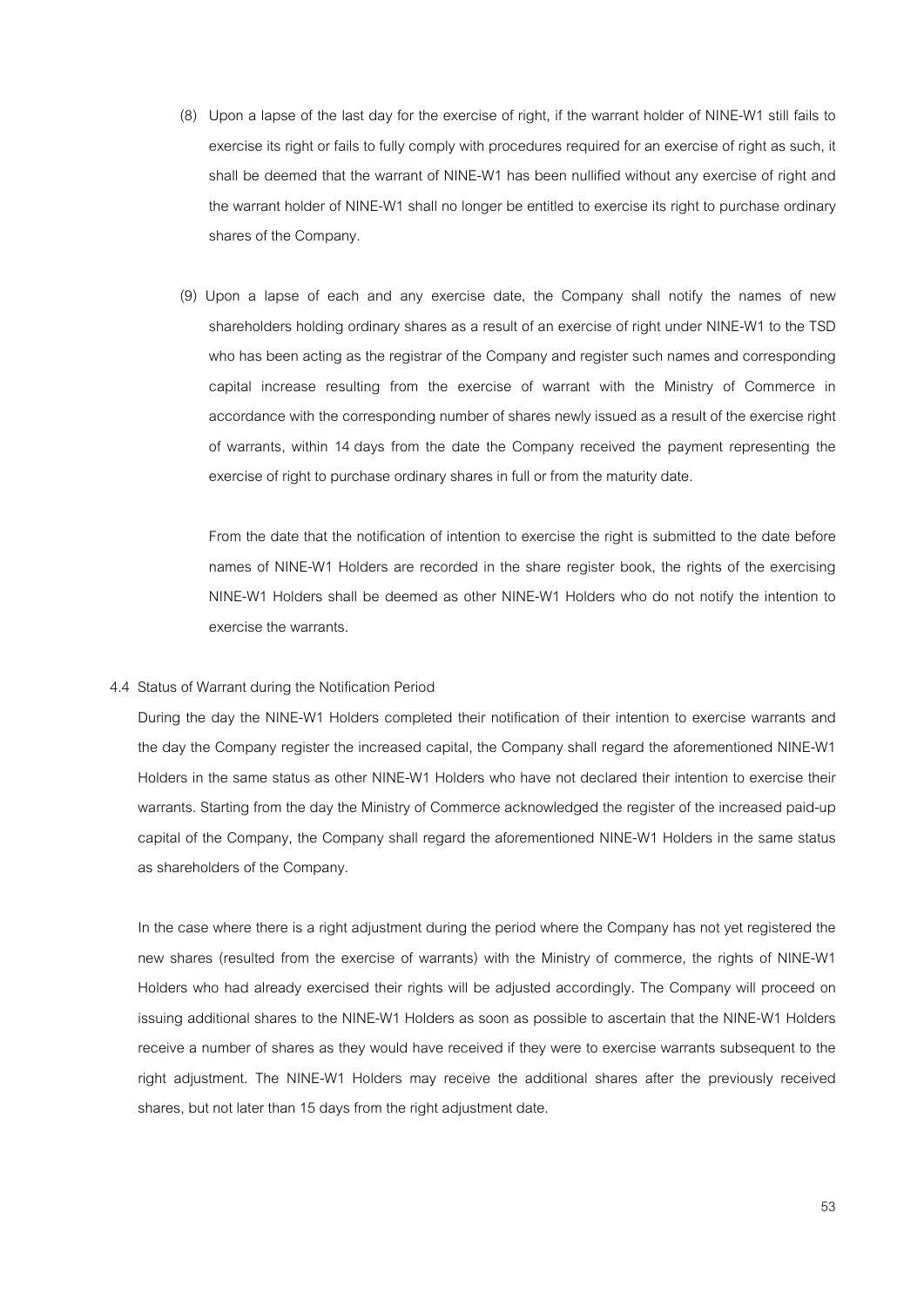#### 4.5 Other Conditions for Exercising of Warrant

The NINE-W1 Holders may exercise their right without any limitation except for the case that such the exercise causes the foreign holding of shares to exceed 35.00% of the paid up capital of the Company. The Company reserves its right to reject any share transfer that will result in the violation of such foreign shareholding ratio.

#### **5. Warrant Registrar**

 Thailand Securities Depository Company Limited 62 The Stock Exchange of Thailand Building  $4^{\text{th}}$  and  $7^{\text{th}}$  Floor. Ratchadapisek Road, Klongtoey, Bangkok 10110 Tel: 0-2229-2888 Fax: 0-2654-5427

 The Registrar shall be responsible for closing the warrant register book. The warrant register book must consist of the full names, nationalities and addresses of the NINE-W1 Holders as well as the details as required by the TSD. Shall there be any cases of inconsistency of any information, the Company will treat the information in the NINE-W1 Register Book as correct information.

The NINE-W1 Holders shall have the duty to report on any change or error in the particulars recorded in the warrant register book, and the Registrar shall make a rectification or correction accordingly. The Company reserves the right to replace the Registrar, provided that a notice thereof must be given to the NINE-W1 Holders prior to the date of such replacement.

#### **6. Adjustment of Exercise Price and Exercise Ratio**

- 6.1 The Company will not extend the term nor adjust the exercise price and exercise ratio of NINE-W1, except for the case as stated in 1 (1)-(6). In such cases, the adjustment can be made throughout the terms of warrants which shall not reduce the warrant holder's benefits in case of the occurrence of the following events;
	- **(1) In case the Company changes the par value of its share as a result of a division or consolidation of its issued ordinary shares**

The Company shall adjust the exercise price and exercise ratio which became effective before the effectiveness of the change in par value of the ordinary shares of the Company as such (which was effective on the date of registration of such change at the Ministry of Commerce) so that the entitlement of any holder of NINE-W1 is adjusted by and reflects the change in par value as such.

(a) Exercise price shall be adjusted in accordance with the following formula;

Price  $1 =$  Price  $0 \times$   $($  (Par1)/(Par0)  $]$ 

(b) Exercise ratio shall be adjusted in accordance with the following formula;

Ratio 1 = Ratio  $0 \times$  [ (Par0)/(Par1) ]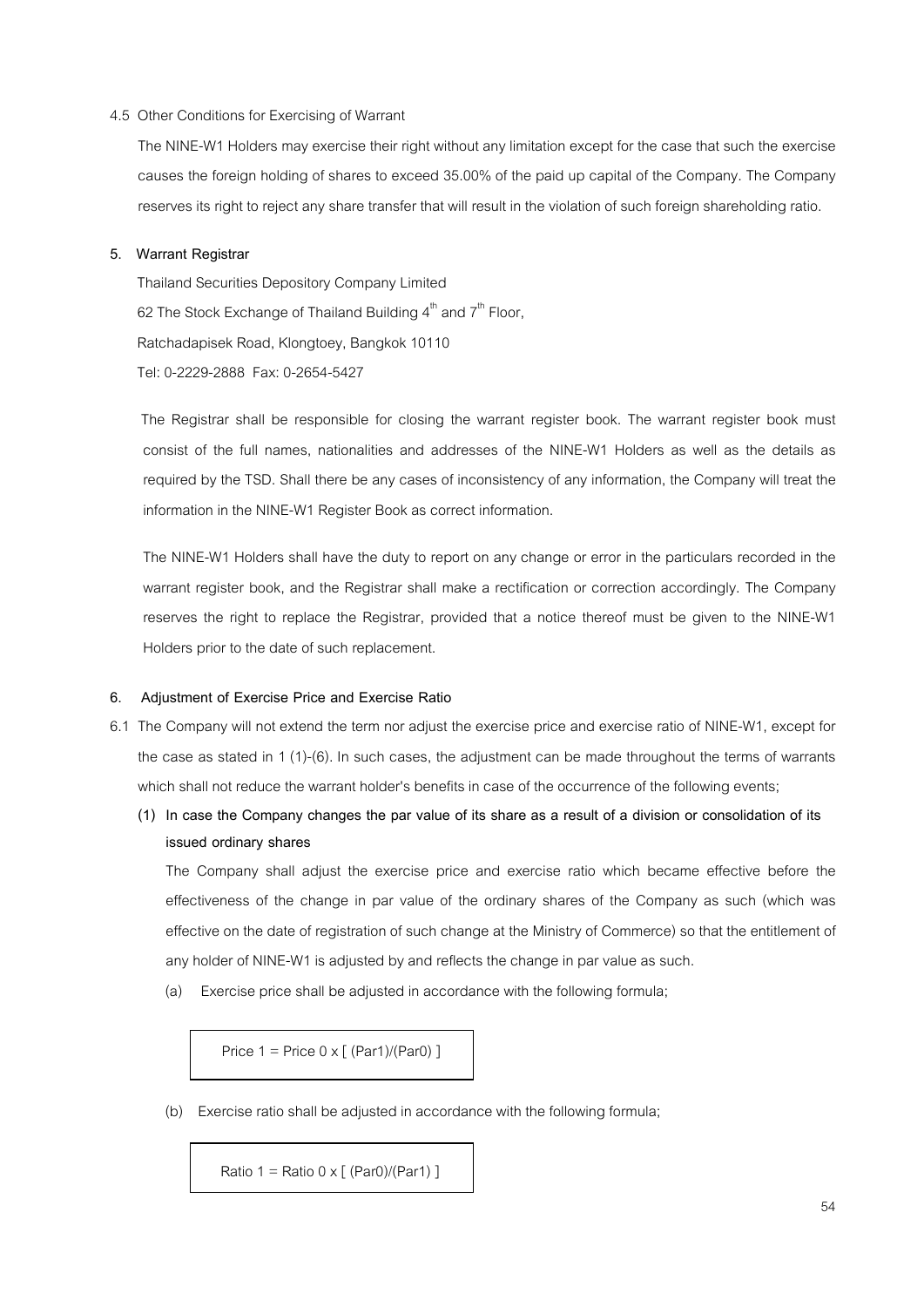|            | where: Price $1 =$ New exercise price after the adjustment  |
|------------|-------------------------------------------------------------|
|            | Price $0 =$ Exercise price before the adjustment            |
|            | Ratio 1 $=$ New exercise ratio after the adjustment         |
|            | Ratio $0 =$ Exercise ratio before the adjustment            |
| $Part 1 =$ | New par value of ordinary share after the adjustment        |
|            | Par $0 =$ Par value of ordinary share before the adjustment |

(2) **The Company offers new ordinary shares to existing shareholders and/or to the public and/or to limited persons (a private placement) at an average price per share below 90% of "the Market Price of the Ordinary Shares".**

The adjustment of the exercise price and the exercise ratio shall be effective immediately on the first day that the shareholders have not obtained the right to subscribe for newly issued ordinary shares (the first day that the SET posts a "XR" sign) in the event that the offering is made to existing shareholders (a "rights issue"), and/or the first offering day of new ordinary shares to the general public, and/or the first day that has been agreed to sell and purchase new ordinary shares offering to limited persons (a private placement) (as the case may be). For the purpose of comparison, the average price of newly issued ordinary share and the Market Price of the Ordinary Shares shall be compared at the same basis of registered par value. With this regard, the average price of newly issued ordinary shares is calculated by dividing total proceeds received from the offering (net of relevant expense, if any) by total number of newly issued shares.

"The Market Price of the Ordinary Shares" is equal to the "The Weighted Average Market Price of the Ordinary Shares". "The Weighted Average Market Price of the Ordinary Shares" is equivalent to the total trading value of the Company's issued shares in the SET divided by the total number of shares that has been traded during 7 (seven) consecutive business days of the SET (exclusive of weekend and public holiday, if any) before the Calculation Date. In case there is no trading transaction during 7 (seven) consecutive business days for calculation of "The Market Price of the Ordinary Shares" as such, the Company will determine the "fair price" for such calculation instead.

"The Calculation Date" defined as the first date that the shareholders have not obtained the right to subscribe for the newly issued ordinary shares and/or convertible securities (the first day that the SET posts a "XR" sign) in the event that the offering is made to existing shareholders (a "rights issue"), the first date of public offering, and/or the first date that has been agreed to sell and purchase newly issued ordinary shares to a private placement, as the case may be.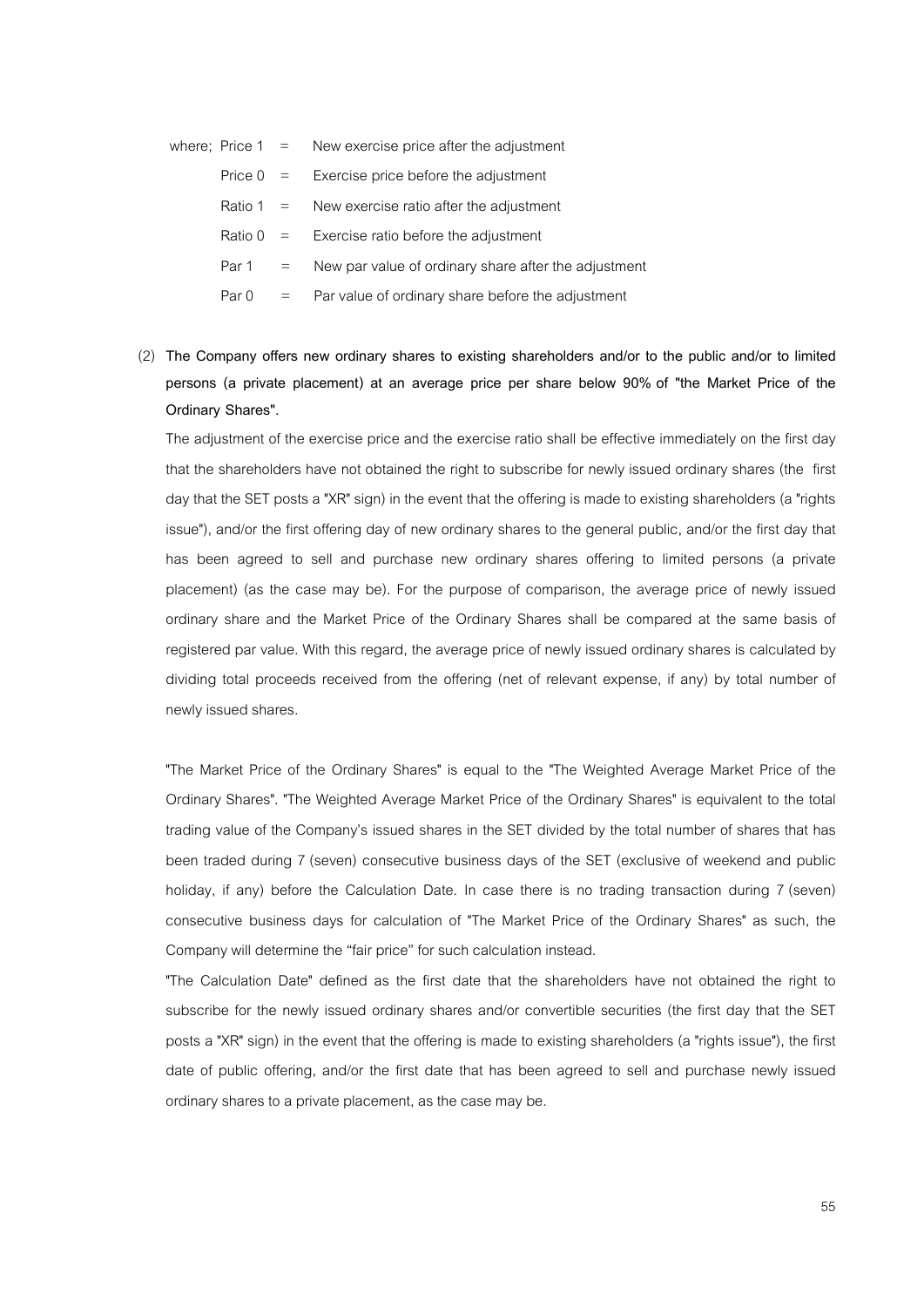(a) Exercise price shall be adjusted in accordance with the following formula;

Price  $1 = \text{Price } 0 \times [ ( (A1 \times MP) + B1X) / (MP \times (A1 + B1) ) ]$ 

(b) Exercise ratio shall be adjusted in accordance with the following formula;

Ratio 1 = Ratio 0 x  $[$  (MP x (A1+B1) )/( (A1 x MP)+B1X ) ]

| where: Price 1<br>$=$         | New exercise price after the adjustment                                         |
|-------------------------------|---------------------------------------------------------------------------------|
| Price 0<br>$=$                | Exercise price before the adjustment                                            |
| Ratio 1<br>$\equiv$           | New exercise ratio after the adjustment                                         |
| Ratio 0<br>$=$                | Exercise ratio before the adjustment                                            |
| <b>MP</b><br>$=$              | "The Market Price of Ordinary Share" as specified in (2)                        |
| A1<br>$=$                     | Numbers of paid up ordinary shares as of the date prior to the closing date of  |
|                               | share register book for the right to subscribe newly issued ordinary shares     |
|                               | and/or the first date of public offering of newly issued ordinary shares and/or |
|                               | the first day that has been agreed to sell and purchase newly issued ordinary   |
| shares to a private placement |                                                                                 |
| <b>B1</b><br>$=$              | Total number of newly issued ordinary shares offered to existing shareholders   |
|                               | and/or public offering and/or private placement                                 |
| B <sub>1</sub> X<br>$=$       | Net proceeds from the offering of newly issued ordinary shares, net of relevant |

**(3) Company offers any newly issued securities to existing shareholders and/or the public and/or limited persons (a private placement), where such securities are convertible/changeable into ordinary shares or which provide a right to subscribe for ordinary shares (i.e. convertible debentures or warrants to purchase ordinary shares), with the average price per share of such newly issued ordinary shares reserved for such securities being below 90% of "the Market Price of the Ordinary Shares".** 

expenses, if any, to existing shareholders and/or public and/or limited persons

The adjustment of the exercise price and the exercise ratio shall be effective immediately on the first date the ordinary shareholders have not obtained a right to subscribe for such securities convertible/ changeable into ordinary shares or which provide a right to subscribe for ordinary shares (the first day the SET posts "XW" sign in case of right issue), and/or the first date of public offering, and/or to a private placement (as the case may be).

The average price per share of newly issued ordinary shares reserved for those securities can be calculated from the net proceeds from the offering of such securities plus the money received from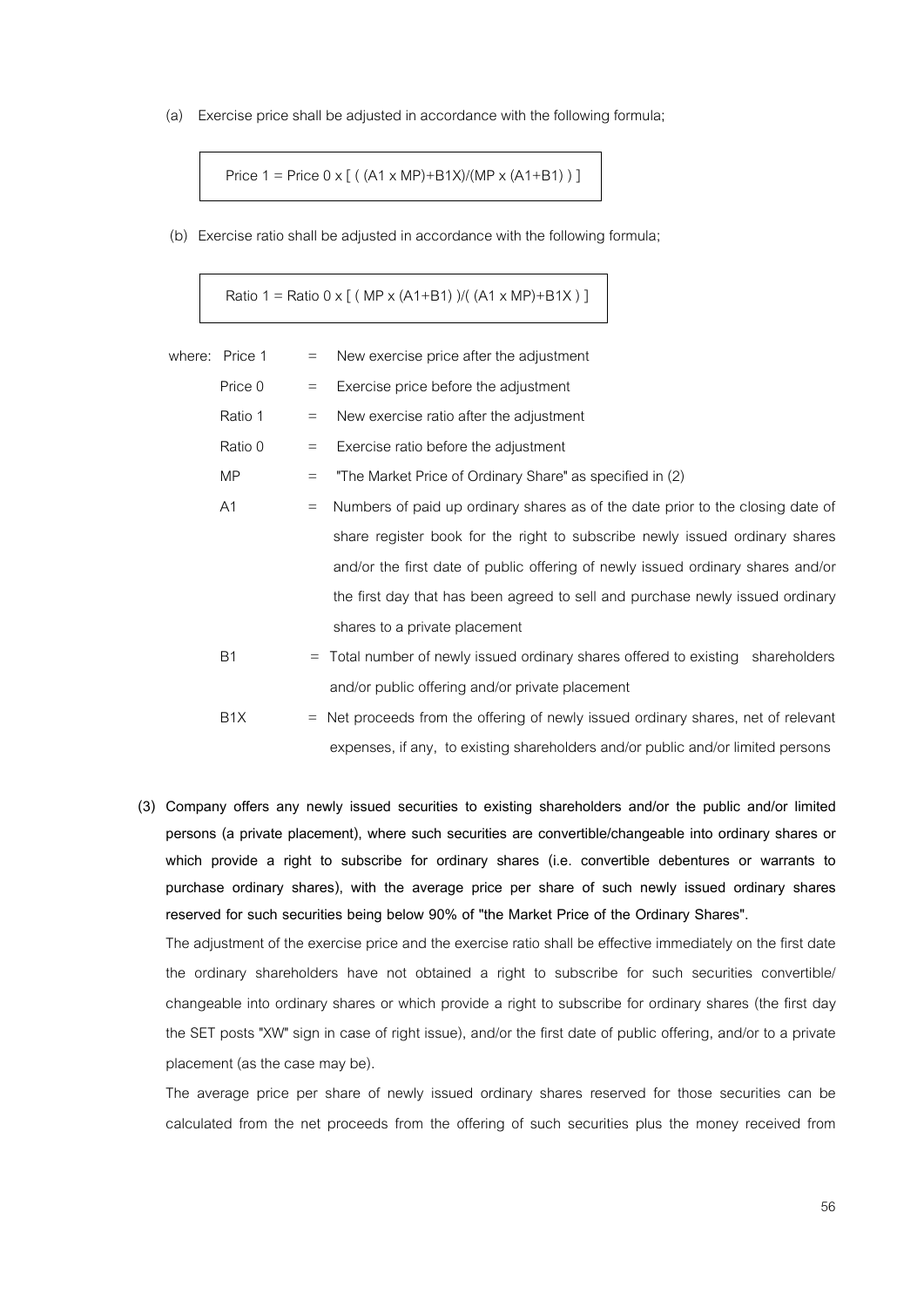exercise of the rights to purchase ordinary shares (assume all securities are exercised) then divided by the total number of newly issued shares reserved for the exercise of such securities.

(a) Exercise price shall be adjusted in accordance with the following formula;

$$
Price 1 = Price 0 x [( (A2 x MP) + B2X)/(MP x (A2+B2) ) ]
$$

(b) Exercise ratio shall be adjusted in accordance with the following formula;

Ratio 1 = Ratio 0 x  $\lceil$  (MP x (A2+B2) )/( (A2 x MP)+B2X) ]

- where: Price  $1 =$  New exercise price after the adjustment
	- Price  $0 =$  Exercise price before the adjustment
	- Ratio  $1 =$  New exercise ratio after the adjustment
	- Ratio  $0 =$  Exercise ratio before the adjustment
	- $MP =$  The Market Price of Ordinary Share" as specified in (2)
	- A2 = Numbers of paid up ordinary shares as at the date prior to the closing date of share register book for the right to subscribe securities convertible/changeable to ordinary shares or the first date of public offering or the first day that has been agreed to sell and purchase securities convertible/changeable to ordinary shares to a private placement
	- B2 = Total number of new ordinary shares reserved for the exercise of convertible /changeable securities
	- B2X = Net proceeds from the offering of securities convertible/changeable to ordinary shares of the Company to existing shareholders and/or the public and/or a private placement plus proceeds from the exercise of such securities

#### **(4) The Company makes a stock dividend payment (all or partial) to shareholders of the Company.**

The adjustment of the exercise price and the exercise ratio shall be effective immediately on the first date that the shareholders do not have a right to such stock dividend (the first date that the SET posts a "XD" sign).

(a) Exercise price shall be adjusted in accordance with the following formula;

Price  $1 =$  Price  $0 \times$  [ (A3)/(A3+B3) ]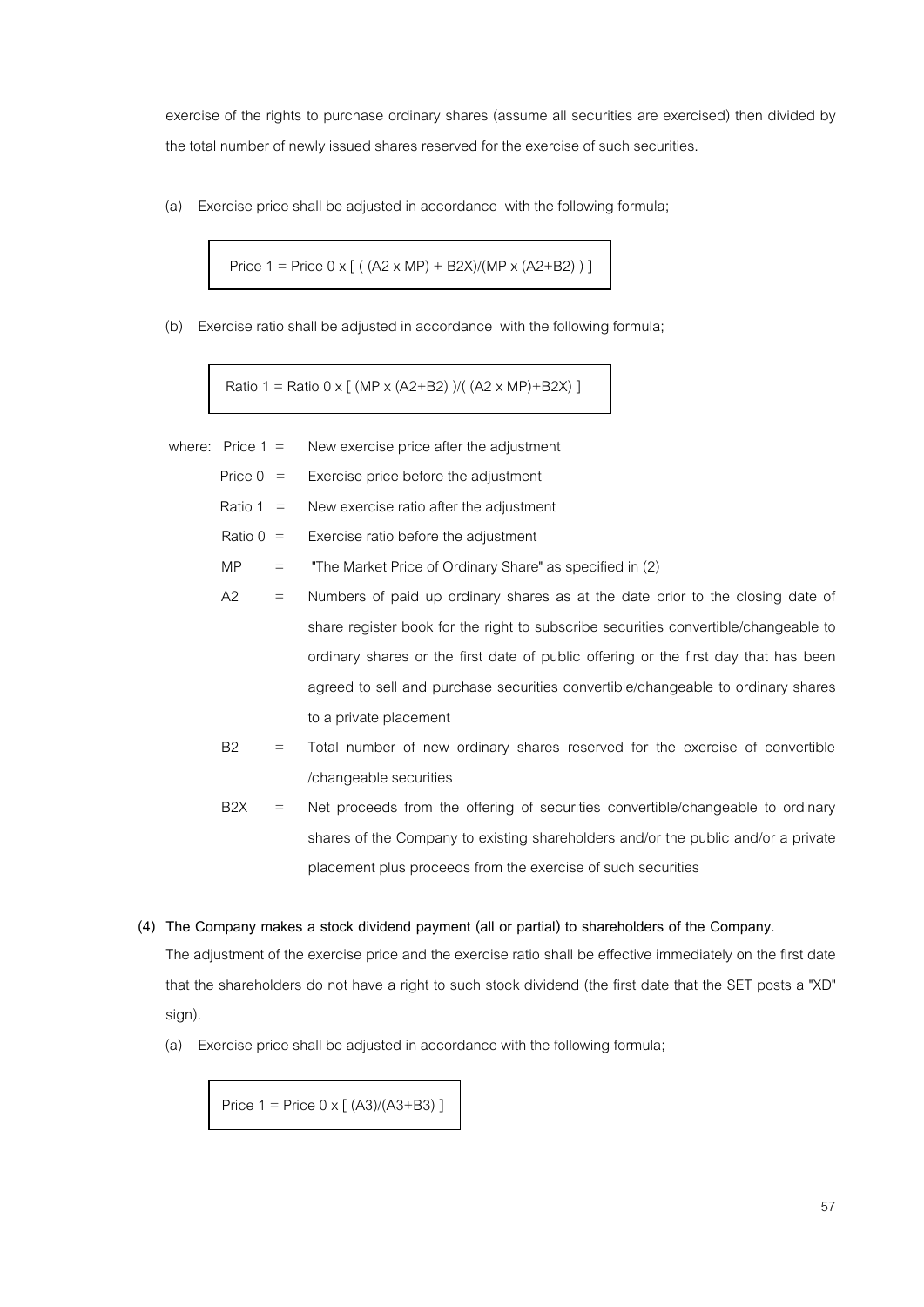(b) Exercise ratio shall be adjusted in accordance with the following formula;

Ratio 1 = Ratio 0 x  $[ (A3+B3)/(A3) ]$ 

|     |     | where: Price $1 =$ New exercise price after the adjustment                         |
|-----|-----|------------------------------------------------------------------------------------|
|     |     | Price $0 =$ Exercise price before the adjustment                                   |
|     |     | Ratio 1 $=$ New exercise ratio after the adjustment                                |
|     |     | Ratio $0 =$ Exercise ratio before the adjustment                                   |
| A3. |     | $=$ Numbers of paid up ordinary shares as of the date prior to the closing date of |
|     |     | share register book for the right to receive stock dividend                        |
| B3  | $=$ | Total number of new ordinary shares reserved for the stock dividend                |

- **(5) The Company pays cash dividends more than** 90% **of its net profit after tax of the separate financial statement of the Company for the operation of any accounting year during the term of the NINE-W1.**  The percentage of cash dividend paid to the shareholders shall be calculated from the actual cash dividend paid of each accounting year divided by the net profits after tax deduction from the same accounting year.
	- (a) Exercise price shall be adjusted in accordance with to the following formula;

Price 1 = Price 0 x [ (MP-(D-R) )/(MP) ]

(b) Exercise ratio shall be adjusted in accordance with to the following formula;

Ratio 1 = Ratio 0 x  $[ (MP)/(MP-(D-R) ) ]$ 

| where: Price 1 | $\equiv$ | New exercise price after the adjustment                        |
|----------------|----------|----------------------------------------------------------------|
| Price 0        | $\equiv$ | Exercise price before the adjustment                           |
| Ratio 1        | $=$      | New exercise ratio after the adjustment                        |
| Ratio 0        | $=$      | Exercise price before the adjustment                           |
| MP             | $=$      | "The Market Price of Ordinary Share" as specified in (2)       |
| D<br>$=$       |          | Actual dividend paid per share                                 |
| R              | $=$      | Dividend per share calculated by assuming the Company pays 90% |
|                |          | of the net profit after tax                                    |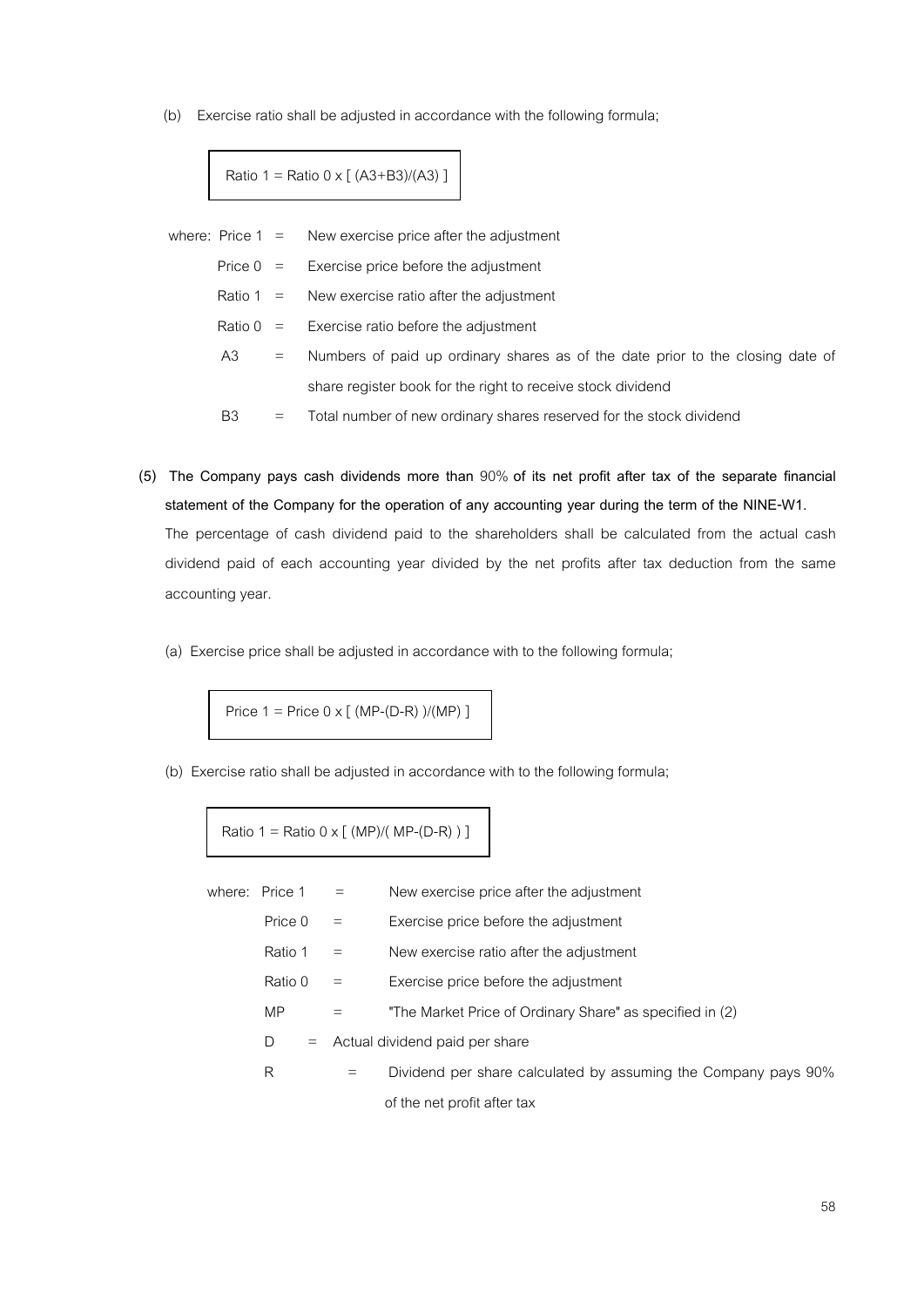The adjustment of the exercise price and the exercise ratio shall be effective immediately on the first date that the shareholders do not have a right to such cash dividend (the first date that the SET posts a "XD" sign).

- **(6) Upon the occurrence of any event which causes the warrant holders to lose their rights and benefits and such event is not prescribed in (1) to (5) above or in the event that market price of the Company's ordinary share is undetermined as ordinary shares are not traded in the stock market.**  The Company will adjust and fix the new exercise price and/or the new exercise ratio of warrants to ensure that the rights of the warrant holders are no less favorable. The consideration will be final and the Company will inform the SEC and the SET within 15 days from the date the Company has final consideration (or within 15 days from the occurrence of event which causes the adjustment of exercise price and/or exercise ratio.)
- 6.2 The adjustment of the exercise price and the exercise ratio following (1) to (6) is independent from each other and the calculation as such shall be made in chronological order of the events in comparison with the market price of the ordinary shares of the Company. In addition, the adjustment will be made respectively to the occurrence of such events. In case that several events occur at the same time, the adjustment will be made in accordance to the following order,  $(1)$   $(5)$   $(4)$   $(2)$   $(3)$  and  $(6)$  and in each calculation for adjustment the exercise price shall remain intact at 3 decimal place for exercise and 5 decimal place for exercise ratio.
- 6.3 The adjustment of the exercise price and the exercise ratio following (1) to (6) that results in higher exercise price and/or lower exercise ratio will be disregarded, except for the consolidation of share
- 6.4 Shall there be any fraction of share resulting from exercise of warrant in each exercise period (calculated by using 5 decimal places of new exercise ratio), such the fraction will be disregarded and/or there is fraction of Baht resulting from the multiplication between exercise price and number of shares to be subscribed (using 3 decimal places of exercise price), such fraction of money will also be disregarded. Such the cases occur, the Company shall not be responsible for any compensation.
- 6.5 In the case that the new exercise price after adjustment is lower than the par value of the Company's ordinary shares, the new exercise price shall be determined at the par value, however, the new exercise ratio shall be in accordance to the formulas prescribed in (1) to (6), as the case may be.
- 6.6 Shall the occurrence of events for warrant adjustment occur, the Company will immediately notify the adjustment of the exercise price and the exercise ratio according to (1) to (6) together with causes and details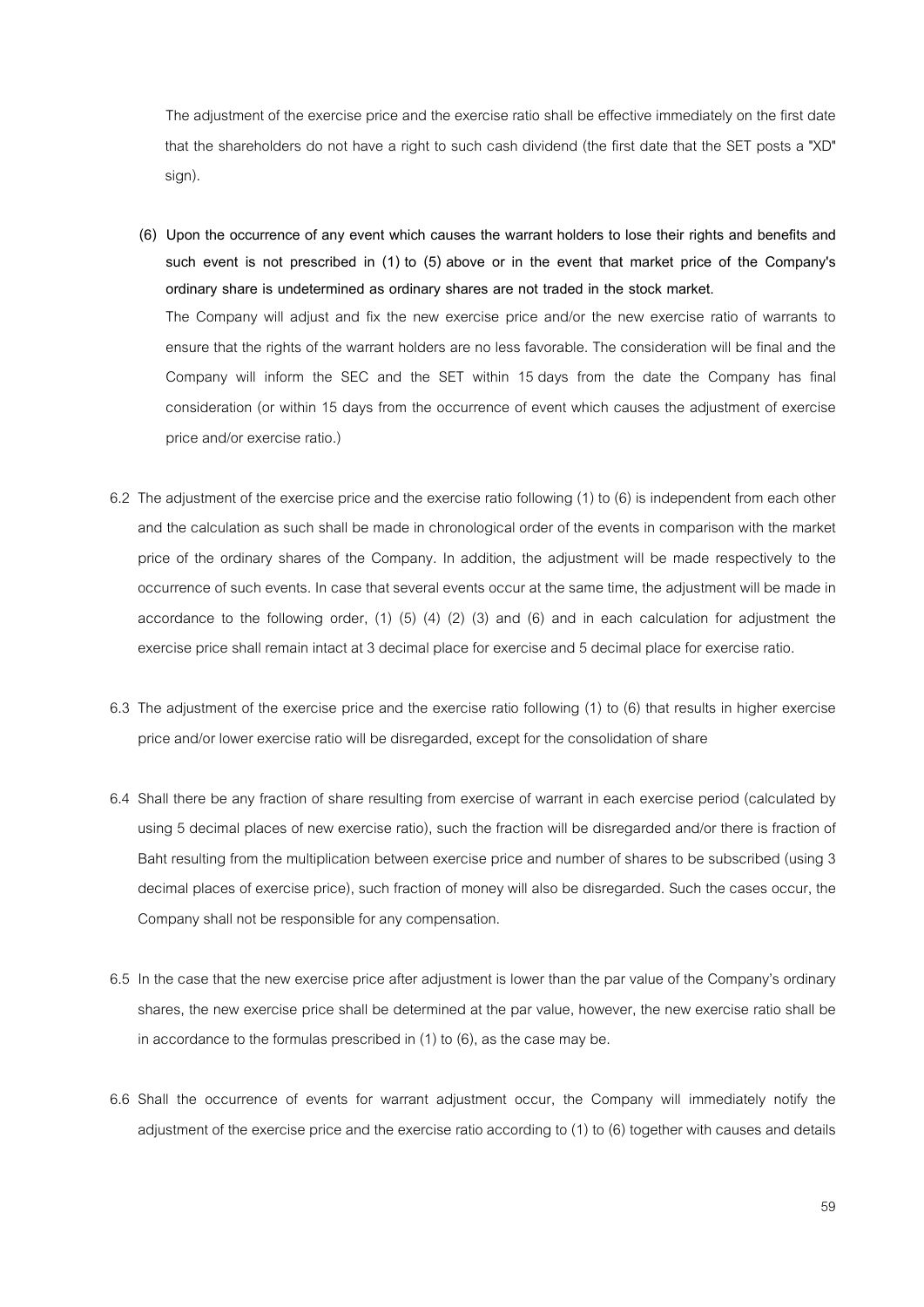of the calculation to the warrant holders via the information service system of the SET (SET SMART/ ELCID) as well as notify to the SEC within 15 day after the occurrence of such events

#### **7. In case that the Company is unable to provide the Allotted Shares for the exercise of warrants**

#### 7.1 Compensation

In the event that the Company is unable to provide sufficiently ordinary shares for the exercise of warrants, the Company will compensate only to the NINE-W1 Holders who notify their intention to exercise their rights in each notification period and follow the prescribed procedures except in the case that specified in the transferring restriction. The Company shall close the NINE-W1 Register Book within 30 days from the exercise date that the Company is unable to provide sufficient ordinary shares for the purpose to determine the list of warrant holders. In this case, the closing of warrant register book shall not affect the trading price of warrants.

#### 7.2 Compensatory Payment

The compensation that the Company agrees to compensate to the NINE-W1 Holders pursuant to the above Clause shall be made by way of crossed cheque sent by registered mail to the NINE-W1 Holders at the address specified in notification form within 30 days after each exercise date, without interest. If the Company cannot return the money to those warrant holders within the specified period, the Company shall pay the interest of 7.5% per year calculated from the unsubscribed amount of warrants from the day beyond the 30 day period until the day the NINE-W1 Holders receive the money. However, if the Company has sent the crossed cheque by registered mail to the NINE-W1 Holders at the address as specified in notification form correctly, it shall be deemed that the warrant holders receive their unsubscribed amount so that the warrant holders shall not have the right to claim for any interest or compensation.

#### 7.3 Calculation of the compensation

Compensation to the NINE-W1 Holders according to Clause 7.1 shall be calculated according to the following formula;

Compensation per 1 unit of NINE-W1 =  $B \times [MP - Price]$ 

| Where: B |       | $=$ $-$ | Number of ordinary share which is unable to be sufficiently allotted and/or      |
|----------|-------|---------|----------------------------------------------------------------------------------|
|          |       |         | increased according to exercise ratio of each unit of NINE-W1                    |
|          | MP.   | $=$ $-$ | "Market Price of Ordinary Share" as specified in Clause 6.1 (2)                  |
|          | Price | $=$     | Exercise price of NINE-W1 of Baht 4.00 per share or the exercise price according |
|          |       |         | to the adjustment of exercise price                                              |
|          |       |         |                                                                                  |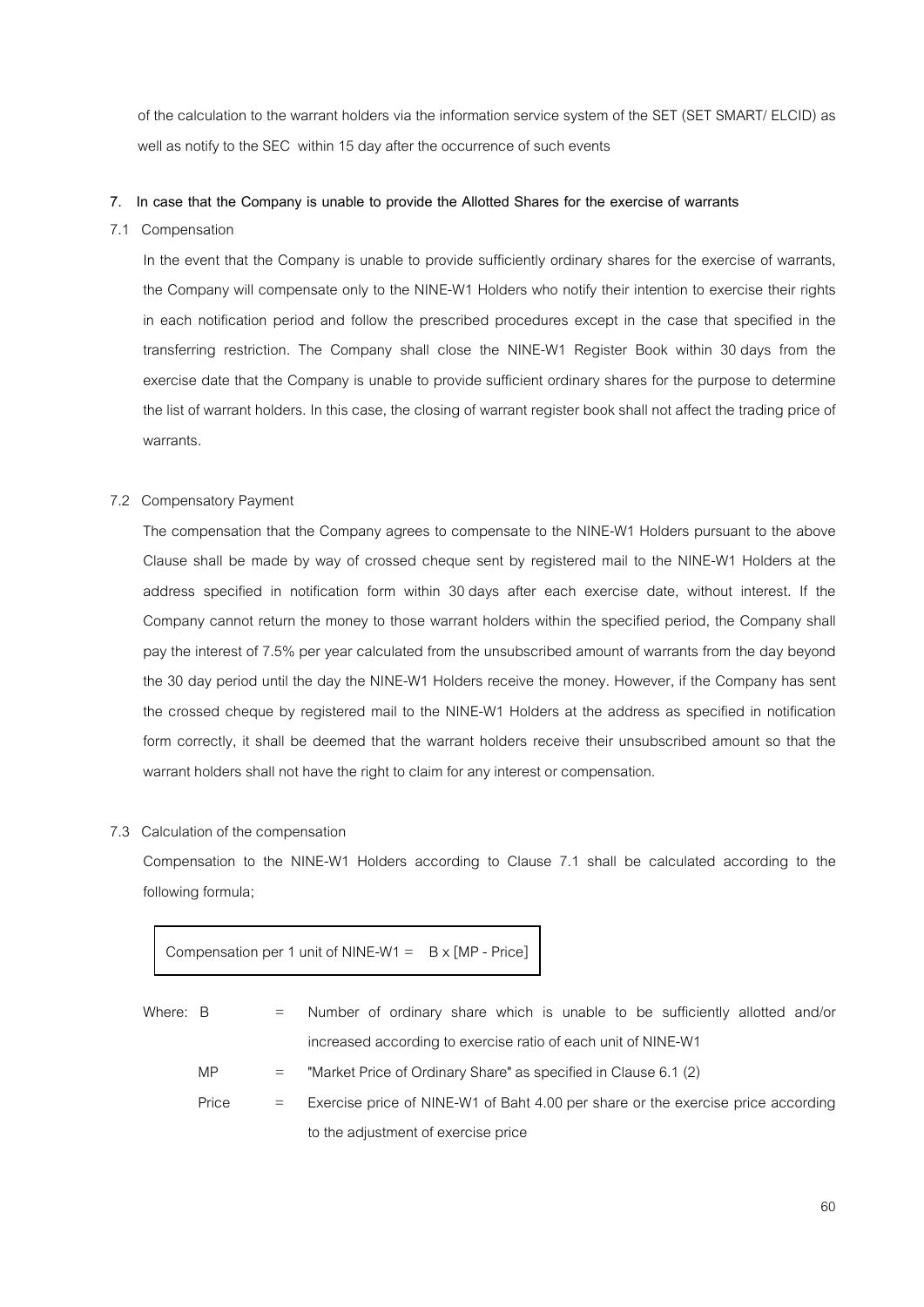# **8. Transfer Restriction**

#### 8.1 Warrant transfer

The warrant has no transferring restrictions except in case of such transferring occurs during the closing date of NINE-W1 Register Book. The Company may close the NINE-W1 Register Book for the transfer of NINE-W1 in the following condition;

- (1) For the final exercise date, the Company will close the NINE-W1 Register Book within 21 days prior to the final exercise date.
- (2) In case that the Company does not have sufficient ordinary shares for the exercise of warrant.

If the closing date of the warrant register book is not a business day of the SET, it shall be postponed to the prior business day.

The transfer of NINE-W1 shall become effective upon registering such transfer in the NINE-W1 Register Book.

- 8.2 Transferring restrictions of the new ordinary shares resulting from the exercise of NINE-W1 in case NINE-W1 Holders are foreigner
	- (1) The Article of Association of the Company stated that "there is no limitation on the transfer of the Company's shares except the transfer of such shares causes the foreign share holding to exceed 35% of the company's paid-up capital". The Company reserves its right to reject any share transfer that will result in the violation of the foreign shareholding limit.

The Company reserves the right to change the Article of Association regarding the share transfer after the issue of NINE-W1. Any changes as such mayeffect the exercise of right under NINE-W1 only after the registration of the amendment of Article of Association with the Ministry of Commerce.

- (2) The Company shall not issue new ordinary shares to foreign NINE-W1 Holders if such issue causes foreign shareholding to violate the limit as stated in the Company's Article of Association.
- (3) If the aforementioned transfer restriction causes the foreign NINE-W1 Holders, who exercise their rights, to be unable to exercise warrants as specified in the notification form either partially or in whole, the Company shall allow the exercise of rights only for the amount that comply with the transfer restriction. For the amount of warrants that cannot be exercised due to transfer restriction, foreign NINE-W1 Holders may request the Company to act either of the followings:
	- (a) Return NINE-W1 certificates and the balance of the exercise price of NINE-W1 (which could not be exercised by a non-Thai warrant holder) without interest via registered mail within 14 days from each exercise date.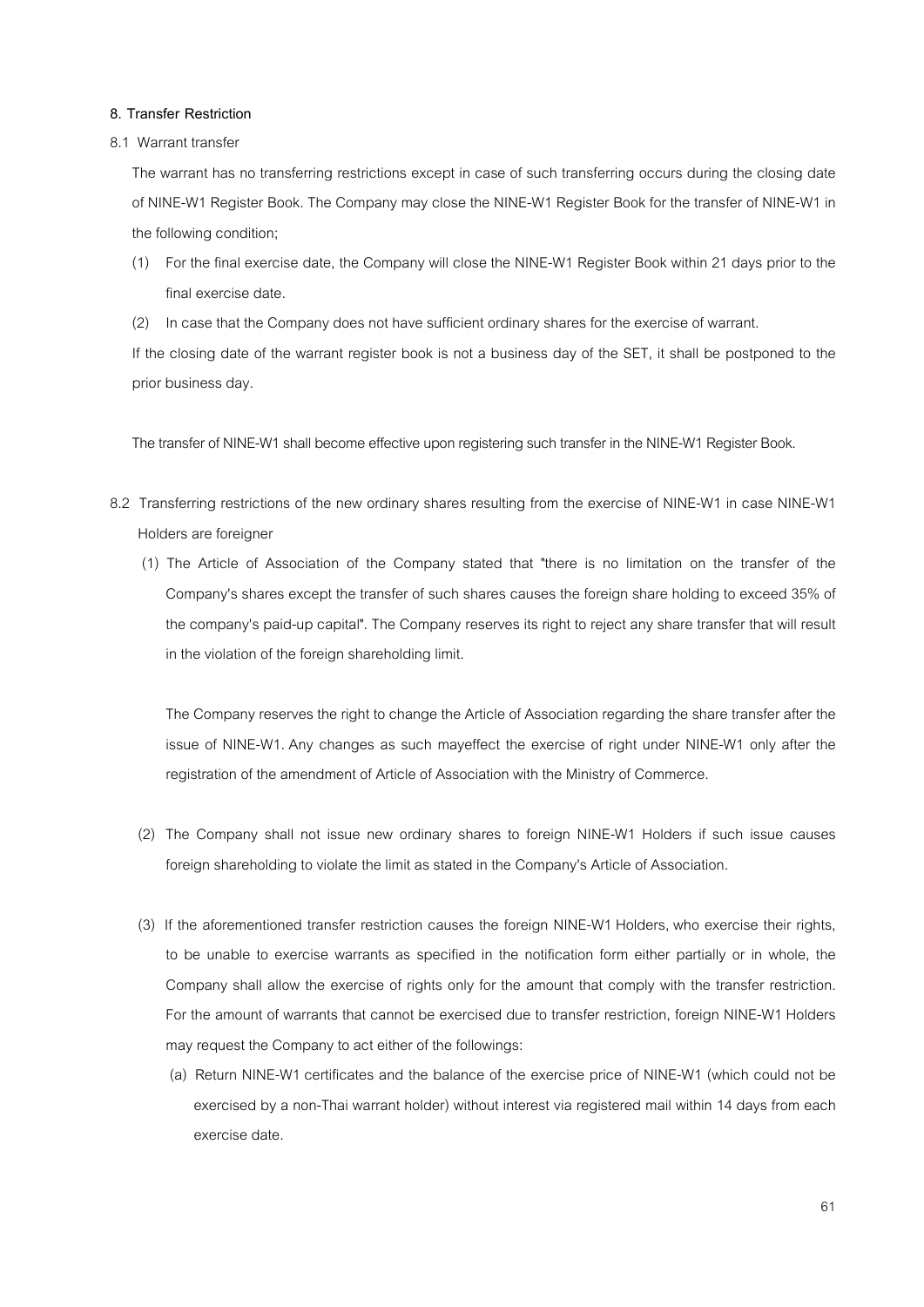(b) Hold notification form, NINE-W1 certificates or substitute document, and payment for the amount of NINE-W1 which cannot be exercised in order that the Company shall be able to allow the exercise of right to purchase ordinary shares partially or in whole when the exercise of warrant comply with the transfer restriction regarding foreign shareholding limit.

Any foreign NINE-W1 Holders shall clearly notify its to the Company to proceed with either case No. (a) or (b) in the notification form on the date that the NINE-W1 Holders express their intention to exercise.

- (5) The Company will allow the exercise of NINE-W1 or the substitute document, either partially or in whole, for the amount of warrants which cannot be exercised according to No. (3) (b) on the first exercise date that such exercise complies with the transfer restriction. However, if the amount of NINE-W1 to be exercised during such exercise period exceeds the number of shares to be exercised according to the transfer restriction regarding foreign shareholding limit, the Company shall allow the exercise of foreign NINE-W1 Holders in the order of their express of intention on and the complete notification that the Company received of each exercise.
- (6) In case that foreign NINE-W1 Holder cannot exercise their right to purchase ordinary shares of the Company due to the foreign shareholding limit, such NINE-W1 Holder shall not have any right to any claims and the Company shall not be held liable for any damages arisen therefore in any way whatsoever.

If NINE-W1 Holder notifies the Company according to No. (3) (b) and on the last exercise date such warrant holder is unable to exercise the right to purchase ordinary shares of the Company due to the foreign limit restriction, such NINE-W1 shall be deemed expire. Foreign warrant holder shall not have any right to claim and the Company will not have to pay any compensation in any cases.

#### **9. Delivery of Ordinary Shares Resulting from the Exercise of NINE-W1**

In case the NINE-W1 Holders exercise their right, the NINE-W1 Holders can choose either alternative provided by the Company as follows:

9.1 In case the NINE-W1 Holders would like the Company to issue a share certificate bearing the name of the NINE-W1 Holder, TSD will deliver a share certificate according to the entitled amount that the NINE-W1 Holders exercise their right by registered mail at the address as specified in the NINE-W1 Register Book within 15 business days from each exercise date. In this case, the NINE-W1 Holders who exercise their right to purchase ordinary shares as such may not immediately be able to sell the ordinary shares in the SET until the receipt of those share certificates which may be received after the SET has approved the trading date of the ordinary shares as such.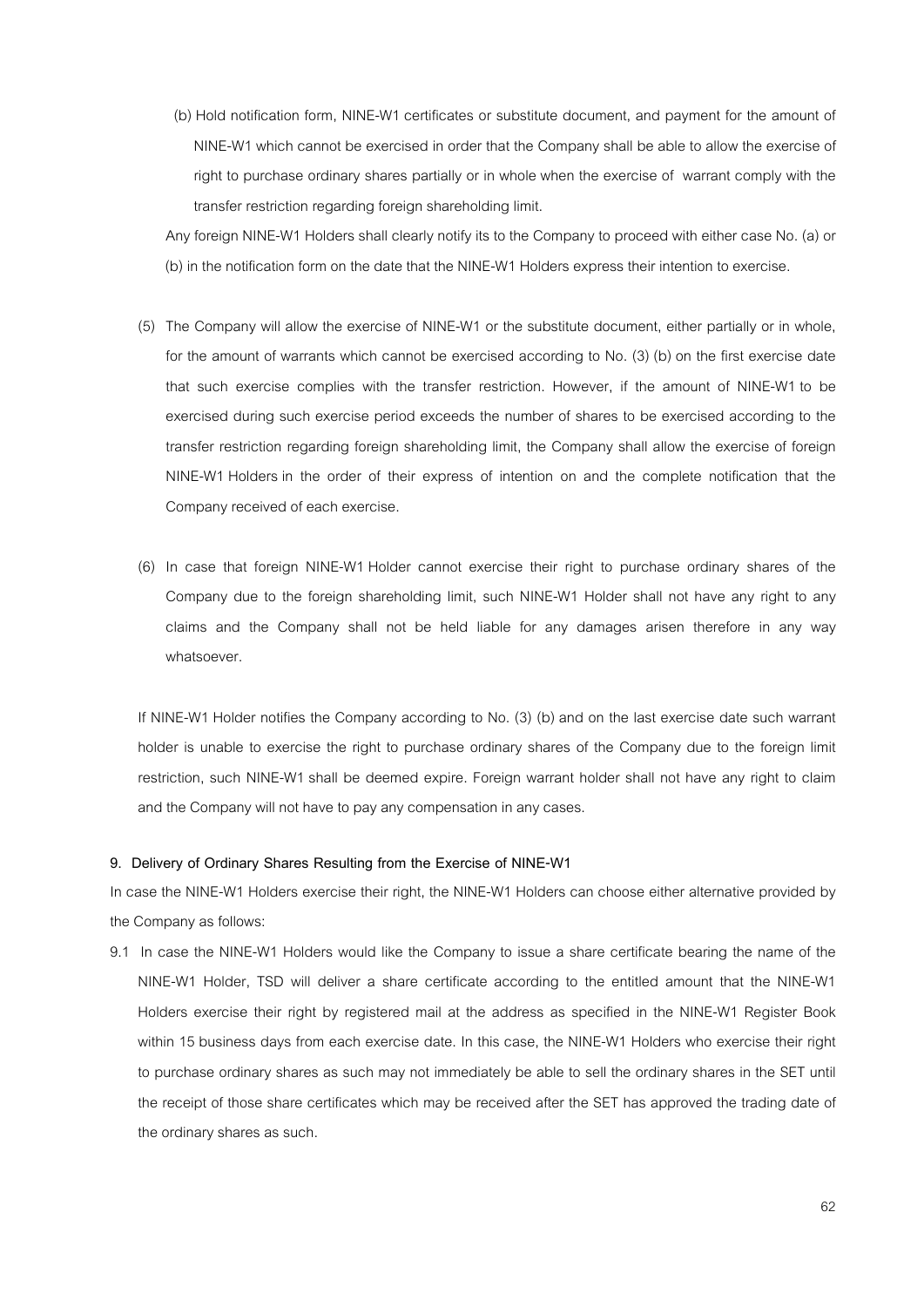9.2 In case the NINE-W1 Holders would like the Company to deposit the newly subscribed shares into the security trading account which the NINE-W1 Holders have opened with the securities company, TSD will deposit allotted shares in the account "Thailand Securities Depository Company Limited for Depositors" and record the number of shares in the account of such securities company. At the same time, the securities company will record the number of shares deposited by the NINE-W1 Holders and issue the evidence of deposit of the allotted shares to the NINE-W1 Holders within 7 business days from each exercise date. In this case, the NINE-W1 Holders can sell the ordinary share in the SET immediately upon the SET approves the trading date of shares.

In this case, the name of securities trading account must be the same as the NINE-W1 Holders. Otherwise, the Company reserves the right to issue a share certificate identified the NINE-W1 Holders' name as pursuant to clause 9.1 instead.

9.3 In case the NINE-W1 Holders would like the Company to deposit the newly issued ordinary shares with TSD in the issuer account number 600, TSD will deposit the Allotted Shares in the account "Thailand Securities Depository Company Limited for Depositors" and record the number of shares in the issuer account number 600 and issue a deposit slip to the NINE-W1 Holders within 7 business days from each exercise date. In case the NINE-W1 Holders would like to sell their shares, they have to contact the securities company acting as their broker to withdraw the shares from the issuer account number 600 and deposit them into the security trading account. In this case, the NINE-W1 Holders will be subject to a fee specified by TSD and/or the securities company. The NINE-W1 Holders can sell the ordinary share in the SET after the SET approves the trading date of shares and shares are withdrawing from the issuer account number 600.

During the period commencing from the date the NINE-W1 Holders notified their intention to exercise warrants to the day the Company completes its registration of capital increase, the Company shall treat the aforementioned NINE-W1 Holders in the same status as other NINE-W1 Holders who have not notified their intention to exercise their warrants. Such status will subsist unless and until the name of such NINE-W1 Holder is registered as a shareholder at the Ministry of Commerce following the exercise of such NINE-W1.

In the case where there is a right adjustment during the period where the Company has not yet registered the new shares (resulted from the exercise of warrants) with the Ministry of commerce, the rights of NINE-W1 Holders who had already exercised their rights will be adjusted accordingly. The Company will proceed to issue additional shares to the NINE-W1 Holders as soon as possible to ascertain that the NINE-W1 Holders receive a number of shares as they would have received if they were to exercise warrants subsequent to the adjustment. The NINE-W1 Holders may receive the additional shares later than the ordinary shares received previously, but it shall not be later than 15 days from the date of adjustment.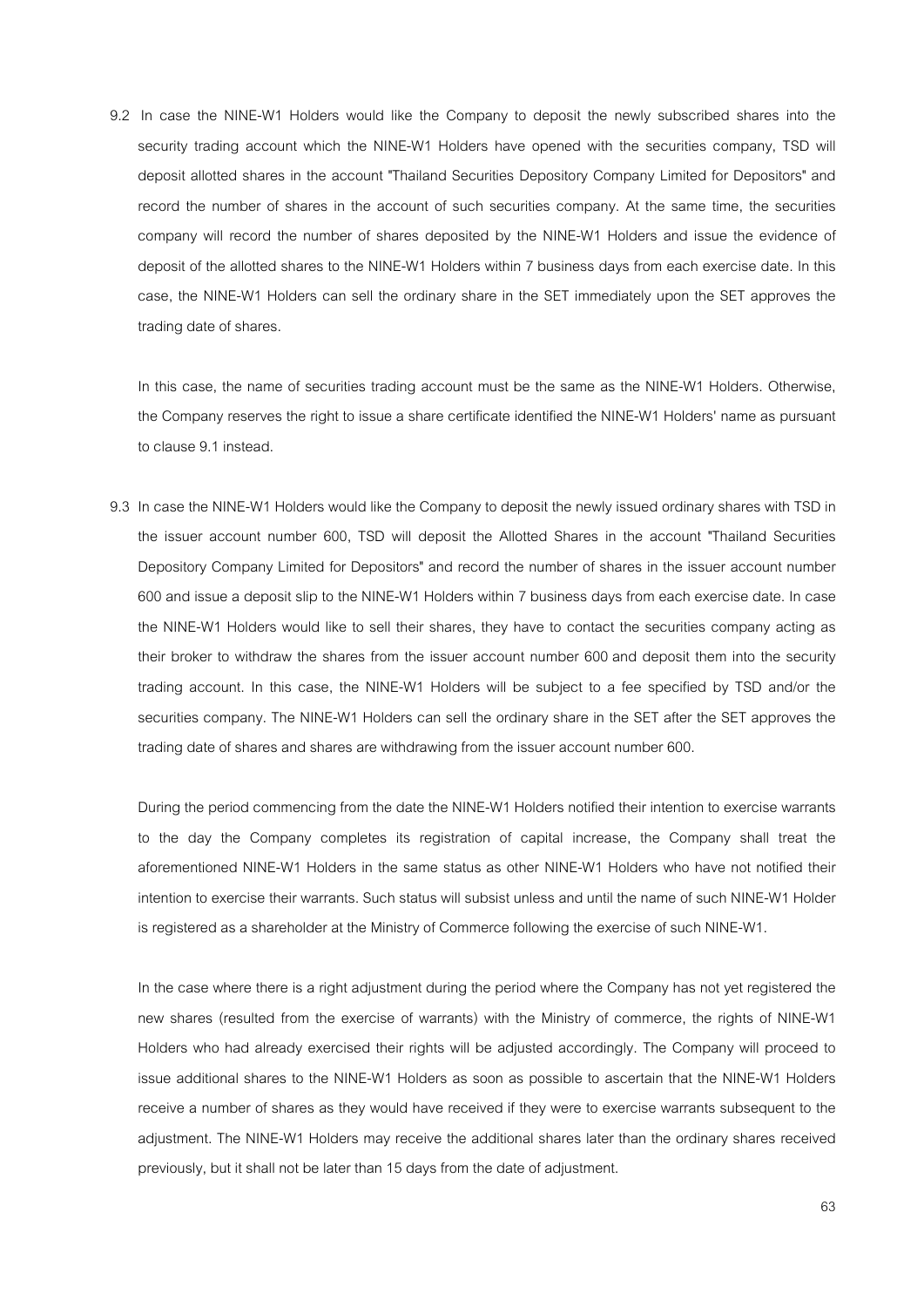#### **10. Status of New Ordinary Shares as a Result of Exercise of NINE-W1**

The ordinary share issued as a result of exercising the NINE-W1 will rank pari passu as the existing ordinary shares of the Company on the day the Registrar recorded the names of the NINE-W1 Holders as shareholders in the share register book and the Ministry of Commerce acknowledges the registration of the paid-up capital increase of the Company. In the case the Company declares a dividend payment or any benefits prior to the date at which the Registrar recorded the names of the NINE-W1 Holders as shareholders in the share register book, such the NINE-W1 Holders have no right to receive the dividend payment or any benefits that have been declared.

#### **11. Amendment of the Warrant Terms**

11.1 Amendment of contents, which are minor or to comply with the legal requirements.

Amendments or changes of the terms, which may affect the rights, but are minor for the NINE-W1 Holders, such as the adjustment in exercise procedure, or the adjustment of some parts that are significantly be beneficial to the NINE-W1 Holders, or the parts that have no negative impacts to the rights of the NINE-W1 Holders, or the adjustment that are required by relevant laws and regulations regarding the securities and stock market, or other relevant laws, rules, regulations, or relevant SEC's general rules, orders, regulations and announcements. It is allowed that, the Company may adopt these amendments or changes, without having to obtain prior consent of the NINE-W1 Holders in the general meeting, provided that the Company has already informed the SEC.

#### 11.2 The amendments or changes that are material

Any amendments or changes of terms of right other than the ones provided in Clause 11.1 shall be approved by Company and the NINE-W1 Holders in their general meeting as provided in Clause 12.8 or 12.10 as the case may be.

#### 11.3 Notice of amendments or changes of terms of right

The Warrants Issuer shall notify all of the NINE-W1 Holders on the amendments or changes of right and will deliver the amended version of Warrant Terms to the NINE-W1 Holders upon receipt of the request which shall not be later than 15 days from the date of receipt of the written request.

11.4 The amendments of right or changes of terms of the Warrant Terms must not contradict with all the relevant laws.

The amendments of right or changes of terms, in any case, must not be in contradiction with any laws related to securities and stock market, including other relevant laws. (if any)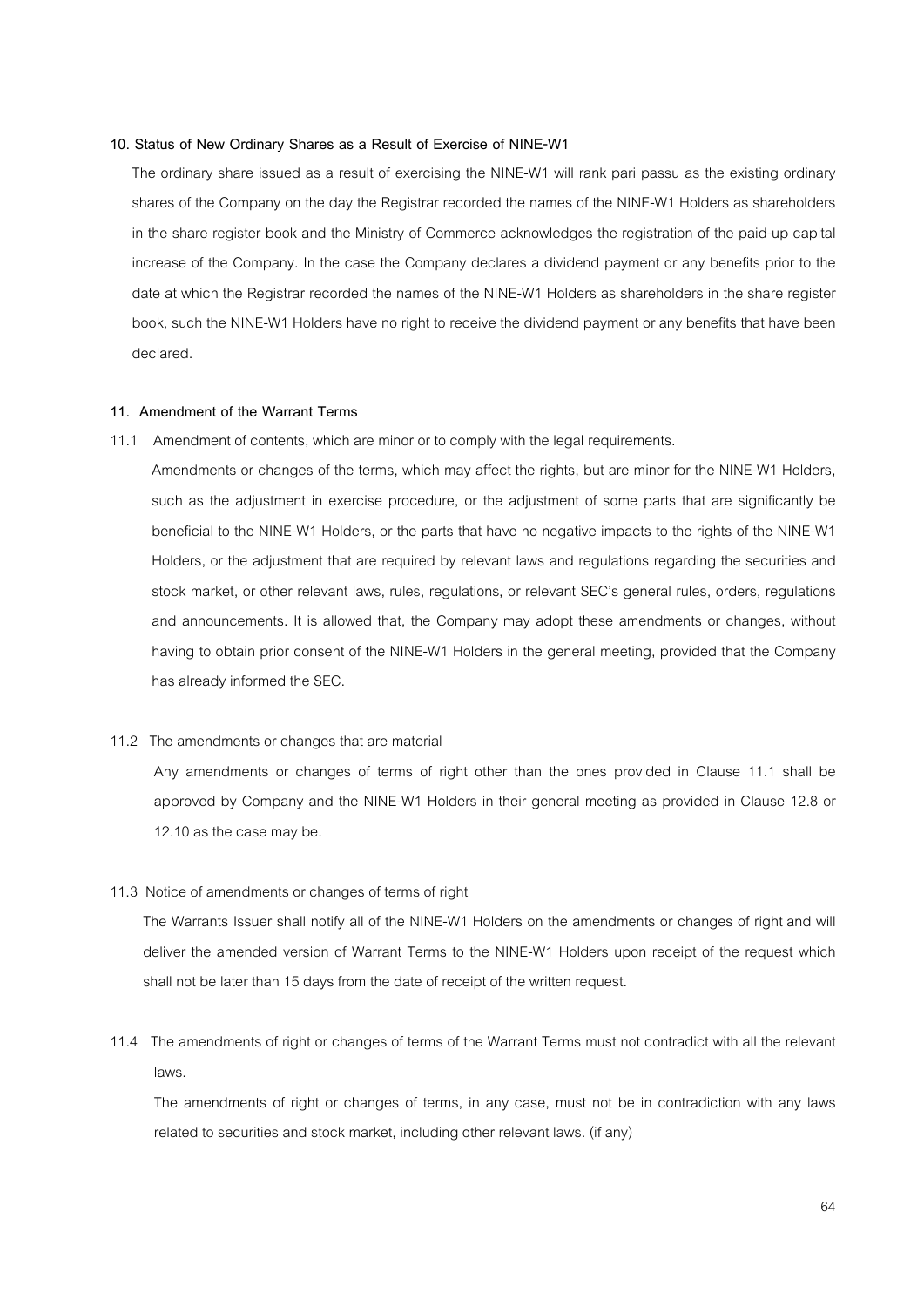#### **12. Meeting of NINE-W1 Holders**

#### 12.1 Meeting of the NINE-W1 Holders

Upon occurrence of following events, the Company shall convene the meeting of NINE-W1 Holders within 30 days from the date of the occurrence of such events:

- (1) In case there is a proposed material change or amendment as provided in Clause 11.2, whether by the Company or NINE-W1 Holders, the NINE-W1 Holders is not entitle to propose any change on the extension of warrants maturity period or the adjustment in the exercise price or exercise ratio that may adversely affect rights or benefits of the shareholders of the Company or the amendments that violate any resolutions of the shareholders of the Company, unless approved otherwise by the shareholders.
- (2) In case there is an event that could significantly affect NINE-W1 Holders' benefits or the Company's capability in upholding or complying with its obligations under the Warrant Terms. If the Company does not convene a meeting within 30 days after the occurrence of the aforementioned events in (1) and (2), NINE-W1 Holders who have not exercised their rights or have partially exercised their rights holding altogether at least 25% of total issued warrants may jointly submit a petition to request the Company to convene al meeting of NINE-W1 Holders. The reason for convening the meeting as such must be clearly stated in such petition and the Company must hold a meeting of NINE-W1 Holders within 30 days from the date of receipt of such petition.

#### 12.2 Eligible persons to attend the meeting of NINE-W1 Holders

Eligible persons to attend the meeting of NINE-W1 Holders consist of:

- (1) The NINE-W1 Holders and the Company
- (2) The financial advisor, the legal advisor or any persons who determined related persons to the agenda that will be considered, as requested by the NINE-W1 Holders or the Company, in order to present or provide opinion to the Meeting
- (3) Any persons that the Chairman of the Meeting allows to attend the Meeting as the observers

# 12.3 Notice of Meeting

In order to call for a meeting of NINE-W1 Holders, the Company shall send a notice of meeting specifying the venue of meeting, date, time and the agenda that will be considered in the meeting, and then will send to each of the NINE-W1 Holders whose names and addresses appeared in the NINE-W1 Register Book on the closing date, not less than 7 days prior to the meeting date.

#### 12.4 The proxy

In the meeting of NINE-W1 Holder, the NINE-W1 Holders may give proxy to any persons to attend the meeting and vote on their behalf. However, those NINE-W1 Holders must submit the proxy to the Chairman of the Meeting or to the individual who is appointed by the Chairman of the meeting before the meeting starts.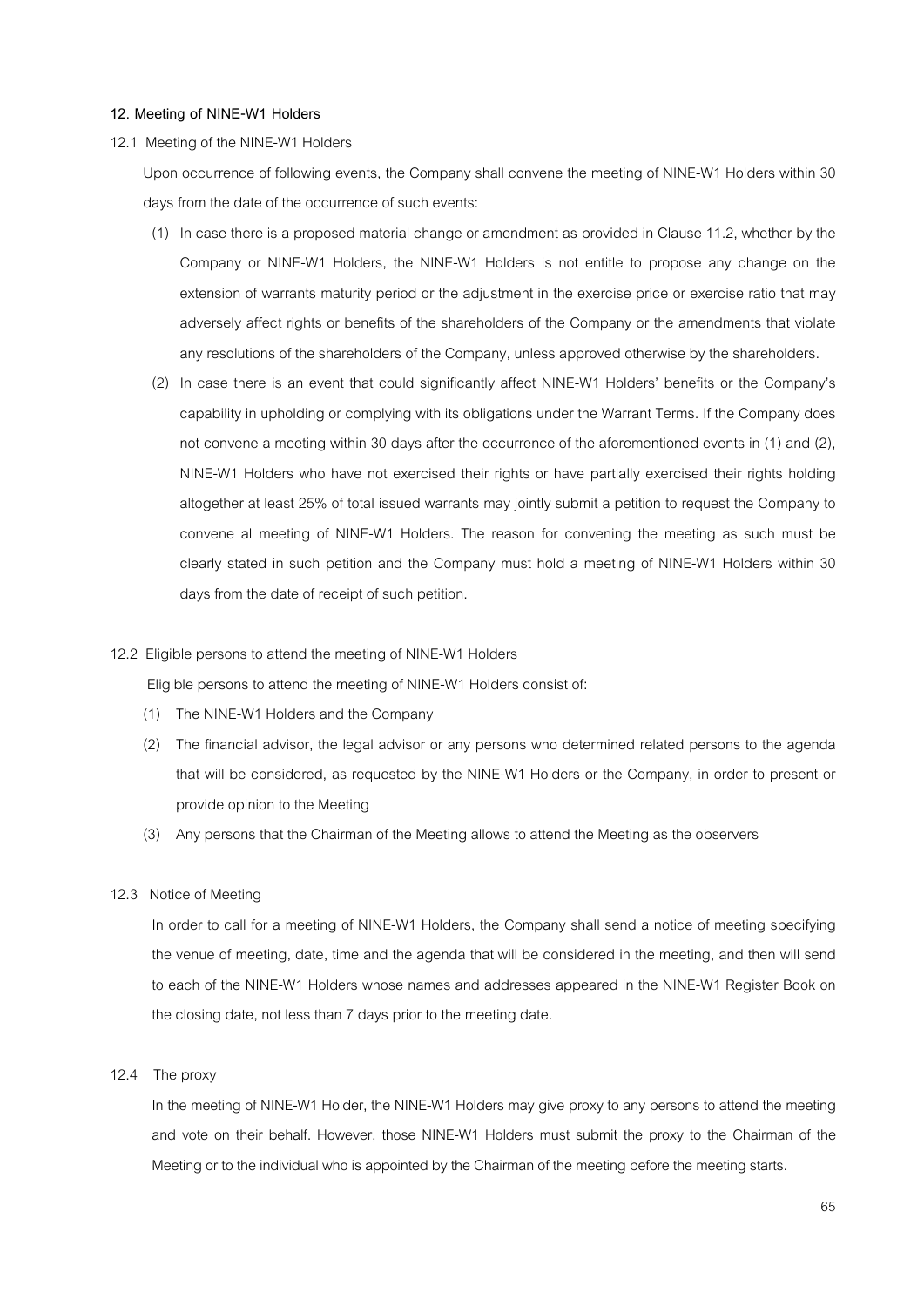#### 12.5 The quorum

The meeting of NINE-W1 Holders must have the NINE-W1 Holders or their proxy not less than 25% of the total number of NINE-W1 Holders who have not yet exercised their rights to constitute a valid quorum for the meeting

#### 12.6 Chairman of the meeting

 The Chairman of the Company or a Director of the Company shall preside over the meeting as a Chairman of the meeting of NINE-W1 Holders.

#### 12.7 Cancellation of the meeting

- 12.7.1 In the event that after 45 minutes have lapsed, and the number of NINE-W1 Holders attending the meeting does not reach the required quorum, it will be considered that the meeting is adjourned.
	- (1) In case the NINE-W1 Holders' meeting is called by the resolution of the Company's Board of Directors, the new meeting date will be fixed, but not less than 7 days or more than 14 days from the first meeting date of NINE-W1 Holders. The Company will then proceed to send the notice of meeting to all NINE-W1 Holders, as per details and methods as stated above.
	- (2) In case the meeting of NINE-W1 Holders is called by the NINE-W1 Holders, the new meeting as stated in (1) shall not be rearranged.
	- (3) In case this meeting is rearranged from the previous Meeting as result of a lack of quorum of such first meeting, the new meeting as stated in clause (1) will not be rearranged.
- 12.7.2 The Registrar will sent a new notice of meeting that will specify the location, date, time, the agenda that will be considered in the meeting, and the quorum needed in the new meeting to each of NINE-W1 Holders according to the names and addresses appeared in the NINE-W1 Register Book on the closing date of the book, not less than 3 days prior to the new meeting date.
- 12.8 The resolutions of the meeting

 The resolutions adopted by the NINE-W1 Holders in the meeting shall comprise of majority affirmative votes of total units of NINE-W1 Holders and proxies who attend the Meeting and eligible to vote in such agenda. Any resolution adopted in the Meeting by the NINE-W1 Holders shall be binding upon all of the NINE-W1 Holders, irrespective of their presence in the meeting.

12.9 The minute of the NINE-W1 Holders' Meeting

The Company will make the minutes of all meetings within 14 days from the date of meeting of NINE-W1 Holders. The minutes as such shall be certified by the Chairman of such meeting. The minutes shall be kept at the Company and it shall be deemed that the minutes certified by the Chairman is complete and binding all of the NINE-W1 Holders, irrespective of their presence in the meeting. Upon request by the NINE-W1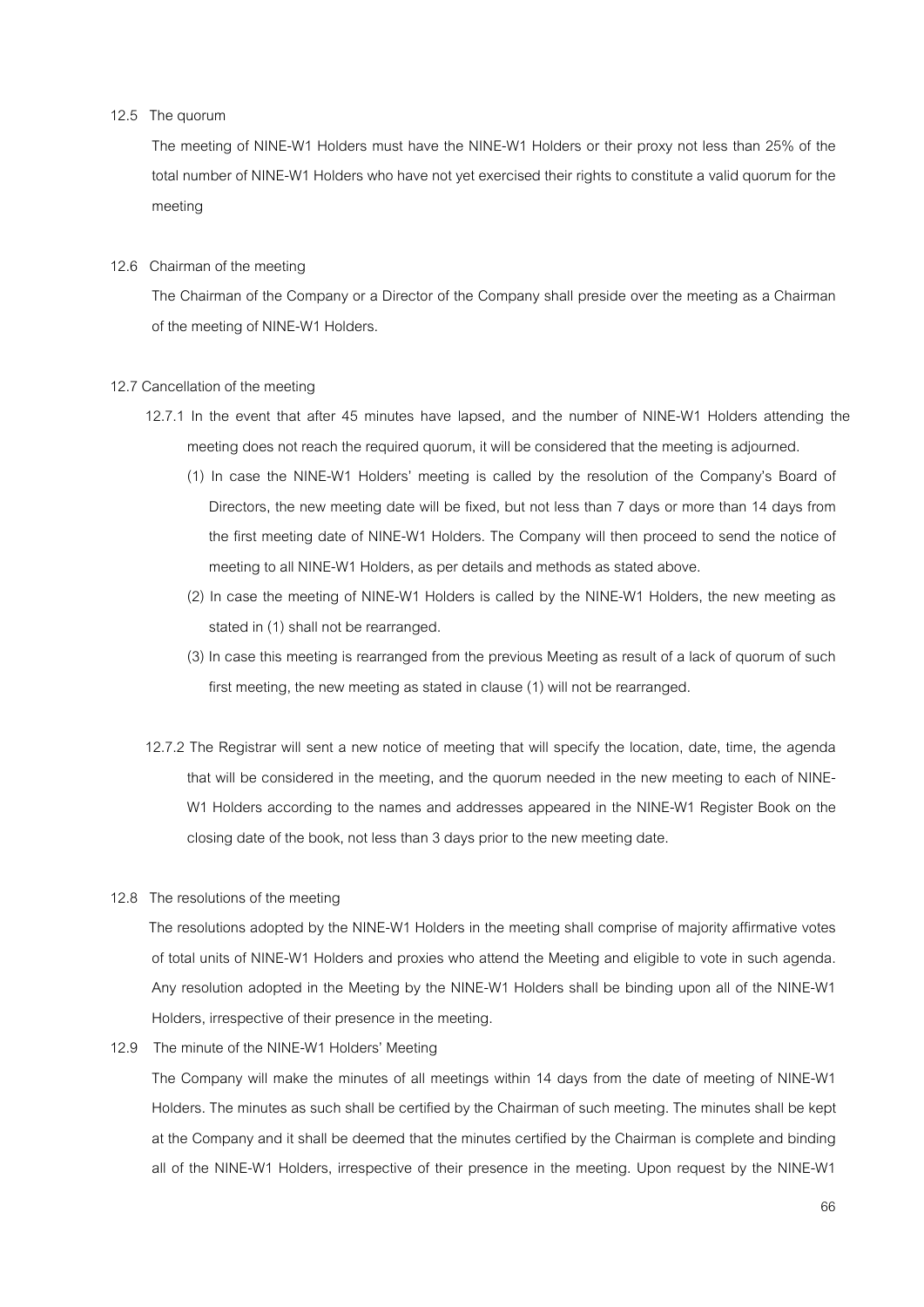Holder, the Company shall send a copy of the minutes to the NINE-W1 as requested, but the expenses therefore shall be borne by the requesting NINE-W1 Holders as such.

#### 12.10 The written resolutions

In case the meeting of NINE-W1 Holders is to be convened as required by the Warrant Terms, the Company may request the NINE-W1 to adopt the written resolution in lieu of the resolution to be adopted in the actual meeting, but the resolution as such shall be approved by the majority of the NINE-W1 Holders who have not yet exercised their rights under the NINE-W1 by signing their respective names to adopt such resolution (whether in one document or otherwise) and the resolution shall be delivered to the Chairman of the Board of Directors or designated person. The resolution adopted according to this Clause 12.10 may not be revoked by the NINE-W1 Holders unless otherwise consented by the Company and such resolution shall be binding upon all of the NINE-W1 Holders (irrespective of whether the NINE-W1 have affixed their names in such resolution.

# 12.11 Expenses

All costs and expenses for NINE-W1 Holders' Meeting under this Warrant Covenant shall be borne by the Company.

#### **13. Applicable Laws and Regulations**

This Warrant Terms shall be governed and interpreted in accordance with the Thai Laws.

The warrant issuer Nation International Edutainment Public Company Limited

.........................................................

 Mr.Sivaporn Chomsuwan President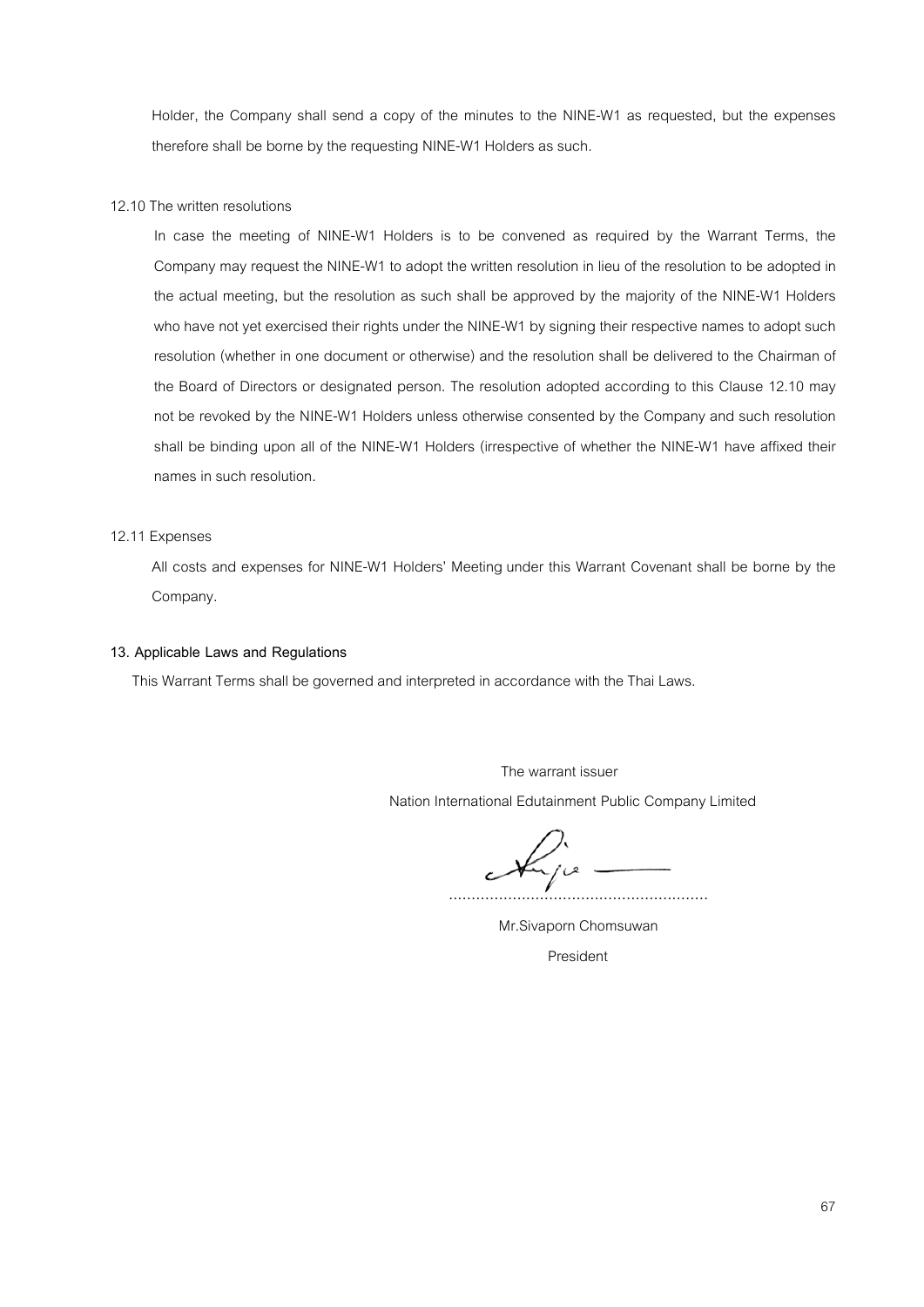